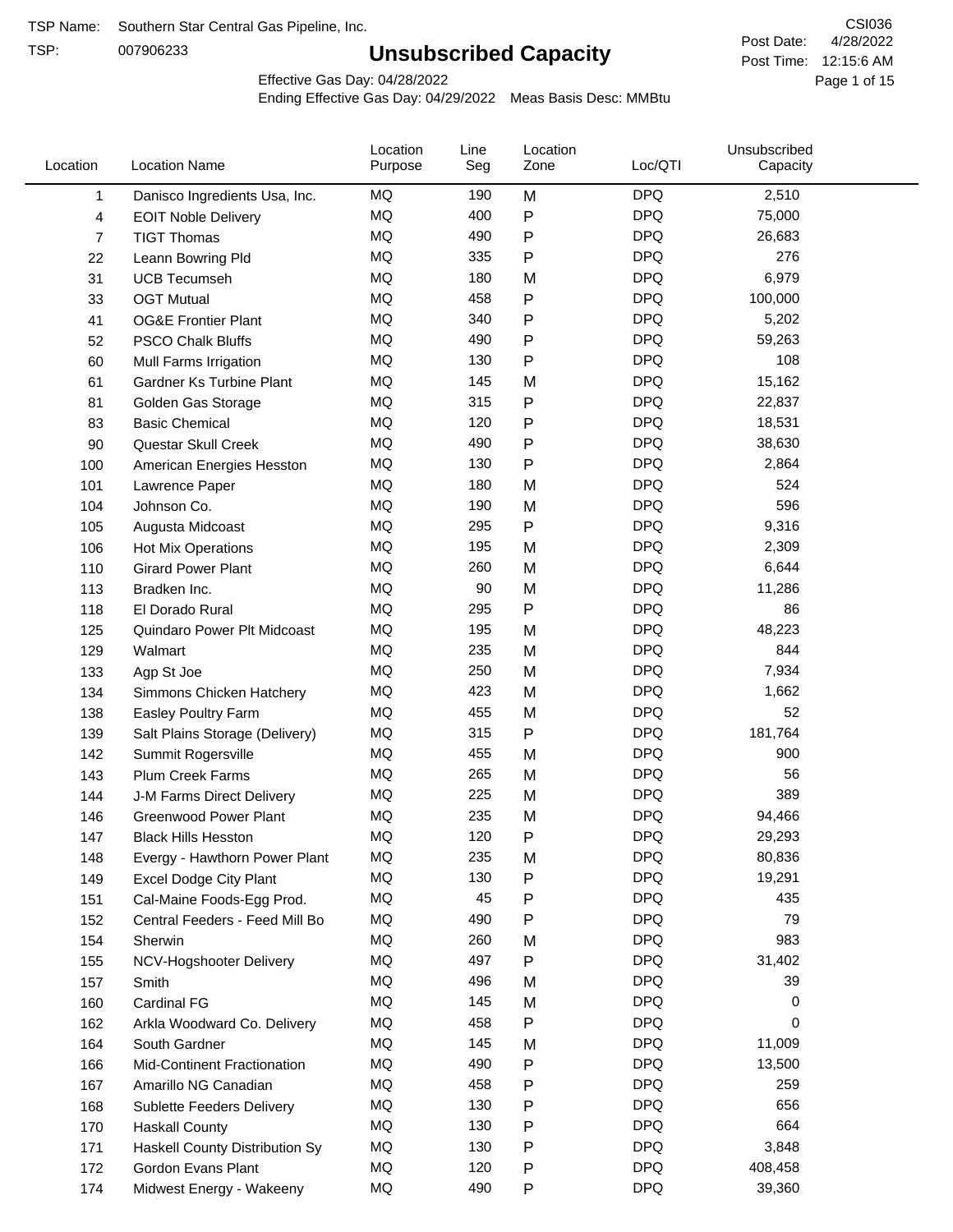TSP:

## **Unsubscribed Capacity**

4/28/2022 Page 2 of 15 Post Time: 12:15:6 AM CSI036 Post Date:

Effective Gas Day: 04/28/2022

| Location | <b>Location Name</b>                  | Location<br>Purpose | Line<br>Seg | Location<br>Zone | Loc/QTI    | Unsubscribed<br>Capacity |  |
|----------|---------------------------------------|---------------------|-------------|------------------|------------|--------------------------|--|
| 175      | <b>Industrial Park</b>                | <b>MQ</b>           | 455         | M                | <b>DPQ</b> | 18,613                   |  |
| 176      | Uc Flint Oaks Hunt Club               | MQ                  | 498         | M                | <b>DPQ</b> | 3                        |  |
| 178      | ONG-Enid                              | MQ                  | 405         | P                | <b>DPQ</b> | 6,050                    |  |
| 179      | ONG-SW Oklahoma City                  | MQ                  | 340         | Ρ                | <b>DPQ</b> | 33,833                   |  |
| 180      | <b>Superior Carney</b>                | <b>MQ</b>           | 390         | P                | <b>DPQ</b> | 12,290                   |  |
| 181      | DCP NW Booster                        | <b>MQ</b>           | 390         | P                | <b>DPQ</b> | 3,761                    |  |
| 183      | <b>DCP West Edmond</b>                | MQ                  | 400         | Ρ                | <b>DPQ</b> | 2,865                    |  |
| 184      | <b>Constellation NewEnergy -</b>      | MQ                  | 493         | M                | <b>DPQ</b> | 1,847                    |  |
| 185      | <b>Constellation NewEnergy -</b>      | MQ                  | 333         | P                | <b>DPQ</b> | 3,502                    |  |
| 186      | Dennis Langley                        | <b>MQ</b>           | 190         | M                | <b>DPQ</b> | 239                      |  |
| 189      | Dogwood Energy Power Plant            | MQ                  | 235         | M                | <b>DPQ</b> | 118,246                  |  |
| 193      | <b>KGS Cessna Delivery</b>            | <b>MQ</b>           | 120         | P                | <b>DPQ</b> | 5,410                    |  |
| 195      | <b>Black Hills Lyons</b>              | MQ                  | 45          | P                | <b>DPQ</b> | 4,300                    |  |
| 197      | High Plains Ranch, LLC                | <b>MQ</b>           | 130         | Ρ                | <b>DPQ</b> | 1,180                    |  |
| 198      | West Drumright                        | <b>MQ</b>           | 390         | P                | <b>DPQ</b> | 3,216                    |  |
| 202      | Evergy - West Gardner                 | <b>MQ</b>           | 145         | M                | <b>DPQ</b> | 96,401                   |  |
| 203      | <b>Black Hills- Southern Terminal</b> | <b>MQ</b>           | 333         | P                | <b>DPQ</b> | 65                       |  |
| 204      | Welch                                 | <b>MQ</b>           | 225         | M                | <b>DPQ</b> | 290                      |  |
| 206      | Arma-Girard-Pittsburg                 | <b>MQ</b>           | 260         | M                | <b>DPQ</b> | 29,402                   |  |
| 207      | Cher-Scam-W. Min-Carona-              | <b>MQ</b>           | 260         | M                | <b>DPQ</b> | 546                      |  |
| 208      | <b>KGST Alden Interconnect</b>        | MQ                  | 490         | P                | <b>DPQ</b> | 25,000                   |  |
| 501      | Arkansas City                         | MQ                  | 333         | M                | <b>DPQ</b> | 16,895                   |  |
| 510      | Clearwater                            | <b>MQ</b>           | 120         | Ρ                | <b>DPQ</b> | 492                      |  |
| 512      | <b>Conway Springs</b>                 | <b>MQ</b>           | 120         | P                | <b>DPQ</b> | 1,499                    |  |
| 525      | Harper                                | <b>MQ</b>           | 120         | Ρ                | <b>DPQ</b> | 7,336                    |  |
| 530      | Kiowa                                 | <b>MQ</b>           | 315         | Ρ                | <b>DPQ</b> | 1,217                    |  |
| 540      | Oxford                                | <b>MQ</b>           | 333         | Ρ                | <b>DPQ</b> | 6,335                    |  |
| 590      | Wellington                            | <b>MQ</b>           | 333         | P                | <b>DPQ</b> | 14,713                   |  |
| 610      | <b>Ks Prd Domestics</b>               | MQ                  | 120         | Ρ                | <b>DPQ</b> | 82                       |  |
| 620      | Ok Prd Domestics                      | <b>MQ</b>           | 400         | P                | <b>DPQ</b> | 45                       |  |
| 710      | <b>Ks Mkt Domestics</b>               | <b>MQ</b>           | 90          | M                | <b>DPQ</b> | 961                      |  |
| 720      | Ok Mkt Domestics                      | <b>MQ</b>           | 225         | M                | <b>DPQ</b> | 44                       |  |
| 730      | Mo Mkt Domestics                      | MQ                  | 455         | M                | <b>DPQ</b> | 8                        |  |
| 904      | Arnett                                | MQ                  | 458         | Ρ                | <b>DPQ</b> | 1,069                    |  |
| 912      | Capron                                | <b>MQ</b>           | 315         | Ρ                | <b>DPQ</b> | 110                      |  |
| 1103     | Olathe, KS                            | MQ                  | 190         | M                | <b>DPQ</b> | 92                       |  |
| 2008     | Barnsdall                             | MQ                  | 357         | Ρ                | <b>DPQ</b> | 839                      |  |
| 2009     | Bartlesville & Dewey                  | MQ                  | 357         | Ρ                | <b>DPQ</b> | 47,112                   |  |
| 2016     | Delaware                              | $\sf{MQ}$           | 497         | P                | <b>DPQ</b> | 224                      |  |
| 2056     | Nowata                                | $\sf{MQ}$           | 497         | P                | <b>DPQ</b> | 7,113                    |  |
| 2064     | Pawhuska                              | MQ                  | 334         | Ρ                | <b>DPQ</b> | 7,755                    |  |
| 2101     | Vinita                                | MQ                  | 225         | M                | <b>DPQ</b> | 7,655                    |  |
| 3504     | Alden                                 | MQ                  | 490         | P                | <b>DPQ</b> | 185                      |  |
| 3508     | Barnard                               | MQ                  | 265         | M                | <b>DPQ</b> | 157                      |  |
| 3512     | Chase                                 | MQ                  | 45          | Ρ                | <b>DPQ</b> | 340                      |  |
| 3520     | Ellsworth                             | MQ                  | 265         | M                | <b>DPQ</b> | 1,692                    |  |
| 3524     | Frederick                             | MQ                  | 265         | M                | <b>DPQ</b> | 60                       |  |
| 3528     | Geneseo                               | $\sf{MQ}$           | 265         | M                | <b>DPQ</b> | 712                      |  |
| 3544     | Kanopolis                             | $\sf{MQ}$           | 265         | M                | <b>DPQ</b> | 457                      |  |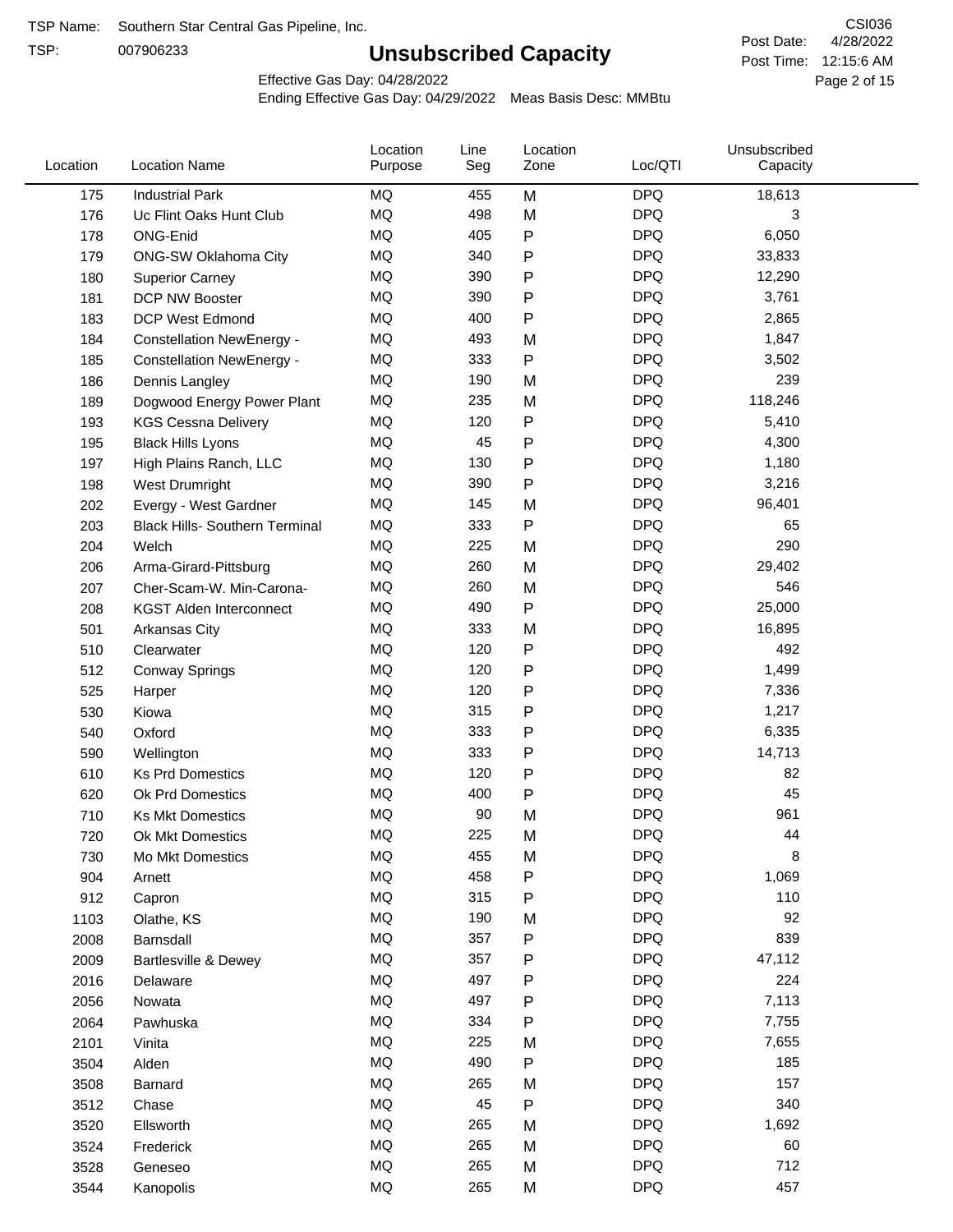TSP: 

# **Unsubscribed Capacity**

4/28/2022 Page 3 of 15 Post Time: 12:15:6 AM CSI036 Post Date:

Unsubscribed

Effective Gas Day: 04/28/2022

Location

Ending Effective Gas Day: 04/29/2022 Meas Basis Desc: MMBtu

Line

| Location | <b>Location Name</b>      | Purpose        | Seg | Zone      | Loc/QTI    | Capacity |  |
|----------|---------------------------|----------------|-----|-----------|------------|----------|--|
| 3548     | Lincoln                   | MQ             | 265 | M         | <b>DPQ</b> | 4,528    |  |
| 3551     | Lucas                     | MQ             | 265 | M         | <b>DPQ</b> | 711      |  |
| 3553     | Luray                     | MQ             | 265 | M         | <b>DPQ</b> | 77       |  |
| 3555     | Minneapolis               | MQ             | 265 | M         | <b>DPQ</b> | 1,424    |  |
| 3572     | Raymond                   | <b>MQ</b>      | 490 | $\sf P$   | <b>DPQ</b> | 75       |  |
| 3576     | Sylvan Grove              | MQ             | 265 | M         | <b>DPQ</b> | 134      |  |
| 3588     | Vesper                    | MQ             | 265 | M         | <b>DPQ</b> | 42       |  |
| 3608     | <b>Beloit</b>             | MQ             | 265 | M         | <b>DPQ</b> | 12,605   |  |
| 3610     | <b>Burr Oak</b>           | $\sf{MQ}$      | 265 | M         | <b>DPQ</b> | 168      |  |
| 3612     | Cawker City               | MQ             | 265 | M         | <b>DPQ</b> | 625      |  |
| 3616     | Downs                     | MQ             | 265 | M         | <b>DPQ</b> | 382      |  |
| 3620     | Esbon                     | MQ             | 265 | M         | <b>DPQ</b> | 63       |  |
| 3624     | Formosa                   | MQ             | 265 | M         | <b>DPQ</b> | 120      |  |
| 3628     | Glen Elder                | MQ             | 265 | M         | <b>DPQ</b> | 125      |  |
| 3640     | Jewell                    | MQ             | 265 | M         | <b>DPQ</b> | 66       |  |
| 3648     | Lebanon                   | MQ             | 265 | M         | <b>DPQ</b> | 178      |  |
| 3652     | Mankato                   | MQ             | 265 | M         | <b>DPQ</b> | 1,807    |  |
| 3654     | Montrose                  | <b>MQ</b>      | 265 | M         | <b>DPQ</b> | 192      |  |
| 3660     | Osborne                   | <b>MQ</b>      | 265 | M         | <b>DPQ</b> | 4,776    |  |
| 3676     | Smith Center              | MQ             | 265 | M         | <b>DPQ</b> | 1,401    |  |
| 4812     | Carthage, Jasper, & Lamar | MQ             | 450 | M         | <b>DPQ</b> | 5,570    |  |
| 5002     | East Liberty Receipt      | M <sub>2</sub> | 260 | M         | <b>RPQ</b> | 42,602   |  |
| 6565     | Murray Gil Plant          | MQ             | 120 | $\sf P$   | <b>DPQ</b> | 166,038  |  |
| 6704     | Atlanta                   | $\sf{MQ}$      | 333 | M         | <b>DPQ</b> | 107      |  |
| 6706     | Augusta & Leon            | $\sf{MQ}$      | 295 | ${\sf P}$ | <b>DPQ</b> | 46,347   |  |
| 6712     | Benton                    | MQ             | 300 | M         | <b>DPQ</b> | 22       |  |
| 6714     | <b>Burden</b>             | MQ             | 333 | M         | <b>DPQ</b> | 137      |  |
| 6716     | Cambridge                 | MQ             | 333 | M         | <b>DPQ</b> | 83       |  |
| 6720     | Dexter                    | MQ             | 333 | M         | <b>DPQ</b> | 128      |  |
| 6722     | Douglas                   | $\sf{MQ}$      | 295 | $\sf P$   | <b>DPQ</b> | 4,069    |  |
| 6724     | El Dorado                 | MQ             | 300 | M         | <b>DPQ</b> | 14,336   |  |
| 6764     | Potwin                    | MQ             | 300 | M         | <b>DPQ</b> | 125      |  |
| 6780     | Towanda                   | $\sf{MQ}$      | 300 | M         | <b>DPQ</b> | 6        |  |
| 6828     | Grenola                   | MQ             | 333 | M         | <b>DPQ</b> | 127      |  |
| 6852     | Madison                   | MQ             | 140 | M         | <b>DPQ</b> | 379      |  |
| 6860     | Olpe                      | MQ             | 140 | M         | <b>DPQ</b> | 129      |  |
| 7158     | <b>OFS Maysville</b>      | M <sub>2</sub> | 385 | ${\sf P}$ | <b>RPQ</b> | 2,486    |  |
| 9012     | Circleville               | MQ             | 90  | M         | <b>DPQ</b> | 133      |  |
| 9020     | Everest                   | $\sf{MQ}$      | 90  | M         | <b>DPQ</b> | 167      |  |
| 9024     | Fairview                  | MQ             | 90  | M         | <b>DPQ</b> | 171      |  |
| 9026     | <b>Falls City</b>         | MQ             | 90  | M         | <b>DPQ</b> | 12,490   |  |
| 9032     | Hamlin                    | MQ             | 90  | M         | <b>DPQ</b> | 50       |  |
| 9034     | Hiawatha                  | MQ             | 90  | M         | <b>DPQ</b> | 2,895    |  |
| 9036     | Holton                    | MQ             | 90  | M         | <b>DPQ</b> | 4,675    |  |
| 9038     | Horton                    | MQ             | 90  | M         | <b>DPQ</b> | 1,821    |  |
| 9040     | Huron                     | MQ             | 90  | M         | <b>DPQ</b> | 30       |  |
| 9042     | Highland & Robinson       | MQ             | 90  | M         | <b>DPQ</b> | 844      |  |
| 9052     | Morrill                   | $\sf{MQ}$      | 90  | M         | <b>DPQ</b> | 228      |  |
| 9054     | Muscotah                  | MQ             | 90  | M         | <b>DPQ</b> | 612      |  |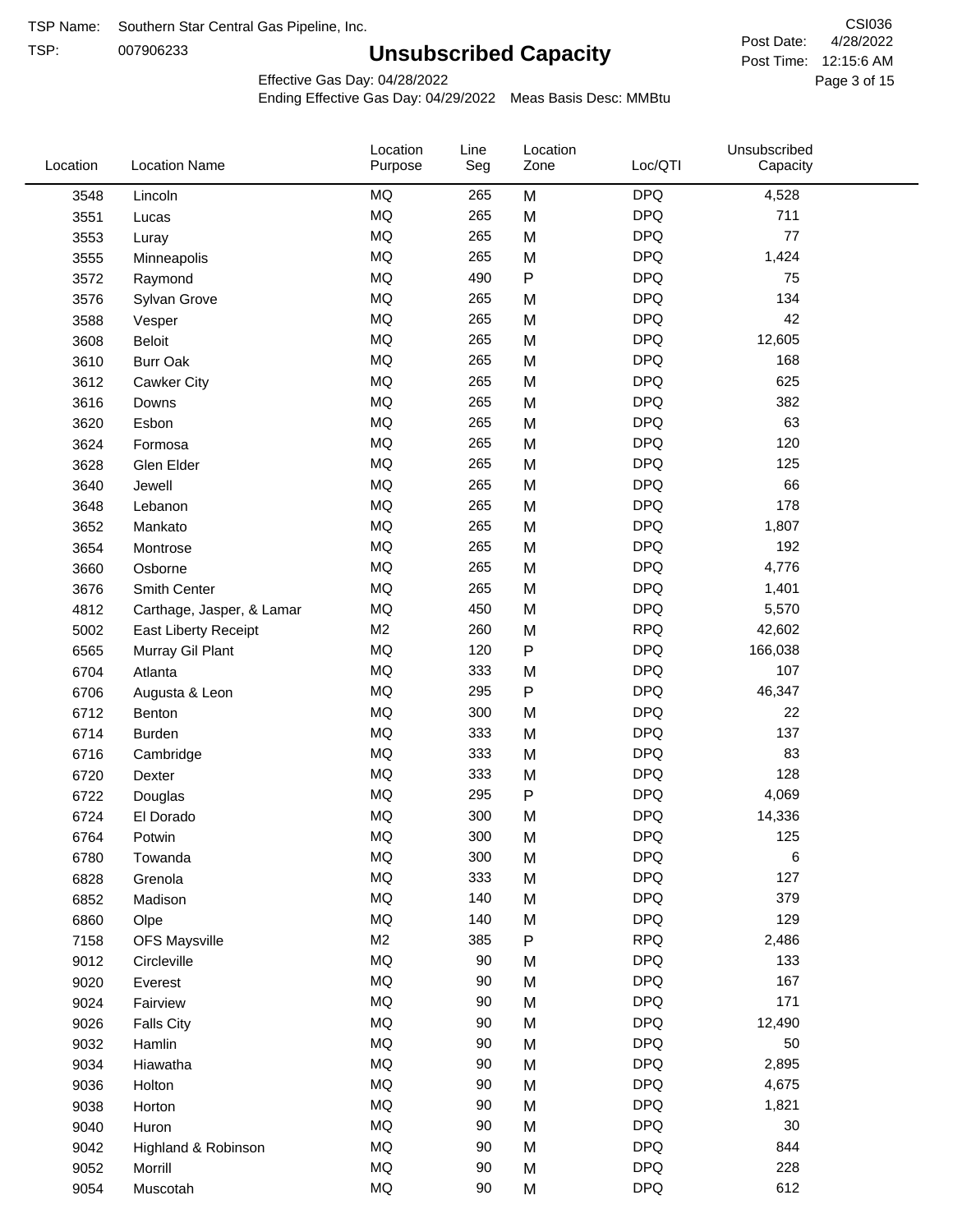TSP:

## **Unsubscribed Capacity**

4/28/2022 Page 4 of 15 Post Time: 12:15:6 AM CSI036 Post Date:

Effective Gas Day: 04/28/2022

| Location | <b>Location Name</b>            | Location<br>Purpose | Line<br>Seg | Location<br>Zone | Loc/QTI    | Unsubscribed<br>Capacity |  |
|----------|---------------------------------|---------------------|-------------|------------------|------------|--------------------------|--|
| 9057     | Netawaka                        | MQ                  | 90          | M                | <b>DPQ</b> | 48                       |  |
| 9059     | Nortonville & Winchester        | MQ                  | 180         | M                | <b>DPQ</b> | 12                       |  |
| 9064     | Oskaloosa                       | MQ                  | 180         | M                | <b>DPQ</b> | 177                      |  |
| 9066     | Ozawkie                         | <b>MQ</b>           | 180         | M                | <b>DPQ</b> | 231                      |  |
| 9075     | Reserve                         | <b>MQ</b>           | 90          | M                | <b>DPQ</b> | 72                       |  |
| 9079     | Sabetha                         | <b>MQ</b>           | 90          | M                | <b>DPQ</b> | 11,276                   |  |
| 9091     | <b>Valley Falls</b>             | <b>MQ</b>           | 180         | M                | <b>DPQ</b> | 1,271                    |  |
| 9093     | Wathena, Elwood & Troy          | <b>MQ</b>           | 250         | M                | <b>DPQ</b> | 6,996                    |  |
| 9095     | Whiting                         | MQ                  | 90          | M                | <b>DPQ</b> | 40                       |  |
| 9097     | <b>Willis</b>                   | <b>MQ</b>           | 90          | M                | <b>DPQ</b> | 208                      |  |
| 9657     | South Glavin, KS TB             | MQ                  | 145         | M                | <b>DPQ</b> | 36,000                   |  |
| 9835     | Hutchinson                      | <b>MQ</b>           | 490         | ${\sf P}$        | <b>DPQ</b> | 279                      |  |
| 10731    | Chelin Pld                      | M <sub>2</sub>      | 315         | $\mathsf{P}$     | <b>RPQ</b> | 12,086                   |  |
| 10847    | Olathe, KS East TB              | <b>MQ</b>           | 145         | M                | <b>DPQ</b> | 1,000                    |  |
| 10997    | EGT Jane - Receipt              | M <sub>2</sub>      | 423         | M                | <b>RPQ</b> | 146,982                  |  |
| 11138    | Anr Brown Emergency             | M <sub>2</sub>      | 90          | M                | <b>RPQ</b> | 23,860                   |  |
| 11377    | Transwestern Canadian - Rec.    | M <sub>2</sub>      | 458         | $\mathsf{P}$     | <b>RPQ</b> | 56,705                   |  |
| 11435    | <b>OkTex Marsh Interconnect</b> | M <sub>2</sub>      | 458         | $\mathsf{P}$     | <b>RPQ</b> | 47,447                   |  |
| 11704    | Alba-Purcell-Neck City          | MQ                  | 450         | M                | <b>DPQ</b> | 77                       |  |
| 11709    | Carl Junction                   | <b>MQ</b>           | 260         | M                | <b>DPQ</b> | 3,766                    |  |
| 11712    | Carterville                     | <b>MQ</b>           | 450         | M                | <b>DPQ</b> | 6,134                    |  |
| 11716    | Duenweg                         | <b>MQ</b>           | 450         | M                | <b>DPQ</b> | 1,984                    |  |
| 11740    | Joplin-Galloway                 | <b>MQ</b>           | 450         | M                | <b>DPQ</b> | 44,900                   |  |
| 11772    | <b>Reddings Mill</b>            | <b>MQ</b>           | 225         | M                | <b>DPQ</b> | 370                      |  |
| 11776    | Saginaw                         | <b>MQ</b>           | 450         | M                | <b>DPQ</b> | 82                       |  |
| 11778    | Smithfield                      | <b>MQ</b>           | 260         | M                | <b>DPQ</b> | 50                       |  |
| 11779    | <b>Stones Corner</b>            | MQ                  | 450         | M                | <b>DPQ</b> | 67                       |  |
| 11792    | Webb City                       | <b>MQ</b>           | 450         | M                | <b>DPQ</b> | 3,052                    |  |
| 12723    | DCP - Kingfisher                | M <sub>2</sub>      | 400         | ${\sf P}$        | <b>RPQ</b> | 12,876                   |  |
| 12782    | Herndon Pld                     | M <sub>2</sub>      | 333         | M                | <b>RPQ</b> | 2,822                    |  |
| 13011    | <b>OGT Mutual</b>               | M <sub>2</sub>      | 458         | ${\sf P}$        | <b>RPQ</b> | 102,797                  |  |
| 13144    | Own Resources - Waverly         | M <sub>2</sub>      | 490         | P                | <b>RPQ</b> | 29,475                   |  |
| 13194    | <b>Superior Carney Plant</b>    | M <sub>2</sub>      | 390         | ${\sf P}$        | <b>RPQ</b> | 36,616                   |  |
| 13565    | St. Francis                     | M <sub>2</sub>      | 490         | $\mathsf{P}$     | <b>RPQ</b> | 17,798                   |  |
| 13604    | Olathe, KS Naval Base TB        | MQ                  | 190         | M                | <b>DPQ</b> | 4,000                    |  |
| 13644    | Kansas City, Kansas             | MQ                  | 115         | M                | <b>DPQ</b> | 170,108                  |  |
| 13735    | State Line Pld                  | M <sub>2</sub>      | 490         | P                | <b>RPQ</b> | 15,750                   |  |
| 13745    | Kansas City, MO                 | MQ                  | 195         | M                | <b>DPQ</b> | 165,756                  |  |
| 13746    | Grain Valley & Lake Lotawana    | MQ                  | 235         | M                | <b>DPQ</b> | 193,050                  |  |
| 13747    | Kentucky Avenue                 | MQ                  | 235         | M                | <b>DPQ</b> | 60,000                   |  |
| 13748    | 47th & 71st & Stateline         | MQ                  | 115         | M                | <b>DPQ</b> | 267,453                  |  |
| 13906    | Bonny Reservoir Pld             | M <sub>2</sub>      | 490         | $\mathsf{P}$     | <b>RPQ</b> | 44,606                   |  |
| 14027    | Mullendore Pld                  | M <sub>2</sub>      | 335         | $\mathsf{P}$     | <b>RPQ</b> | 6,646                    |  |
| 14155    | Chase County Pld                | M <sub>2</sub>      | 140         | M                | <b>RPQ</b> | 3,841                    |  |
| 14377    | DCP Mustang Plt                 | M <sub>2</sub>      | 340         | P                | <b>RPQ</b> | 11,744                   |  |
| 14391    | <b>REP - North Williams</b>     | M <sub>2</sub>      | 495         | M                | <b>RPQ</b> | 32,434                   |  |
| 14513    | Cimarron Pipeline               | M <sub>2</sub>      | 315         | ${\sf P}$        | <b>RPQ</b> | 9,761                    |  |
| 14872    | Own Resources - Wray            | M <sub>2</sub>      | 490         | ${\sf P}$        | <b>RPQ</b> | 16,513                   |  |
| 14965    | CIG Riner                       | M <sub>2</sub>      | 490         | ${\sf P}$        | <b>RPQ</b> | 51,538                   |  |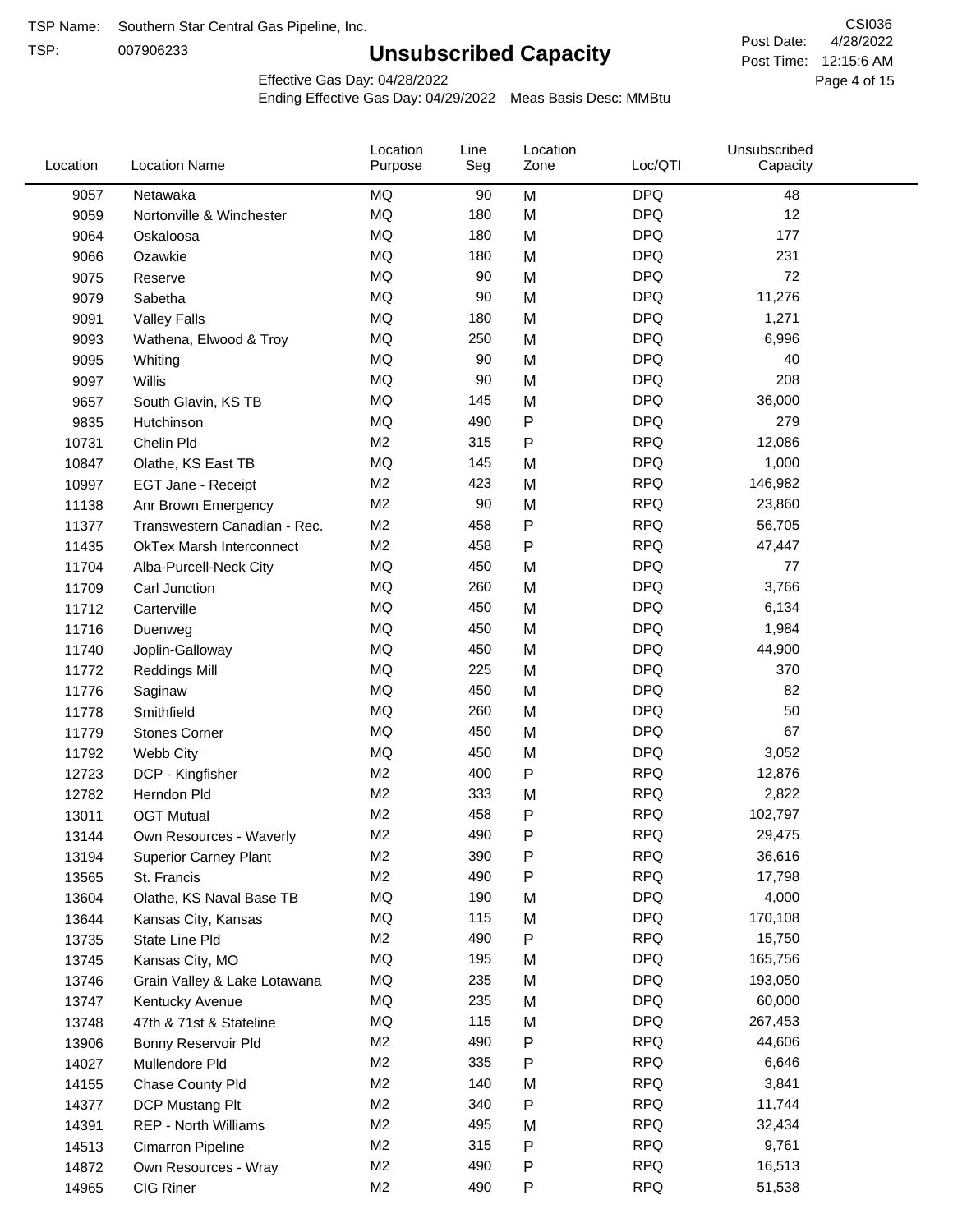TSP:

## **Unsubscribed Capacity**

4/28/2022 Page 5 of 15 Post Time: 12:15:6 AM CSI036 Post Date:

Effective Gas Day: 04/28/2022

| Location | <b>Location Name</b>               | Location<br>Purpose | Line<br>Seg | Location<br>Zone | Loc/QTI    | Unsubscribed<br>Capacity |  |
|----------|------------------------------------|---------------------|-------------|------------------|------------|--------------------------|--|
| 14971    | <b>KGST Ark River</b>              | M2                  | 130         | P                | <b>RPQ</b> | 56,934                   |  |
| 15011    | <b>EOIT Noble</b>                  | M <sub>2</sub>      | 400         | P                | <b>RPQ</b> | 46,050                   |  |
| 15012    | Cleveland Mo                       | <b>MQ</b>           | 235         | M                | <b>DPQ</b> | 26                       |  |
| 15020    | East Lynne & Garden City           | <b>MQ</b>           | 235         | M                | <b>DPQ</b> | 830                      |  |
| 15024    | Freeman                            | <b>MQ</b>           | 235         | M                | <b>DPQ</b> | 76                       |  |
| 15032    | Holden                             | <b>MQ</b>           | 235         | M                | <b>DPQ</b> | 4,017                    |  |
| 15044    | Kingsville                         | MQ                  | 235         | M                | <b>DPQ</b> | 41                       |  |
| 15050    | Lone Jack                          | <b>MQ</b>           | 235         | M                | <b>DPQ</b> | 288                      |  |
| 15064    | Peculiar                           | <b>MQ</b>           | 235         | M                | <b>DPQ</b> | 2,265                    |  |
| 15066    | Pleasant Hill                      | <b>MQ</b>           | 235         | M                | <b>DPQ</b> | 4,776                    |  |
| 15117    | Hulah                              | M <sub>2</sub>      | 335         | P                | <b>RPQ</b> | 2,730                    |  |
| 15142    | <b>EOIT McClain</b>                | M <sub>2</sub>      | 385         | P                | <b>RPQ</b> | 91,338                   |  |
| 15216    | Dearborn MO                        | MQ                  | 250         | M                | <b>DPQ</b> | 1,372                    |  |
| 15223    | Nimrod                             | M <sub>2</sub>      | 340         | P                | <b>RPQ</b> | 23,446                   |  |
| 15236    | Questar Skull Creek                | M <sub>2</sub>      | 490         | P                | <b>RPQ</b> | 49,874                   |  |
| 15253    | DCP - Cimarron Plant               | M <sub>2</sub>      | 458         | Ρ                | <b>RPQ</b> | 117,425                  |  |
| 15256    | New Market & Trimble               | <b>MQ</b>           | 250         | M                | <b>DPQ</b> | 92                       |  |
| 15266    | <b>CIG Floris</b>                  | M <sub>2</sub>      | 315         | Ρ                | <b>RPQ</b> | 81,012                   |  |
| 15300    | <b>OFS Stateline</b>               | M <sub>2</sub>      | 458         | Ρ                | <b>RPQ</b> | 48,284                   |  |
| 15343    | St. Francis Pld                    | M <sub>2</sub>      | 490         | Ρ                | <b>RPQ</b> | 13,960                   |  |
| 15405    | Golden Gas Pld                     | M <sub>2</sub>      | 315         | P                | <b>RPQ</b> | 25,274                   |  |
| 15430    | Velma Gas Plant                    | M <sub>2</sub>      | 385         | Ρ                | <b>RPQ</b> | 53,846                   |  |
| 15433    | Scout - Satanta                    | M <sub>2</sub>      | 130         | Ρ                | <b>RPQ</b> | 185,442                  |  |
| 15857    | DCP - Sholem                       | M <sub>2</sub>      | 385         | P                | <b>RPQ</b> | 2,182                    |  |
| 15907    | Cowley Gas Systems, LLC            | M <sub>2</sub>      | 333         | M                | <b>RPQ</b> | 3,084                    |  |
| 16013    | South Olathe TB                    | MQ                  | 145         | M                | <b>DPQ</b> | 24,000                   |  |
| 16289    | Scout - Jayhawk                    | M2                  | 130         | P                | <b>RPQ</b> | 125,886                  |  |
| 16294    | Wamsutter - Echo Springs           | M <sub>2</sub>      | 490         | P                | <b>RPQ</b> | 223,278                  |  |
| 16376    | Salt Plains Storage                | M <sub>2</sub>      | 315         | Ρ                | <b>RPQ</b> | 225,257                  |  |
| 16453    | <b>ETC Texas Pipeline Beaver</b>   | M <sub>2</sub>      | 315         | P                | <b>RPQ</b> | 86,510                   |  |
| 16478    | Envirotek Fuel Systems Inc         | M <sub>2</sub>      | 497         | Ρ                | <b>RPQ</b> | 4,818                    |  |
| 16508    | Blue Jacket                        | <b>MQ</b>           | 225         | M                | <b>DPQ</b> | 81                       |  |
| 16516    | Commerce                           | MQ                  | 225         | M                | <b>DPQ</b> | 6,869                    |  |
| 16532    | Hockerville                        | $\sf{MQ}$           | 225         | M                | <b>DPQ</b> | 219                      |  |
| 16534    | Quapaw                             | M <sub>2</sub>      | 225         | M                | <b>RPQ</b> | 29,362                   |  |
| 16552    | Miami                              | MQ                  | 225         | M                | <b>DPQ</b> | 28,664                   |  |
| 16562    | Republican                         | M2                  | 490         | P                | <b>RPQ</b> | 108,219                  |  |
| 16568    | Quapaw                             | <b>MQ</b>           | 225         | M                | <b>DPQ</b> | 342                      |  |
| 16582    | EnergyVest - W Lenapah             | M2                  | 225         | M                | <b>RPQ</b> | 17,625                   |  |
| 16583    | Cranor Tap                         | M <sub>2</sub>      | 497         | Ρ                | <b>RPQ</b> | 6,060                    |  |
| 16584    | Oneok Westex Hemphill              | M <sub>2</sub>      | 458         | Ρ                | <b>RPQ</b> | 54,887                   |  |
| 16592    | <b>TIGT Sugar Creek</b>            | M2                  | 235         | M                | <b>RPQ</b> | 15,186                   |  |
| 16593    | <b>TIGT Glavin</b>                 | M <sub>2</sub>      | 190         | M                | <b>RPQ</b> | 113,678                  |  |
| 16604    | Osage Hills                        | M <sub>2</sub>      | 357         | Ρ                | <b>RPQ</b> | 10,303                   |  |
| 16620    | ETC Texas Pipeline Canadian        | M <sub>2</sub>      | 458         | Ρ                | <b>RPQ</b> | 39,194                   |  |
| 16621    | <b>ETC Texas Pipeline Hemphill</b> | M <sub>2</sub>      | 458         | Ρ                | <b>RPQ</b> | 61,340                   |  |
| 16667    | ECQ Pipeline - Powell              | M <sub>2</sub>      | 117         | M                | <b>RPQ</b> | 13,610                   |  |
| 16679    | Fox Plant                          | M2                  | 385         | P                | <b>RPQ</b> | 5,174                    |  |
| 16746    | Roxanna                            | M2                  | 495         | M                | <b>RPQ</b> | 4,505                    |  |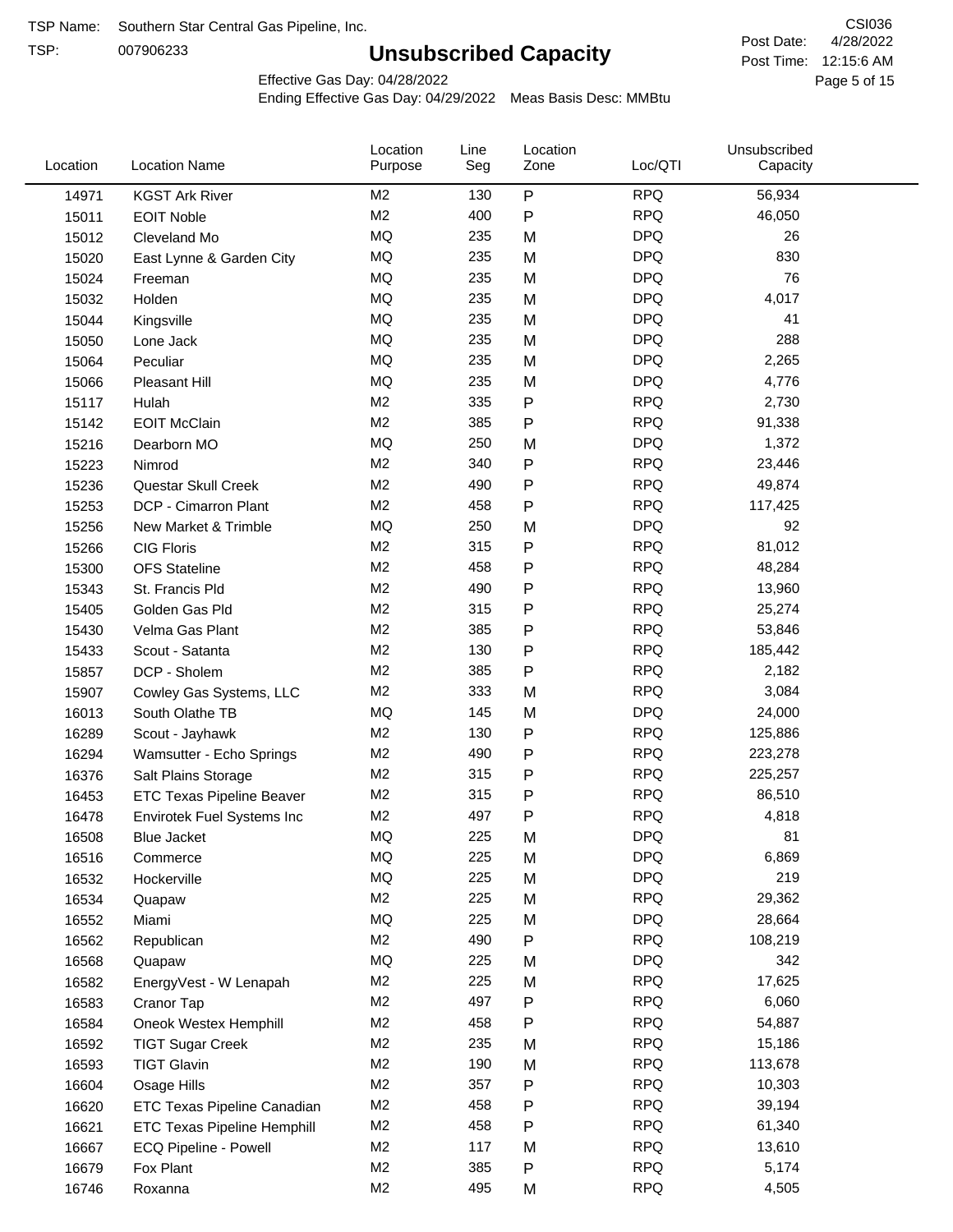TSP:

## **Unsubscribed Capacity**

4/28/2022 Page 6 of 15 Post Time: 12:15:6 AM CSI036 Post Date:

Unsubscribed

Effective Gas Day: 04/28/2022

Location

Ending Effective Gas Day: 04/29/2022 Meas Basis Desc: MMBtu

Line

| Location | <b>Location Name</b>             | Purpose        | Seg | Zone | Loc/QTI    | Capacity |  |
|----------|----------------------------------|----------------|-----|------|------------|----------|--|
| 16747    | RedBud-Thayer Tap                | M <sub>2</sub> | 495 | M    | <b>RPQ</b> | 4,872    |  |
| 16750    | Dilworth Rms                     | M <sub>2</sub> | 333 | P    | <b>RPQ</b> | 5,334    |  |
| 16757    | River Rock - Fireside            | M <sub>2</sub> | 495 | M    | <b>RPQ</b> | 66,400   |  |
| 16774    | River Rock - E Lenapah           | M <sub>2</sub> | 225 | M    | <b>RPQ</b> | 17,605   |  |
| 16794    | <b>NNG Kiowa</b>                 | M <sub>2</sub> | 130 | P    | <b>RPQ</b> | 73,872   |  |
| 16798    | <b>Endeavor Energy Resources</b> | M <sub>2</sub> | 225 | M    | <b>RPQ</b> | 9,982    |  |
| 16802    | Sunwest                          | M <sub>2</sub> | 117 | M    | <b>RPQ</b> | 6,183    |  |
| 16806    | Bluco- East Wann                 | M <sub>2</sub> | 225 | M    | <b>RPQ</b> | 8,850    |  |
| 16807    | Bitter Creek Eckley Pld-Yuma     | M <sub>2</sub> | 490 | P    | <b>RPQ</b> | 35,096   |  |
| 16812    | <b>RiverGas</b>                  | M <sub>2</sub> | 95  | M    | <b>RPQ</b> | 5,590    |  |
| 16813    | Cheyenne Plains - Sand Dune      | M <sub>2</sub> | 130 | P    | <b>RPQ</b> | 395,434  |  |
| 16817    | <b>Midwest Energy</b>            | M <sub>2</sub> | 495 | M    | <b>RPQ</b> | 7,179    |  |
| 16819    | River Rock- Keeton               | M <sub>2</sub> | 225 | M    | <b>RPQ</b> | 9,535    |  |
| 16820    | Superior - Hemphill              | M <sub>2</sub> | 458 | P    | <b>RPQ</b> | 50,052   |  |
| 16821    | Yuma West                        | M <sub>2</sub> | 490 | Ρ    | <b>RPQ</b> | 15,688   |  |
| 16822    | Jayhawk PLD                      | M <sub>2</sub> | 95  | M    | <b>RPQ</b> | 4,292    |  |
| 16824    | Coon Creek                       | M <sub>2</sub> | 497 | Ρ    | <b>RPQ</b> | 8,858    |  |
| 16835    | Shiloh                           | M <sub>2</sub> | 495 | M    | <b>RPQ</b> | 8,573    |  |
| 16836    | Evergy - South Harper            | <b>MQ</b>      | 235 | M    | <b>DPQ</b> | 86,400   |  |
| 16837    | <b>EKAE Ethanol Plant</b>        | MQ             | 496 | M    | <b>DPQ</b> | 1,397    |  |
| 16840    | Nearman Creek Power Plant        | MQ             | 195 | M    | <b>DPQ</b> | 28,800   |  |
| 16844    | <b>Montgomery County</b>         | M <sub>2</sub> | 260 | M    | <b>RPQ</b> | 8,000    |  |
| 16848    | Colt-Liberty                     | M <sub>2</sub> | 260 | M    | <b>RPQ</b> | 4,000    |  |
| 16849    | City of Mulvane Power Plant      | <b>MQ</b>      | 120 | P    | <b>DPQ</b> | 2,880    |  |
| 16850    | Escalera - Cow Creek             | M <sub>2</sub> | 490 | Ρ    | <b>RPQ</b> | 66,094   |  |
| 16852    | Southeastern KS P/L Wilson       | M <sub>2</sub> | 495 | M    | <b>RPQ</b> | 60,000   |  |
| 16857    | Superior - Cashion               | M <sub>2</sub> | 400 | Ρ    | <b>RPQ</b> | 10,482   |  |
| 16862    | Superior - Perkins               | M <sub>2</sub> | 390 | P    | <b>RPQ</b> | 21,660   |  |
| 16865    | RedBud-Mound Valley              | M <sub>2</sub> | 260 | M    | <b>RPQ</b> | 8,000    |  |
| 16871    | <b>TIGT Grant</b>                | M <sub>2</sub> | 130 | P    | <b>RPQ</b> | 50,000   |  |
| 16872    | River Rock - Jayhawk             | M <sub>2</sub> | 495 | M    | <b>RPQ</b> | 57,579   |  |
| 16873    | Layne Energy Sycamore            | M <sub>2</sub> | 495 | M    | <b>RPQ</b> | 15,000   |  |
| 16875    | Crenshaw Road                    | MQ             | 455 | М    | <b>DPQ</b> | 33,611   |  |
| 16877    | Acme Energy Services, Inc.       | M2             | 260 | M    | <b>RPQ</b> | 8,000    |  |
| 16880    | Cottonwood                       | M <sub>2</sub> | 235 | M    | <b>RPQ</b> | 1,000    |  |
| 16883    | Cherryvale Boorigie PLd          | M2             | 495 | M    | <b>RPQ</b> | 34,135   |  |
| 16884    | <b>Keystone Delivery</b>         | MQ             | 390 | P    | <b>DPQ</b> | 6,067    |  |
| 16890    | ADM/Deerfield                    | MQ             | 95  | M    | <b>DPQ</b> | 6,078    |  |
| 16891    | <b>KP Liberty</b>                | M <sub>2</sub> | 260 | M    | <b>RPQ</b> | 8,300    |  |
| 16897    | REP - South Williams             | M2             | 117 | M    | <b>RPQ</b> | 30,198   |  |
| 16905    | NEOK Production Company,         | M2             | 225 | M    | <b>RPQ</b> | 7,970    |  |
| 16908    | River Rock - Ft. Scott           | M2             | 495 | M    | <b>RPQ</b> | 54,600   |  |
| 16911    | Evergy - Lake Road               | MQ             | 250 | M    | <b>DPQ</b> | 34,400   |  |
| 16912    | Targa - Waynoka                  | M <sub>2</sub> | 315 | P    | <b>RPQ</b> | 157,111  |  |
| 16916    | Kansas Ethanol, LLC              | MQ             | 490 | Ρ    | <b>DPQ</b> | 3,500    |  |
| 16917    | Downstream Casino                | MQ             | 225 | M    | <b>DPQ</b> | 1,510    |  |
| 16918    | Show Me Ethanol                  | MQ             | 425 | M    | <b>DPQ</b> | 6,623    |  |
| 16922    | <b>Timberline Energy</b>         | M <sub>2</sub> | 340 | P    | <b>RPQ</b> | 6,846    |  |
| 16923    | <b>Mid-Continent Market</b>      | MQ             | 120 | P    | <b>DPQ</b> | 30,000   |  |
|          |                                  |                |     |      |            |          |  |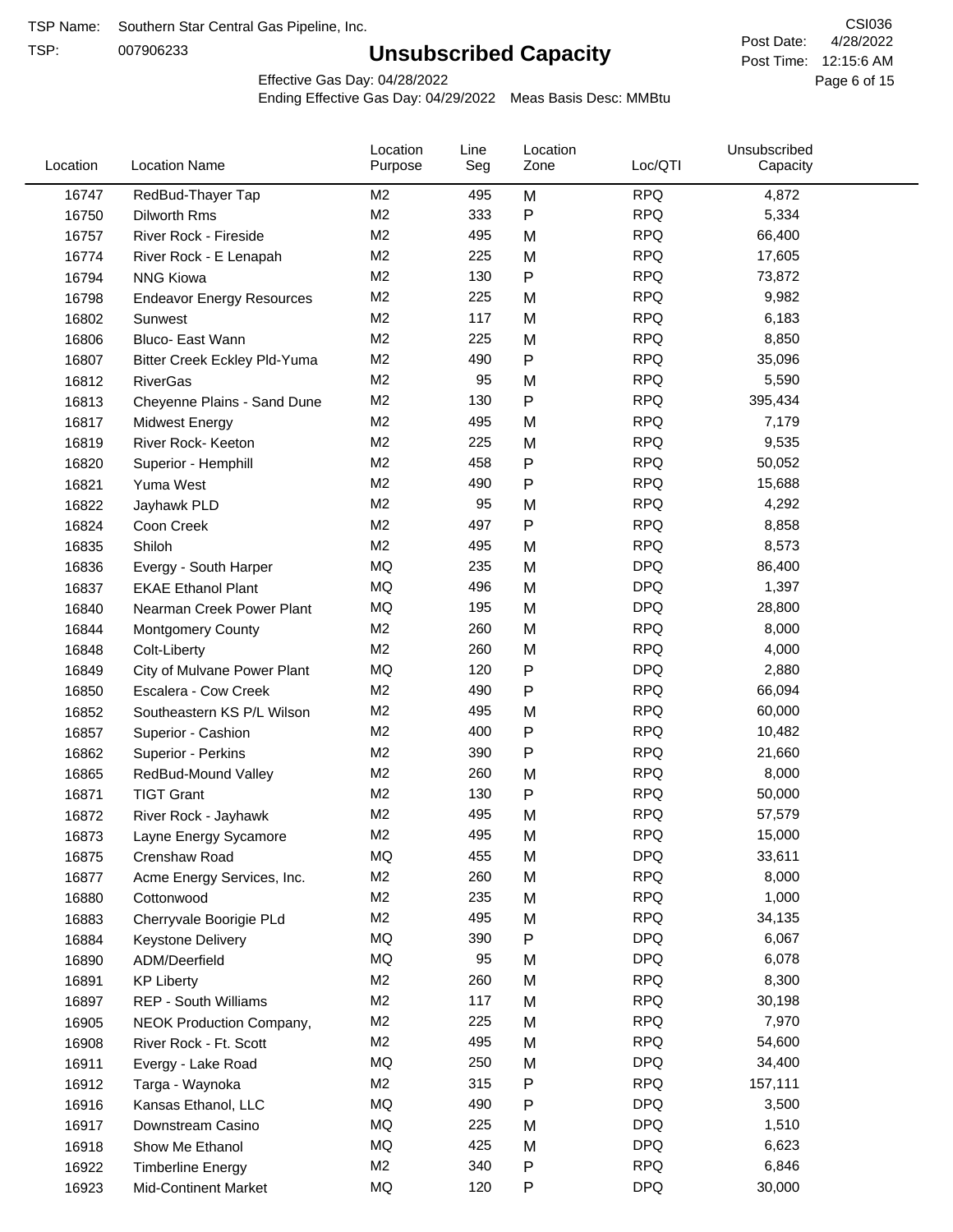TSP:

## **Unsubscribed Capacity**

4/28/2022 Page 7 of 15 Post Time: 12:15:6 AM CSI036 Post Date:

Effective Gas Day: 04/28/2022

| Location | <b>Location Name</b>                | Location<br>Purpose | Line<br>Seg | Location<br>Zone | Loc/QTI    | Unsubscribed<br>Capacity |  |
|----------|-------------------------------------|---------------------|-------------|------------------|------------|--------------------------|--|
| 16931    | Midwest Energy - Goodman            | MQ                  | 490         | P                | <b>DPQ</b> | 8,000                    |  |
| 16933    | Westar Emporia Energy               | MQ                  | 140         | M                | <b>DPQ</b> | 106,202                  |  |
| 16935    | River Rock - Graybill               | M <sub>2</sub>      | 260         | M                | <b>RPQ</b> | 23,168                   |  |
| 16941    | REP - Independence CDP              | M <sub>2</sub>      | 117         | M                | <b>RPQ</b> | 29,270                   |  |
| 16942    | <b>Big Timber</b>                   | M <sub>2</sub>      | 490         | $\mathsf{P}$     | <b>RPQ</b> | 49,356                   |  |
| 16945    | <b>ETC Texas Pipeline Antelope</b>  | M <sub>2</sub>      | 458         | $\mathsf{P}$     | <b>RPQ</b> | 110,000                  |  |
| 16949    | Summit Branson                      | MQ                  | 455         | M                | <b>DPQ</b> | 62,208                   |  |
| 16952    | <b>Overland Park</b>                | MQ                  | 115         | M                | <b>DPQ</b> | 77,485                   |  |
| 16953    | Merriam                             | MQ                  | 115         | M                | <b>DPQ</b> | 123,624                  |  |
| 16955    | Mustang Gas Products, LLC           | M <sub>2</sub>      | 405         | P                | <b>RPQ</b> | 25,550                   |  |
| 16956    | Superior - Ford                     | M <sub>2</sub>      | 130         | $\mathsf{P}$     | <b>RPQ</b> | 17,375                   |  |
| 16962    | Summit Sedalia                      | MQ                  | 235         | M                | <b>DPQ</b> | 0                        |  |
| 16967    | Noble Energy - Lilli                | M <sub>2</sub>      | 490         | P                | <b>RPQ</b> | 40,863                   |  |
| 16972    | <b>ONG Norman</b>                   | MQ                  | 385         | P                | <b>DPQ</b> | 40                       |  |
| 16975    | Superior - Spring Creek             | M <sub>2</sub>      | 315         | P                | <b>RPQ</b> | 7,680                    |  |
| 16976    | Bettis Asphalt & Construction       | MQ                  | 180         | M                | <b>DPQ</b> | 3,216                    |  |
| 16977    | <b>KGS Kansas Star Casino</b>       | MQ                  | 333         | ${\sf P}$        | <b>DPQ</b> | 144                      |  |
| 16980    | <b>Black Hills Colwich</b>          | MQ                  | 120         | P                | <b>DPQ</b> | 9,995                    |  |
| 16981    | Superior - Bellmon                  | M <sub>2</sub>      | 380         | P                | <b>RPQ</b> | 63,800                   |  |
| 16983    | DCP Midstream - Ellis               | MQ                  | 458         | $\mathsf{P}$     | <b>DPQ</b> | 6,702                    |  |
| 16988    | Atmos Energy - W. Lawrence          | MQ                  | 180         | M                | <b>DPQ</b> | 127                      |  |
| 16991    | Williams Midstream North Alva       | <b>MQ</b>           | 315         | $\mathsf{P}$     | <b>DPQ</b> | 1,992                    |  |
| 16992    | <b>ONG Ottawa</b>                   | MQ                  | 225         | M                | <b>DPQ</b> | 0                        |  |
| 16993    | Farmer's Gas                        | MQ                  | 130         | $\mathsf{P}$     | <b>DPQ</b> | 9,000                    |  |
| 16996    | Scout Sublette Delivery             | MQ                  | 130         | $\mathsf{P}$     | <b>DPQ</b> | 100                      |  |
| 16997    | Devon Energy Medford Station        | M <sub>2</sub>      | 315         | P                | <b>RPQ</b> | 30,000                   |  |
| 16998    | Cheyenne Light, Fuel and            | MQ                  | 490         | P                | <b>DPQ</b> | 90,800                   |  |
| 16999    | ETC - Crescent                      | M <sub>2</sub>      | 400         | P                | <b>RPQ</b> | 35,000                   |  |
| 17000    | Bourbon County, KS -                | MQ                  | 95          | M                | <b>DPQ</b> | 1                        |  |
| 17003    | Sunflower Electric Rubart           | MQ                  | 130         | P                | <b>DPQ</b> | 48,808                   |  |
| 17004    | <b>NGPL Beaver</b>                  | MQ                  | 315         | P                | <b>DPQ</b> | 175,000                  |  |
| 17005    | ETC - Rose Valley (Delivery)        | MQ                  | 315         | P                | <b>DPQ</b> | 5,000                    |  |
| 17006    | ETC - Rose Valley                   | M <sub>2</sub>      | 315         | P                | <b>RPQ</b> | 195,226                  |  |
| 17008    | OMPA Lamb                           | MQ                  | 335         | P                | <b>DPQ</b> | 51,383                   |  |
| 17009    | <b>Grasslands Energy Centennial</b> | M <sub>2</sub>      | 490         | P                | <b>RPQ</b> | 25,000                   |  |
| 17010    | Noble Keota Receipt                 | M <sub>2</sub>      | 490         | P                | <b>RPQ</b> | 52,200                   |  |
| 17011    | Noble Keota Delivery                | MQ                  | 490         | P                | <b>DPQ</b> | 52,200                   |  |
| 17013    | Enlink - Battle Ridge               | M <sub>2</sub>      | 390         | $\mathsf{P}$     | <b>RPQ</b> | 31,824                   |  |
| 17021    | <b>TIGT Yuma</b>                    | M <sub>2</sub>      | 490         | P                | <b>RPQ</b> | 24,562                   |  |
| 17033    | Kickapoo Nation School              | MQ                  | 90          | M                | <b>DPQ</b> | 300                      |  |
| 17034    | ENVIA Energy Oklahoma City,         | MQ                  | 400         | P                | <b>DPQ</b> | 3,888                    |  |
| 17035    | Ameren Columbia                     | MQ                  | 235         | M                | <b>DPQ</b> | 35,512                   |  |
| 17036    | <b>Coffeyville Resources</b>        | MQ                  | 260         | M                | <b>DPQ</b> | 39,992                   |  |
| 17050    | Atmos - Forest View                 | MQ                  | 190         | M                | <b>DPQ</b> | 4,058                    |  |
| 17052    | ONG NW Oklahoma City                | MQ                  | 340         | ${\sf P}$        | <b>DPQ</b> | 39,000                   |  |
| 17054    | <b>ONG Guthrie</b>                  | MQ                  | 400         | P                | <b>DPQ</b> | 4,799                    |  |
| 17055    | ETC Texas Pipeline Nash             | MQ                  | 458         | $\mathsf{P}$     | <b>DPQ</b> | 1,500                    |  |
| 17056    | Blue Mountain - Chisholm Trail      | M <sub>2</sub>      | 340         | P                | <b>RPQ</b> | 72,000                   |  |
| 17057    | City of Tonkawa                     | MQ                  | 380         | ${\sf P}$        | <b>DPQ</b> | 3,000                    |  |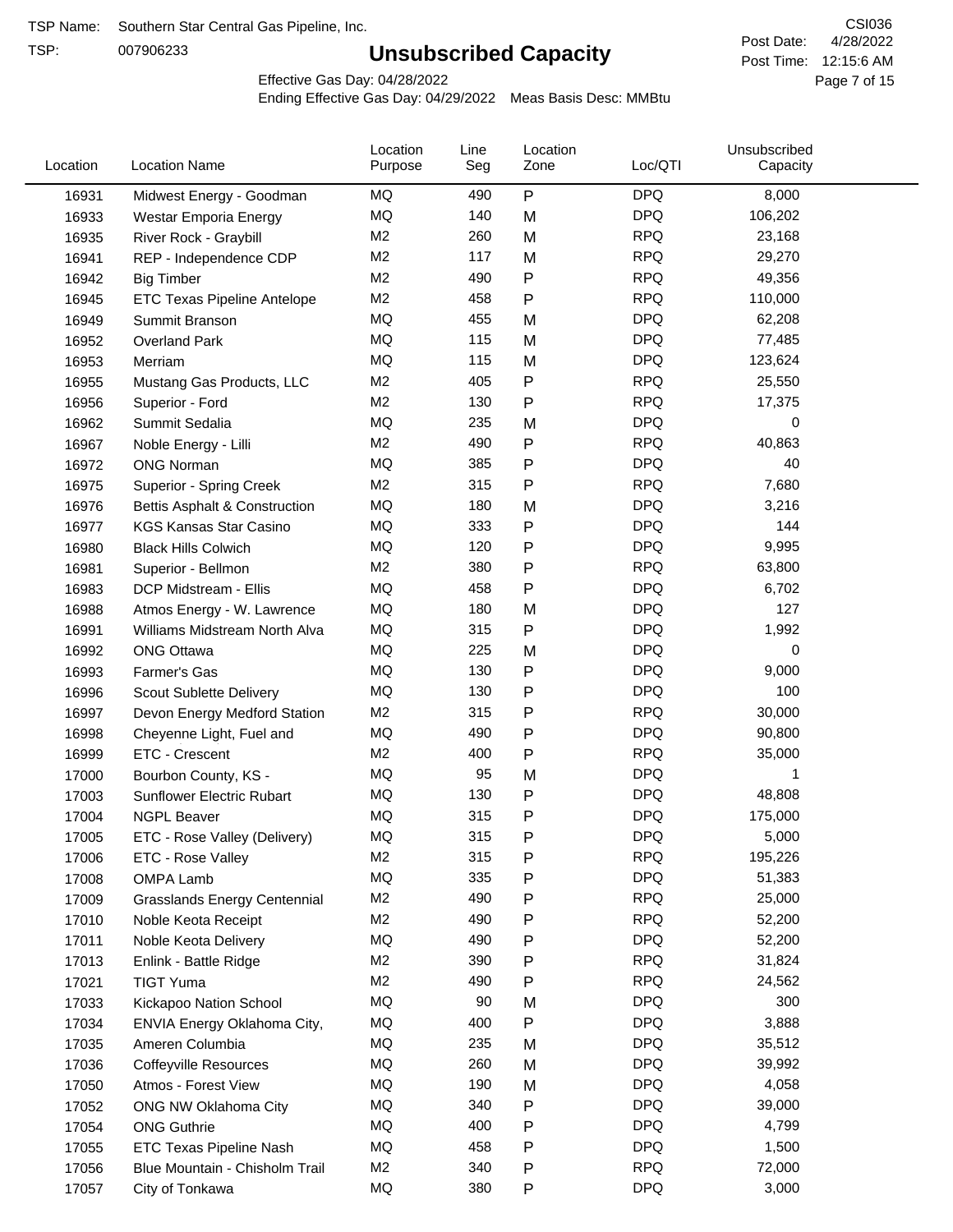TSP:

## **Unsubscribed Capacity**

4/28/2022 Page 8 of 15 Post Time: 12:15:6 AM CSI036 Post Date:

Unsubscribed

Effective Gas Day: 04/28/2022

Location

Ending Effective Gas Day: 04/29/2022 Meas Basis Desc: MMBtu

Line

| M <sub>2</sub><br>M<br><b>RPQ</b><br>2,500<br>17058<br>RPP - Hamm Landfill<br>195<br>MQ<br>87<br><b>DPQ</b><br>216<br>M<br>17060<br>Atmos-Elk City<br>MQ<br>P<br><b>DPQ</b><br>405<br>0<br>17064<br>Koch - Enid<br><b>RPQ</b><br>M <sub>2</sub><br>458<br>P<br>180,000<br>17065<br>Canyon - Redcliff (Receipt)<br>MQ<br>P<br><b>DPQ</b><br>458<br>6,175<br>17066<br>Canyon - Redcliff (Delivery)<br><b>RPQ</b><br>M <sub>2</sub><br>340<br>70,000<br>Ρ<br>17067<br>Blue Mountain - Chisholm Trail<br>P<br><b>RPQ</b><br><b>EOIT Alfalfa</b><br>M <sub>2</sub><br>458<br>200,000<br>17068<br>MQ<br><b>DPQ</b><br>385<br>65,000<br>17069<br>Ρ<br><b>NGPL Carter</b><br><b>DPQ</b><br>MQ<br>490<br>P<br>360<br>17080<br><b>ONEOK Bakken Pipeline</b><br>MQ<br>P<br><b>DPQ</b><br>458<br>150,000<br>17086<br>NGPL - Mutual<br><b>RPQ</b><br>M <sub>2</sub><br>250<br>78,606<br>17087<br>M<br>REX-St.Joe<br>P<br><b>RPQ</b><br>M <sub>2</sub><br>385<br>110,000<br>17091<br>OGT - Maysville<br>MQ<br>130<br>P<br><b>DPQ</b><br>100,000<br>17096<br>Northern Natural-Kiowa<br>P<br><b>DPQ</b><br>MQ<br>130<br>480<br>17104<br>Black Hills - Plevna, KS TB<br><b>RPQ</b><br>M <sub>2</sub><br>144,000<br>490<br>Ρ<br>17105<br>WIC - Cheyenne Hub<br><b>RPQ</b><br>M <sub>2</sub><br>Ρ<br>190,400<br>130<br>17113<br>NGPL - Ford County Receipt<br><b>RPQ</b><br>M <sub>2</sub><br>400<br>2,976<br>Ρ<br>17119<br>Waste Mgmt RNG Receipt<br><b>DPQ</b><br>MQ<br>M<br>1,130<br>17404<br>423<br>Anderson<br>MQ<br><b>DPQ</b><br>455<br>M<br>2,595<br>17406<br>Ash Grove, Walnut Grove & Wil<br><b>DPQ</b><br>MQ<br>455<br>M<br>850<br>17408<br>Aurora<br><b>DPQ</b><br>MQ<br>455<br>2,918<br>M<br>17410<br><b>Billings Mo</b><br><b>DPQ</b><br>738<br>MQ<br>455<br>M<br>17414<br>Clever Mo<br>MQ<br><b>DPQ</b><br>455<br>M<br>2,944<br>17416<br>Crane Mo<br>MQ<br><b>DPQ</b><br>455<br>546<br>M<br>17418<br>Diamond<br>MQ<br><b>DPQ</b><br>455<br>M<br>256<br>17426<br>Freistatt<br>MQ<br><b>DPQ</b><br>625<br>423<br>M<br>17430<br>Goodman<br><b>DPQ</b><br>337<br>MQ<br>423<br>M<br>17448<br>Lanagan<br><b>DPQ</b><br>MQ<br>455<br>1,119<br>17452<br>M<br>Marionville<br>MQ<br>455<br>M<br><b>DPQ</b><br>25,276<br>17454<br>Monett<br>MQ<br>455<br><b>DPQ</b><br>M<br>4,407<br>17456<br>Mt Vernon & Verona<br>MQ<br>455<br><b>DPQ</b><br>8,597<br>Neosho<br>M<br>17458<br>MQ<br><b>DPQ</b><br>423<br>19,472<br>Noel & North Noel<br>M<br>17460<br>MQ<br>455<br>M<br><b>DPQ</b><br>5,340<br>17462<br>Nixa & Ozark<br>MQ<br><b>DPQ</b><br>455<br>3,281<br>17464<br>M<br>Pierce City<br>MQ<br><b>DPQ</b><br>423<br>M<br>302<br>17466<br>Pineville<br>883<br>MQ<br>455<br><b>DPQ</b><br>17472<br>M<br>Republic<br>MQ<br><b>DPQ</b><br>455<br>M<br>2,828<br>17476<br>Sarcoxie<br>MQ<br><b>DPQ</b><br>225<br>M<br>9,873<br>17478<br>Seneca<br>MQ<br><b>DPQ</b><br>455<br>193<br>M<br>17492<br>Wentworth<br>MQ<br><b>DPQ</b><br>62<br>140<br>M<br>18328<br>Goessel<br><b>DPQ</b><br>MQ<br>120<br>P<br>21,538<br>18356<br>Newton<br>MQ<br>P<br><b>DPQ</b><br>130<br>185,442<br>19000<br>Scout Jayhawk Delivery<br>MQ<br>140<br><b>DPQ</b><br>655<br>M<br>19548<br>Lyndon<br><b>DPQ</b><br>42<br>MQ<br>493<br>M<br>19552<br>Melvern<br>MQ<br>140<br><b>DPQ</b><br>339<br>19554<br>M<br>Michigan Valley<br>MQ<br><b>DPQ</b><br>140<br>M<br>1,579<br>19564<br>Pomona<br>MQ<br><b>DPQ</b><br>140<br>255<br>M<br>19568<br>Quenemo<br>MQ<br><b>DPQ</b><br>632<br>140<br>M<br>19576<br>Scranton | Location | <b>Location Name</b> | Purpose | Seg | Zone | Loc/QTI | Capacity |  |
|-------------------------------------------------------------------------------------------------------------------------------------------------------------------------------------------------------------------------------------------------------------------------------------------------------------------------------------------------------------------------------------------------------------------------------------------------------------------------------------------------------------------------------------------------------------------------------------------------------------------------------------------------------------------------------------------------------------------------------------------------------------------------------------------------------------------------------------------------------------------------------------------------------------------------------------------------------------------------------------------------------------------------------------------------------------------------------------------------------------------------------------------------------------------------------------------------------------------------------------------------------------------------------------------------------------------------------------------------------------------------------------------------------------------------------------------------------------------------------------------------------------------------------------------------------------------------------------------------------------------------------------------------------------------------------------------------------------------------------------------------------------------------------------------------------------------------------------------------------------------------------------------------------------------------------------------------------------------------------------------------------------------------------------------------------------------------------------------------------------------------------------------------------------------------------------------------------------------------------------------------------------------------------------------------------------------------------------------------------------------------------------------------------------------------------------------------------------------------------------------------------------------------------------------------------------------------------------------------------------------------------------------------------------------------------------------------------------------------------------------------------------------------------------------------------------------------------------------------------------------------------------------------------------------------------------------------------------------------------------------------------------------------------------------------------------------------------------------------------------------------------------------------------------------------------------------------------------------------------------------------------------------------------------------------------------------------------------------------------------------------------------------------------------------------------------------------------------------------|----------|----------------------|---------|-----|------|---------|----------|--|
|                                                                                                                                                                                                                                                                                                                                                                                                                                                                                                                                                                                                                                                                                                                                                                                                                                                                                                                                                                                                                                                                                                                                                                                                                                                                                                                                                                                                                                                                                                                                                                                                                                                                                                                                                                                                                                                                                                                                                                                                                                                                                                                                                                                                                                                                                                                                                                                                                                                                                                                                                                                                                                                                                                                                                                                                                                                                                                                                                                                                                                                                                                                                                                                                                                                                                                                                                                                                                                                                         |          |                      |         |     |      |         |          |  |
|                                                                                                                                                                                                                                                                                                                                                                                                                                                                                                                                                                                                                                                                                                                                                                                                                                                                                                                                                                                                                                                                                                                                                                                                                                                                                                                                                                                                                                                                                                                                                                                                                                                                                                                                                                                                                                                                                                                                                                                                                                                                                                                                                                                                                                                                                                                                                                                                                                                                                                                                                                                                                                                                                                                                                                                                                                                                                                                                                                                                                                                                                                                                                                                                                                                                                                                                                                                                                                                                         |          |                      |         |     |      |         |          |  |
|                                                                                                                                                                                                                                                                                                                                                                                                                                                                                                                                                                                                                                                                                                                                                                                                                                                                                                                                                                                                                                                                                                                                                                                                                                                                                                                                                                                                                                                                                                                                                                                                                                                                                                                                                                                                                                                                                                                                                                                                                                                                                                                                                                                                                                                                                                                                                                                                                                                                                                                                                                                                                                                                                                                                                                                                                                                                                                                                                                                                                                                                                                                                                                                                                                                                                                                                                                                                                                                                         |          |                      |         |     |      |         |          |  |
|                                                                                                                                                                                                                                                                                                                                                                                                                                                                                                                                                                                                                                                                                                                                                                                                                                                                                                                                                                                                                                                                                                                                                                                                                                                                                                                                                                                                                                                                                                                                                                                                                                                                                                                                                                                                                                                                                                                                                                                                                                                                                                                                                                                                                                                                                                                                                                                                                                                                                                                                                                                                                                                                                                                                                                                                                                                                                                                                                                                                                                                                                                                                                                                                                                                                                                                                                                                                                                                                         |          |                      |         |     |      |         |          |  |
|                                                                                                                                                                                                                                                                                                                                                                                                                                                                                                                                                                                                                                                                                                                                                                                                                                                                                                                                                                                                                                                                                                                                                                                                                                                                                                                                                                                                                                                                                                                                                                                                                                                                                                                                                                                                                                                                                                                                                                                                                                                                                                                                                                                                                                                                                                                                                                                                                                                                                                                                                                                                                                                                                                                                                                                                                                                                                                                                                                                                                                                                                                                                                                                                                                                                                                                                                                                                                                                                         |          |                      |         |     |      |         |          |  |
|                                                                                                                                                                                                                                                                                                                                                                                                                                                                                                                                                                                                                                                                                                                                                                                                                                                                                                                                                                                                                                                                                                                                                                                                                                                                                                                                                                                                                                                                                                                                                                                                                                                                                                                                                                                                                                                                                                                                                                                                                                                                                                                                                                                                                                                                                                                                                                                                                                                                                                                                                                                                                                                                                                                                                                                                                                                                                                                                                                                                                                                                                                                                                                                                                                                                                                                                                                                                                                                                         |          |                      |         |     |      |         |          |  |
|                                                                                                                                                                                                                                                                                                                                                                                                                                                                                                                                                                                                                                                                                                                                                                                                                                                                                                                                                                                                                                                                                                                                                                                                                                                                                                                                                                                                                                                                                                                                                                                                                                                                                                                                                                                                                                                                                                                                                                                                                                                                                                                                                                                                                                                                                                                                                                                                                                                                                                                                                                                                                                                                                                                                                                                                                                                                                                                                                                                                                                                                                                                                                                                                                                                                                                                                                                                                                                                                         |          |                      |         |     |      |         |          |  |
|                                                                                                                                                                                                                                                                                                                                                                                                                                                                                                                                                                                                                                                                                                                                                                                                                                                                                                                                                                                                                                                                                                                                                                                                                                                                                                                                                                                                                                                                                                                                                                                                                                                                                                                                                                                                                                                                                                                                                                                                                                                                                                                                                                                                                                                                                                                                                                                                                                                                                                                                                                                                                                                                                                                                                                                                                                                                                                                                                                                                                                                                                                                                                                                                                                                                                                                                                                                                                                                                         |          |                      |         |     |      |         |          |  |
|                                                                                                                                                                                                                                                                                                                                                                                                                                                                                                                                                                                                                                                                                                                                                                                                                                                                                                                                                                                                                                                                                                                                                                                                                                                                                                                                                                                                                                                                                                                                                                                                                                                                                                                                                                                                                                                                                                                                                                                                                                                                                                                                                                                                                                                                                                                                                                                                                                                                                                                                                                                                                                                                                                                                                                                                                                                                                                                                                                                                                                                                                                                                                                                                                                                                                                                                                                                                                                                                         |          |                      |         |     |      |         |          |  |
|                                                                                                                                                                                                                                                                                                                                                                                                                                                                                                                                                                                                                                                                                                                                                                                                                                                                                                                                                                                                                                                                                                                                                                                                                                                                                                                                                                                                                                                                                                                                                                                                                                                                                                                                                                                                                                                                                                                                                                                                                                                                                                                                                                                                                                                                                                                                                                                                                                                                                                                                                                                                                                                                                                                                                                                                                                                                                                                                                                                                                                                                                                                                                                                                                                                                                                                                                                                                                                                                         |          |                      |         |     |      |         |          |  |
|                                                                                                                                                                                                                                                                                                                                                                                                                                                                                                                                                                                                                                                                                                                                                                                                                                                                                                                                                                                                                                                                                                                                                                                                                                                                                                                                                                                                                                                                                                                                                                                                                                                                                                                                                                                                                                                                                                                                                                                                                                                                                                                                                                                                                                                                                                                                                                                                                                                                                                                                                                                                                                                                                                                                                                                                                                                                                                                                                                                                                                                                                                                                                                                                                                                                                                                                                                                                                                                                         |          |                      |         |     |      |         |          |  |
|                                                                                                                                                                                                                                                                                                                                                                                                                                                                                                                                                                                                                                                                                                                                                                                                                                                                                                                                                                                                                                                                                                                                                                                                                                                                                                                                                                                                                                                                                                                                                                                                                                                                                                                                                                                                                                                                                                                                                                                                                                                                                                                                                                                                                                                                                                                                                                                                                                                                                                                                                                                                                                                                                                                                                                                                                                                                                                                                                                                                                                                                                                                                                                                                                                                                                                                                                                                                                                                                         |          |                      |         |     |      |         |          |  |
|                                                                                                                                                                                                                                                                                                                                                                                                                                                                                                                                                                                                                                                                                                                                                                                                                                                                                                                                                                                                                                                                                                                                                                                                                                                                                                                                                                                                                                                                                                                                                                                                                                                                                                                                                                                                                                                                                                                                                                                                                                                                                                                                                                                                                                                                                                                                                                                                                                                                                                                                                                                                                                                                                                                                                                                                                                                                                                                                                                                                                                                                                                                                                                                                                                                                                                                                                                                                                                                                         |          |                      |         |     |      |         |          |  |
|                                                                                                                                                                                                                                                                                                                                                                                                                                                                                                                                                                                                                                                                                                                                                                                                                                                                                                                                                                                                                                                                                                                                                                                                                                                                                                                                                                                                                                                                                                                                                                                                                                                                                                                                                                                                                                                                                                                                                                                                                                                                                                                                                                                                                                                                                                                                                                                                                                                                                                                                                                                                                                                                                                                                                                                                                                                                                                                                                                                                                                                                                                                                                                                                                                                                                                                                                                                                                                                                         |          |                      |         |     |      |         |          |  |
|                                                                                                                                                                                                                                                                                                                                                                                                                                                                                                                                                                                                                                                                                                                                                                                                                                                                                                                                                                                                                                                                                                                                                                                                                                                                                                                                                                                                                                                                                                                                                                                                                                                                                                                                                                                                                                                                                                                                                                                                                                                                                                                                                                                                                                                                                                                                                                                                                                                                                                                                                                                                                                                                                                                                                                                                                                                                                                                                                                                                                                                                                                                                                                                                                                                                                                                                                                                                                                                                         |          |                      |         |     |      |         |          |  |
|                                                                                                                                                                                                                                                                                                                                                                                                                                                                                                                                                                                                                                                                                                                                                                                                                                                                                                                                                                                                                                                                                                                                                                                                                                                                                                                                                                                                                                                                                                                                                                                                                                                                                                                                                                                                                                                                                                                                                                                                                                                                                                                                                                                                                                                                                                                                                                                                                                                                                                                                                                                                                                                                                                                                                                                                                                                                                                                                                                                                                                                                                                                                                                                                                                                                                                                                                                                                                                                                         |          |                      |         |     |      |         |          |  |
|                                                                                                                                                                                                                                                                                                                                                                                                                                                                                                                                                                                                                                                                                                                                                                                                                                                                                                                                                                                                                                                                                                                                                                                                                                                                                                                                                                                                                                                                                                                                                                                                                                                                                                                                                                                                                                                                                                                                                                                                                                                                                                                                                                                                                                                                                                                                                                                                                                                                                                                                                                                                                                                                                                                                                                                                                                                                                                                                                                                                                                                                                                                                                                                                                                                                                                                                                                                                                                                                         |          |                      |         |     |      |         |          |  |
|                                                                                                                                                                                                                                                                                                                                                                                                                                                                                                                                                                                                                                                                                                                                                                                                                                                                                                                                                                                                                                                                                                                                                                                                                                                                                                                                                                                                                                                                                                                                                                                                                                                                                                                                                                                                                                                                                                                                                                                                                                                                                                                                                                                                                                                                                                                                                                                                                                                                                                                                                                                                                                                                                                                                                                                                                                                                                                                                                                                                                                                                                                                                                                                                                                                                                                                                                                                                                                                                         |          |                      |         |     |      |         |          |  |
|                                                                                                                                                                                                                                                                                                                                                                                                                                                                                                                                                                                                                                                                                                                                                                                                                                                                                                                                                                                                                                                                                                                                                                                                                                                                                                                                                                                                                                                                                                                                                                                                                                                                                                                                                                                                                                                                                                                                                                                                                                                                                                                                                                                                                                                                                                                                                                                                                                                                                                                                                                                                                                                                                                                                                                                                                                                                                                                                                                                                                                                                                                                                                                                                                                                                                                                                                                                                                                                                         |          |                      |         |     |      |         |          |  |
|                                                                                                                                                                                                                                                                                                                                                                                                                                                                                                                                                                                                                                                                                                                                                                                                                                                                                                                                                                                                                                                                                                                                                                                                                                                                                                                                                                                                                                                                                                                                                                                                                                                                                                                                                                                                                                                                                                                                                                                                                                                                                                                                                                                                                                                                                                                                                                                                                                                                                                                                                                                                                                                                                                                                                                                                                                                                                                                                                                                                                                                                                                                                                                                                                                                                                                                                                                                                                                                                         |          |                      |         |     |      |         |          |  |
|                                                                                                                                                                                                                                                                                                                                                                                                                                                                                                                                                                                                                                                                                                                                                                                                                                                                                                                                                                                                                                                                                                                                                                                                                                                                                                                                                                                                                                                                                                                                                                                                                                                                                                                                                                                                                                                                                                                                                                                                                                                                                                                                                                                                                                                                                                                                                                                                                                                                                                                                                                                                                                                                                                                                                                                                                                                                                                                                                                                                                                                                                                                                                                                                                                                                                                                                                                                                                                                                         |          |                      |         |     |      |         |          |  |
|                                                                                                                                                                                                                                                                                                                                                                                                                                                                                                                                                                                                                                                                                                                                                                                                                                                                                                                                                                                                                                                                                                                                                                                                                                                                                                                                                                                                                                                                                                                                                                                                                                                                                                                                                                                                                                                                                                                                                                                                                                                                                                                                                                                                                                                                                                                                                                                                                                                                                                                                                                                                                                                                                                                                                                                                                                                                                                                                                                                                                                                                                                                                                                                                                                                                                                                                                                                                                                                                         |          |                      |         |     |      |         |          |  |
|                                                                                                                                                                                                                                                                                                                                                                                                                                                                                                                                                                                                                                                                                                                                                                                                                                                                                                                                                                                                                                                                                                                                                                                                                                                                                                                                                                                                                                                                                                                                                                                                                                                                                                                                                                                                                                                                                                                                                                                                                                                                                                                                                                                                                                                                                                                                                                                                                                                                                                                                                                                                                                                                                                                                                                                                                                                                                                                                                                                                                                                                                                                                                                                                                                                                                                                                                                                                                                                                         |          |                      |         |     |      |         |          |  |
|                                                                                                                                                                                                                                                                                                                                                                                                                                                                                                                                                                                                                                                                                                                                                                                                                                                                                                                                                                                                                                                                                                                                                                                                                                                                                                                                                                                                                                                                                                                                                                                                                                                                                                                                                                                                                                                                                                                                                                                                                                                                                                                                                                                                                                                                                                                                                                                                                                                                                                                                                                                                                                                                                                                                                                                                                                                                                                                                                                                                                                                                                                                                                                                                                                                                                                                                                                                                                                                                         |          |                      |         |     |      |         |          |  |
|                                                                                                                                                                                                                                                                                                                                                                                                                                                                                                                                                                                                                                                                                                                                                                                                                                                                                                                                                                                                                                                                                                                                                                                                                                                                                                                                                                                                                                                                                                                                                                                                                                                                                                                                                                                                                                                                                                                                                                                                                                                                                                                                                                                                                                                                                                                                                                                                                                                                                                                                                                                                                                                                                                                                                                                                                                                                                                                                                                                                                                                                                                                                                                                                                                                                                                                                                                                                                                                                         |          |                      |         |     |      |         |          |  |
|                                                                                                                                                                                                                                                                                                                                                                                                                                                                                                                                                                                                                                                                                                                                                                                                                                                                                                                                                                                                                                                                                                                                                                                                                                                                                                                                                                                                                                                                                                                                                                                                                                                                                                                                                                                                                                                                                                                                                                                                                                                                                                                                                                                                                                                                                                                                                                                                                                                                                                                                                                                                                                                                                                                                                                                                                                                                                                                                                                                                                                                                                                                                                                                                                                                                                                                                                                                                                                                                         |          |                      |         |     |      |         |          |  |
|                                                                                                                                                                                                                                                                                                                                                                                                                                                                                                                                                                                                                                                                                                                                                                                                                                                                                                                                                                                                                                                                                                                                                                                                                                                                                                                                                                                                                                                                                                                                                                                                                                                                                                                                                                                                                                                                                                                                                                                                                                                                                                                                                                                                                                                                                                                                                                                                                                                                                                                                                                                                                                                                                                                                                                                                                                                                                                                                                                                                                                                                                                                                                                                                                                                                                                                                                                                                                                                                         |          |                      |         |     |      |         |          |  |
|                                                                                                                                                                                                                                                                                                                                                                                                                                                                                                                                                                                                                                                                                                                                                                                                                                                                                                                                                                                                                                                                                                                                                                                                                                                                                                                                                                                                                                                                                                                                                                                                                                                                                                                                                                                                                                                                                                                                                                                                                                                                                                                                                                                                                                                                                                                                                                                                                                                                                                                                                                                                                                                                                                                                                                                                                                                                                                                                                                                                                                                                                                                                                                                                                                                                                                                                                                                                                                                                         |          |                      |         |     |      |         |          |  |
|                                                                                                                                                                                                                                                                                                                                                                                                                                                                                                                                                                                                                                                                                                                                                                                                                                                                                                                                                                                                                                                                                                                                                                                                                                                                                                                                                                                                                                                                                                                                                                                                                                                                                                                                                                                                                                                                                                                                                                                                                                                                                                                                                                                                                                                                                                                                                                                                                                                                                                                                                                                                                                                                                                                                                                                                                                                                                                                                                                                                                                                                                                                                                                                                                                                                                                                                                                                                                                                                         |          |                      |         |     |      |         |          |  |
|                                                                                                                                                                                                                                                                                                                                                                                                                                                                                                                                                                                                                                                                                                                                                                                                                                                                                                                                                                                                                                                                                                                                                                                                                                                                                                                                                                                                                                                                                                                                                                                                                                                                                                                                                                                                                                                                                                                                                                                                                                                                                                                                                                                                                                                                                                                                                                                                                                                                                                                                                                                                                                                                                                                                                                                                                                                                                                                                                                                                                                                                                                                                                                                                                                                                                                                                                                                                                                                                         |          |                      |         |     |      |         |          |  |
|                                                                                                                                                                                                                                                                                                                                                                                                                                                                                                                                                                                                                                                                                                                                                                                                                                                                                                                                                                                                                                                                                                                                                                                                                                                                                                                                                                                                                                                                                                                                                                                                                                                                                                                                                                                                                                                                                                                                                                                                                                                                                                                                                                                                                                                                                                                                                                                                                                                                                                                                                                                                                                                                                                                                                                                                                                                                                                                                                                                                                                                                                                                                                                                                                                                                                                                                                                                                                                                                         |          |                      |         |     |      |         |          |  |
|                                                                                                                                                                                                                                                                                                                                                                                                                                                                                                                                                                                                                                                                                                                                                                                                                                                                                                                                                                                                                                                                                                                                                                                                                                                                                                                                                                                                                                                                                                                                                                                                                                                                                                                                                                                                                                                                                                                                                                                                                                                                                                                                                                                                                                                                                                                                                                                                                                                                                                                                                                                                                                                                                                                                                                                                                                                                                                                                                                                                                                                                                                                                                                                                                                                                                                                                                                                                                                                                         |          |                      |         |     |      |         |          |  |
|                                                                                                                                                                                                                                                                                                                                                                                                                                                                                                                                                                                                                                                                                                                                                                                                                                                                                                                                                                                                                                                                                                                                                                                                                                                                                                                                                                                                                                                                                                                                                                                                                                                                                                                                                                                                                                                                                                                                                                                                                                                                                                                                                                                                                                                                                                                                                                                                                                                                                                                                                                                                                                                                                                                                                                                                                                                                                                                                                                                                                                                                                                                                                                                                                                                                                                                                                                                                                                                                         |          |                      |         |     |      |         |          |  |
|                                                                                                                                                                                                                                                                                                                                                                                                                                                                                                                                                                                                                                                                                                                                                                                                                                                                                                                                                                                                                                                                                                                                                                                                                                                                                                                                                                                                                                                                                                                                                                                                                                                                                                                                                                                                                                                                                                                                                                                                                                                                                                                                                                                                                                                                                                                                                                                                                                                                                                                                                                                                                                                                                                                                                                                                                                                                                                                                                                                                                                                                                                                                                                                                                                                                                                                                                                                                                                                                         |          |                      |         |     |      |         |          |  |
|                                                                                                                                                                                                                                                                                                                                                                                                                                                                                                                                                                                                                                                                                                                                                                                                                                                                                                                                                                                                                                                                                                                                                                                                                                                                                                                                                                                                                                                                                                                                                                                                                                                                                                                                                                                                                                                                                                                                                                                                                                                                                                                                                                                                                                                                                                                                                                                                                                                                                                                                                                                                                                                                                                                                                                                                                                                                                                                                                                                                                                                                                                                                                                                                                                                                                                                                                                                                                                                                         |          |                      |         |     |      |         |          |  |
|                                                                                                                                                                                                                                                                                                                                                                                                                                                                                                                                                                                                                                                                                                                                                                                                                                                                                                                                                                                                                                                                                                                                                                                                                                                                                                                                                                                                                                                                                                                                                                                                                                                                                                                                                                                                                                                                                                                                                                                                                                                                                                                                                                                                                                                                                                                                                                                                                                                                                                                                                                                                                                                                                                                                                                                                                                                                                                                                                                                                                                                                                                                                                                                                                                                                                                                                                                                                                                                                         |          |                      |         |     |      |         |          |  |
|                                                                                                                                                                                                                                                                                                                                                                                                                                                                                                                                                                                                                                                                                                                                                                                                                                                                                                                                                                                                                                                                                                                                                                                                                                                                                                                                                                                                                                                                                                                                                                                                                                                                                                                                                                                                                                                                                                                                                                                                                                                                                                                                                                                                                                                                                                                                                                                                                                                                                                                                                                                                                                                                                                                                                                                                                                                                                                                                                                                                                                                                                                                                                                                                                                                                                                                                                                                                                                                                         |          |                      |         |     |      |         |          |  |
|                                                                                                                                                                                                                                                                                                                                                                                                                                                                                                                                                                                                                                                                                                                                                                                                                                                                                                                                                                                                                                                                                                                                                                                                                                                                                                                                                                                                                                                                                                                                                                                                                                                                                                                                                                                                                                                                                                                                                                                                                                                                                                                                                                                                                                                                                                                                                                                                                                                                                                                                                                                                                                                                                                                                                                                                                                                                                                                                                                                                                                                                                                                                                                                                                                                                                                                                                                                                                                                                         |          |                      |         |     |      |         |          |  |
|                                                                                                                                                                                                                                                                                                                                                                                                                                                                                                                                                                                                                                                                                                                                                                                                                                                                                                                                                                                                                                                                                                                                                                                                                                                                                                                                                                                                                                                                                                                                                                                                                                                                                                                                                                                                                                                                                                                                                                                                                                                                                                                                                                                                                                                                                                                                                                                                                                                                                                                                                                                                                                                                                                                                                                                                                                                                                                                                                                                                                                                                                                                                                                                                                                                                                                                                                                                                                                                                         |          |                      |         |     |      |         |          |  |
|                                                                                                                                                                                                                                                                                                                                                                                                                                                                                                                                                                                                                                                                                                                                                                                                                                                                                                                                                                                                                                                                                                                                                                                                                                                                                                                                                                                                                                                                                                                                                                                                                                                                                                                                                                                                                                                                                                                                                                                                                                                                                                                                                                                                                                                                                                                                                                                                                                                                                                                                                                                                                                                                                                                                                                                                                                                                                                                                                                                                                                                                                                                                                                                                                                                                                                                                                                                                                                                                         |          |                      |         |     |      |         |          |  |
|                                                                                                                                                                                                                                                                                                                                                                                                                                                                                                                                                                                                                                                                                                                                                                                                                                                                                                                                                                                                                                                                                                                                                                                                                                                                                                                                                                                                                                                                                                                                                                                                                                                                                                                                                                                                                                                                                                                                                                                                                                                                                                                                                                                                                                                                                                                                                                                                                                                                                                                                                                                                                                                                                                                                                                                                                                                                                                                                                                                                                                                                                                                                                                                                                                                                                                                                                                                                                                                                         |          |                      |         |     |      |         |          |  |
|                                                                                                                                                                                                                                                                                                                                                                                                                                                                                                                                                                                                                                                                                                                                                                                                                                                                                                                                                                                                                                                                                                                                                                                                                                                                                                                                                                                                                                                                                                                                                                                                                                                                                                                                                                                                                                                                                                                                                                                                                                                                                                                                                                                                                                                                                                                                                                                                                                                                                                                                                                                                                                                                                                                                                                                                                                                                                                                                                                                                                                                                                                                                                                                                                                                                                                                                                                                                                                                                         |          |                      |         |     |      |         |          |  |
|                                                                                                                                                                                                                                                                                                                                                                                                                                                                                                                                                                                                                                                                                                                                                                                                                                                                                                                                                                                                                                                                                                                                                                                                                                                                                                                                                                                                                                                                                                                                                                                                                                                                                                                                                                                                                                                                                                                                                                                                                                                                                                                                                                                                                                                                                                                                                                                                                                                                                                                                                                                                                                                                                                                                                                                                                                                                                                                                                                                                                                                                                                                                                                                                                                                                                                                                                                                                                                                                         |          |                      |         |     |      |         |          |  |
|                                                                                                                                                                                                                                                                                                                                                                                                                                                                                                                                                                                                                                                                                                                                                                                                                                                                                                                                                                                                                                                                                                                                                                                                                                                                                                                                                                                                                                                                                                                                                                                                                                                                                                                                                                                                                                                                                                                                                                                                                                                                                                                                                                                                                                                                                                                                                                                                                                                                                                                                                                                                                                                                                                                                                                                                                                                                                                                                                                                                                                                                                                                                                                                                                                                                                                                                                                                                                                                                         |          |                      |         |     |      |         |          |  |
|                                                                                                                                                                                                                                                                                                                                                                                                                                                                                                                                                                                                                                                                                                                                                                                                                                                                                                                                                                                                                                                                                                                                                                                                                                                                                                                                                                                                                                                                                                                                                                                                                                                                                                                                                                                                                                                                                                                                                                                                                                                                                                                                                                                                                                                                                                                                                                                                                                                                                                                                                                                                                                                                                                                                                                                                                                                                                                                                                                                                                                                                                                                                                                                                                                                                                                                                                                                                                                                                         |          |                      |         |     |      |         |          |  |
|                                                                                                                                                                                                                                                                                                                                                                                                                                                                                                                                                                                                                                                                                                                                                                                                                                                                                                                                                                                                                                                                                                                                                                                                                                                                                                                                                                                                                                                                                                                                                                                                                                                                                                                                                                                                                                                                                                                                                                                                                                                                                                                                                                                                                                                                                                                                                                                                                                                                                                                                                                                                                                                                                                                                                                                                                                                                                                                                                                                                                                                                                                                                                                                                                                                                                                                                                                                                                                                                         |          |                      |         |     |      |         |          |  |
|                                                                                                                                                                                                                                                                                                                                                                                                                                                                                                                                                                                                                                                                                                                                                                                                                                                                                                                                                                                                                                                                                                                                                                                                                                                                                                                                                                                                                                                                                                                                                                                                                                                                                                                                                                                                                                                                                                                                                                                                                                                                                                                                                                                                                                                                                                                                                                                                                                                                                                                                                                                                                                                                                                                                                                                                                                                                                                                                                                                                                                                                                                                                                                                                                                                                                                                                                                                                                                                                         |          |                      |         |     |      |         |          |  |
|                                                                                                                                                                                                                                                                                                                                                                                                                                                                                                                                                                                                                                                                                                                                                                                                                                                                                                                                                                                                                                                                                                                                                                                                                                                                                                                                                                                                                                                                                                                                                                                                                                                                                                                                                                                                                                                                                                                                                                                                                                                                                                                                                                                                                                                                                                                                                                                                                                                                                                                                                                                                                                                                                                                                                                                                                                                                                                                                                                                                                                                                                                                                                                                                                                                                                                                                                                                                                                                                         |          |                      |         |     |      |         |          |  |
| MQ<br><b>DPQ</b><br>180<br>2,754<br>M<br>19608<br>Baldwin                                                                                                                                                                                                                                                                                                                                                                                                                                                                                                                                                                                                                                                                                                                                                                                                                                                                                                                                                                                                                                                                                                                                                                                                                                                                                                                                                                                                                                                                                                                                                                                                                                                                                                                                                                                                                                                                                                                                                                                                                                                                                                                                                                                                                                                                                                                                                                                                                                                                                                                                                                                                                                                                                                                                                                                                                                                                                                                                                                                                                                                                                                                                                                                                                                                                                                                                                                                                               |          |                      |         |     |      |         |          |  |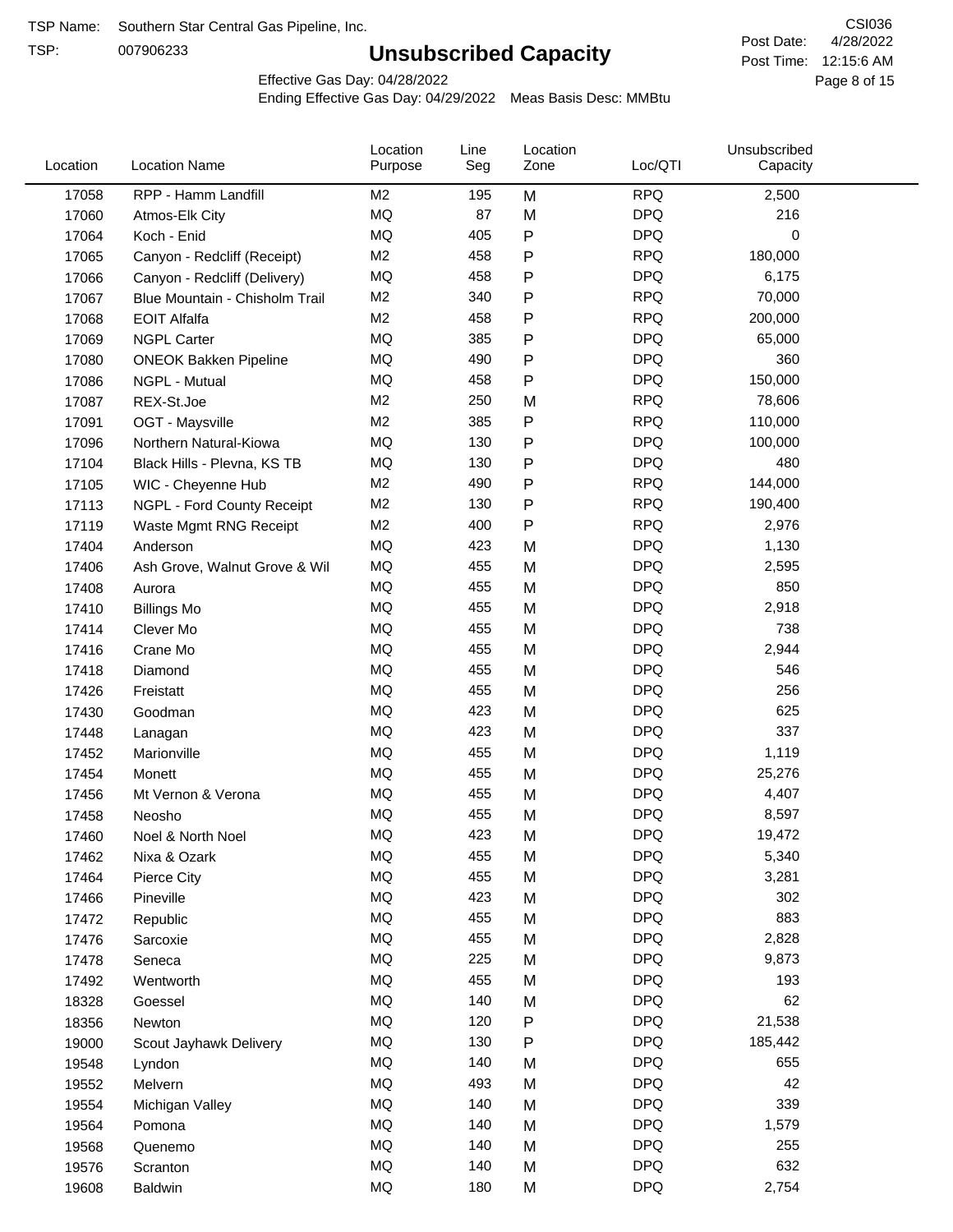TSP:

## **Unsubscribed Capacity**

4/28/2022 Page 9 of 15 Post Time: 12:15:6 AM CSI036 Post Date:

Effective Gas Day: 04/28/2022

| Location | <b>Location Name</b>  | Location<br>Purpose | Line<br>Seg | Location<br>Zone | Loc/QTI    | Unsubscribed<br>Capacity |  |
|----------|-----------------------|---------------------|-------------|------------------|------------|--------------------------|--|
| 19620    | Edgerton              | <b>MQ</b>           | 190         | M                | <b>DPQ</b> | 14                       |  |
| 19628    | Gardner               | MQ                  | 190         | M                | <b>DPQ</b> | 2,755                    |  |
| 19648    | Lecompton             | <b>MQ</b>           | 180         | M                | <b>DPQ</b> | 109                      |  |
| 19650    | Le Loup               | <b>MQ</b>           | 190         | M                | <b>DPQ</b> | 37                       |  |
| 19660    | Ottawa                | MQ                  | 493         | M                | <b>DPQ</b> | 6,129                    |  |
| 19664    | Perry                 | <b>MQ</b>           | 180         | M                | <b>DPQ</b> | 407                      |  |
| 19666    | Princeton             | <b>MQ</b>           | 496         | M                | <b>DPQ</b> | 130                      |  |
| 19672    | Richmond              | <b>MQ</b>           | 496         | M                | <b>DPQ</b> | 374                      |  |
| 19676    | Scipio                | MQ                  | 496         | M                | <b>DPQ</b> | 27                       |  |
| 19678    | Somerset & Rural      | MQ                  | 235         | M                | <b>DPQ</b> | 291                      |  |
| 19684    | Tonganoxie            | MQ                  | 195         | M                | <b>DPQ</b> | 7,420                    |  |
| 19690    | Wellsville            | <b>MQ</b>           | 190         | M                | <b>DPQ</b> | 2,007                    |  |
| 20709    | <b>Bronson Etc</b>    | <b>MQ</b>           | 95          | M                | <b>DPQ</b> | 360                      |  |
| 20712    | Carlyle               | <b>MQ</b>           | 495         | M                | <b>DPQ</b> | 26                       |  |
| 20714    | Cherryvale            | <b>MQ</b>           | 495         | M                | <b>DPQ</b> | 586                      |  |
| 20716    | Colony                | <b>MQ</b>           | 50          | M                | <b>DPQ</b> | 2,347                    |  |
| 20720    | Dennis                | MQ                  | 495         | M                | <b>DPQ</b> | 54                       |  |
| 20725    | Erie                  | MQ                  | 495         | M                | <b>DPQ</b> | 409                      |  |
| 20730    | Gas City & La Harpe   | MQ                  | 495         | M                | <b>DPQ</b> | 1,457                    |  |
| 20764    | Parsons               | MQ                  | 495         | M                | <b>DPQ</b> | 19,497                   |  |
| 20766    | Petrolia              | <b>MQ</b>           | 495         | M                | <b>DPQ</b> | 18                       |  |
| 20768    | Piqua                 | <b>MQ</b>           | 220         | M                | <b>DPQ</b> | 84                       |  |
| 20775    | South Mound           | <b>MQ</b>           | 495         | M                | <b>DPQ</b> | 45                       |  |
| 20785    | Thayer                | <b>MQ</b>           | 495         | M                | <b>DPQ</b> | 88                       |  |
| 20788    | Walnut & St Paul      | MQ                  | 95          | M                | <b>DPQ</b> | 658                      |  |
| 20792    | Welda                 | <b>MQ</b>           | 495         | M                | <b>DPQ</b> | 1,122                    |  |
| 21008    | <b>Baxter Springs</b> | <b>MQ</b>           | 225         | M                | <b>DPQ</b> | 1,830                    |  |
| 21015    | Columbus              | MQ                  | 260         | M                | <b>DPQ</b> | 2,639                    |  |
| 21018    | Crestline             | MQ                  | 260         | M                | <b>DPQ</b> | 156                      |  |
| 21021    | Fort Scott            | <b>MQ</b>           | 95          | M                | <b>DPQ</b> | 31,139                   |  |
| 21024    | Galena & Empire City  | <b>MQ</b>           | 260         | M                | <b>DPQ</b> | 3,023                    |  |
| 21048    | Lowell                | <b>MQ</b>           | 225         | M                | <b>DPQ</b> | 52                       |  |
| 21055    | N Riverton            | MQ                  | 260         | M                | <b>DPQ</b> | 148                      |  |
| 21060    | Oswego                | $\sf{MQ}$           | 260         | M                | <b>DPQ</b> | 2,588                    |  |
| 21080    | Treece                | MQ                  | 225         | M                | <b>DPQ</b> | 473                      |  |
| 23576    | St Joseph             | MQ                  | 250         | M                | <b>DPQ</b> | 88,184                   |  |
| 24228    | Grantville            | MQ                  | 180         | M                | <b>DPQ</b> | 207                      |  |
| 24252    | Meriden               | MQ                  | 180         | M                | <b>DPQ</b> | 177                      |  |
| 24276    | Shawnee Heights       | $\sf{MQ}$           | 180         | M                | <b>DPQ</b> | 696                      |  |
| 24280    | Topeka                | $\sf{MQ}$           | 180         | M                | <b>DPQ</b> | 152,652                  |  |
| 26304    | Alma                  | MQ                  | 425         | M                | <b>DPQ</b> | 95                       |  |
| 26308    | Blackburn             | MQ                  | 425         | M                | <b>DPQ</b> | 163                      |  |
| 26312    | Carrollton            | MQ                  | 425         | M                | <b>DPQ</b> | 2,523                    |  |
| 26314    | Concordia             | $\sf{MQ}$           | 425         | M                | <b>DPQ</b> | 1,576                    |  |
| 26316    | Corder                | $\sf{MQ}$           | 425         | M                | <b>DPQ</b> | 11                       |  |
| 26325    | Emma                  | MQ                  | 425         | M                | <b>DPQ</b> | 206                      |  |
| 26332    | Higginsville          | MQ                  | 425         | M                | <b>DPQ</b> | 28,860                   |  |
| 26344    | Knobnoster            | $\sf{MQ}$           | 235         | M                | <b>DPQ</b> | 16,700                   |  |
| 26348    | La Monte              | $\sf{MQ}$           | 235         | M                | <b>DPQ</b> | 111                      |  |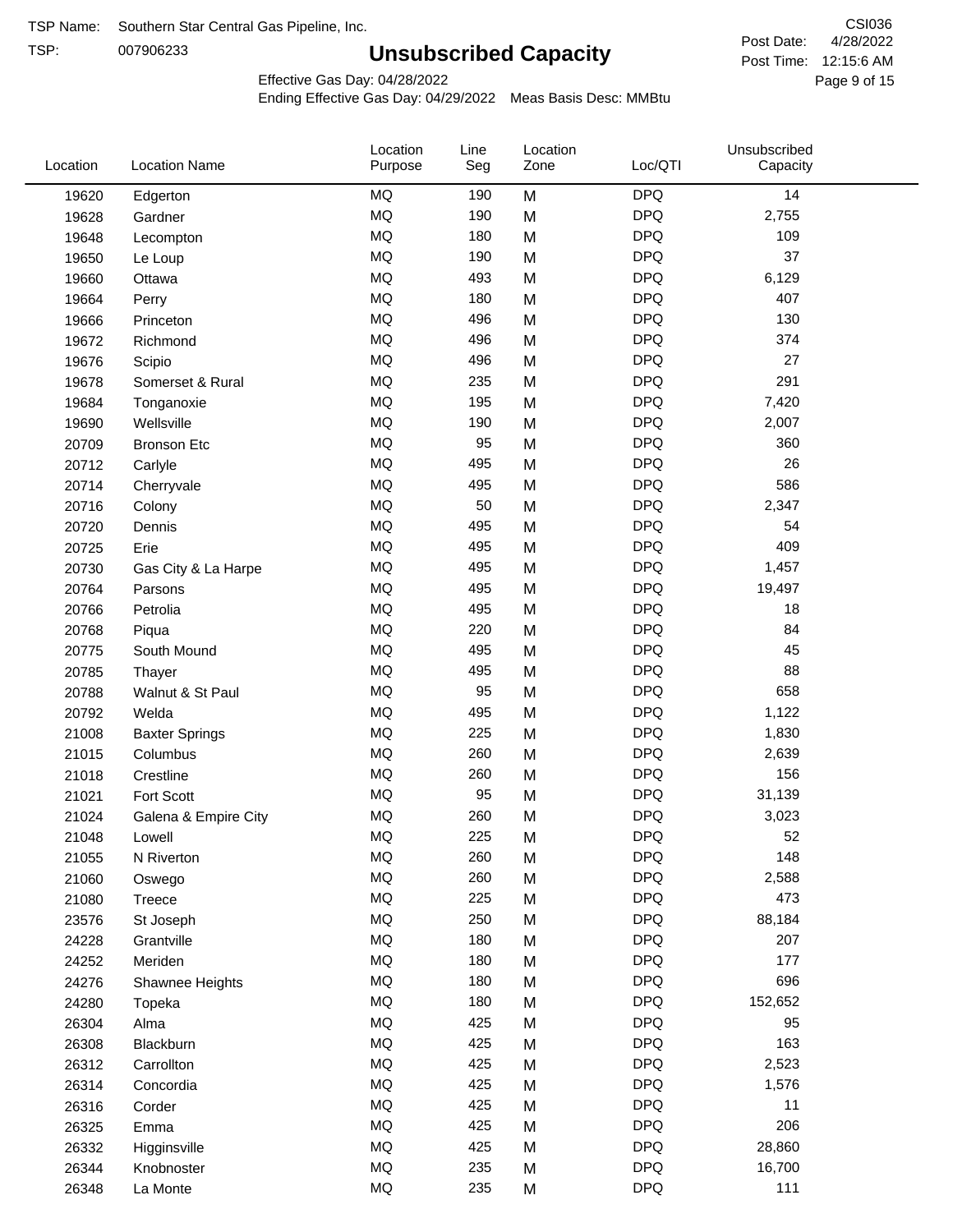TSP:

## **Unsubscribed Capacity**

4/28/2022 Page 10 of 15 Post Time: 12:15:6 AM CSI036 Post Date:

Unsubscribed

Effective Gas Day: 04/28/2022

Location

Ending Effective Gas Day: 04/29/2022 Meas Basis Desc: MMBtu

Line

| <b>MQ</b><br>M<br><b>DPQ</b><br>26352<br>167<br>Mt Leonard<br>425<br><b>MQ</b><br><b>DPQ</b><br>425<br>M<br>1,901<br>26356<br>Norborne<br><b>MQ</b><br><b>DPQ</b><br>471<br>425<br>M<br>26376<br>Slater<br><b>MQ</b><br><b>DPQ</b><br>584<br>425<br>26378<br>M<br><b>Sweet Springs</b><br><b>MQ</b><br>M<br><b>DPQ</b><br>235<br>10,551<br>26392<br>Warrensburg<br><b>MQ</b><br><b>DPQ</b><br>425<br>378<br>26394<br>M<br>Waverly<br><b>MQ</b><br>${\sf P}$<br><b>DPQ</b><br>27015<br>333<br>150<br><b>Belle Plaine</b><br>217<br><b>MQ</b><br><b>DPQ</b><br>120<br>${\sf P}$<br>27020<br><b>Bentley</b><br><b>MQ</b><br>120<br><b>DPQ</b><br>7,759<br>P<br>27035<br>Derby<br><b>MQ</b><br>300<br><b>DPQ</b><br>166<br>M<br>27040<br>Andover<br><b>MQ</b><br><b>DPQ</b><br>120<br>${\sf P}$<br>9,455<br>27050<br>Haysville<br>$\mathsf{P}$<br><b>MQ</b><br><b>DPQ</b><br>120<br>9,778<br>27060<br>Mulvane<br><b>MQ</b><br><b>DPQ</b><br>295<br>${\sf P}$<br>27065<br>5,386<br>Rose Hill<br><b>MQ</b><br>${\sf P}$<br><b>DPQ</b><br>120<br>7,149<br>27070<br>Sedgwick<br><b>MQ</b><br><b>DPQ</b><br>538<br>333<br>${\sf P}$<br>27080<br>Udall<br><b>MQ</b><br>${\sf P}$<br><b>DPQ</b><br>51,875<br>120<br>27085<br><b>Valley Center</b><br><b>MQ</b><br><b>DPQ</b><br>120<br>${\sf P}$<br>259,947<br>27092<br>Wichita<br><b>MQ</b><br>90<br><b>DPQ</b><br>M<br>20,786<br>29001<br>Atchison<br><b>MQ</b><br><b>DPQ</b><br>140<br>M<br>15,524<br>29002<br>Emporia<br><b>MQ</b><br>M<br><b>DPQ</b><br>195<br>14,939<br>29003<br>Leavenworth<br><b>MQ</b><br><b>DPQ</b><br>90<br>M<br>269<br>29005<br>Effingham<br><b>MQ</b><br>${\sf P}$<br><b>DPQ</b><br>195<br>130<br>30804<br>Abbyville<br><b>MQ</b><br>260<br><b>DPQ</b><br>119<br>M<br>34612<br>Altamont<br><b>MQ</b><br>140<br><b>DPQ</b><br>31<br>M<br>35013<br>Americus<br><b>MQ</b><br><b>DPQ</b><br>490<br>P<br>135,571<br>35515<br><b>ANR Alden</b><br><b>MQ</b><br><b>DPQ</b><br>120<br>${\sf P}$<br>15<br>36918<br>Argonia<br><b>MQ</b><br>${\sf P}$<br><b>DPQ</b><br>334<br>1,314<br>37100<br>Wynona<br><b>MQ</b><br><b>DPQ</b><br>91<br>357<br>P<br>37118<br>Hominy<br><b>MQ</b><br>${\sf P}$<br><b>DPQ</b><br>130<br>15,360<br>37172<br><b>Black Hills Hutchinson</b><br><b>MQ</b><br><b>DPQ</b><br>423<br>216,201<br>M<br>37175<br>EGT Jane - Delivery<br><b>MQ</b><br><b>DPQ</b><br>756<br>180<br>M<br>38021<br>Auburn<br><b>MQ</b><br>357<br><b>DPQ</b><br>157<br>P<br>38522<br><b>Avant Utilities</b><br><b>MQ</b><br>380<br>P<br><b>DPQ</b><br>2,032<br>41709<br><b>Billings</b><br>MQ<br>455<br><b>DPQ</b><br>698,615<br>M<br>42915<br>Springfield<br><b>MQ</b><br>140<br><b>DPQ</b><br>M<br>1,686<br>44021<br><b>Burlingame</b><br>MQ<br>315<br>${\sf P}$<br><b>DPQ</b><br>394<br>44121<br>Alfalfa City Ok<br><b>MQ</b><br><b>DPQ</b><br>140<br>0<br>M<br>45301<br>Cassoday<br><b>MQ</b><br><b>DPQ</b><br>495<br>M<br>51,665<br>46608<br>Chanute<br><b>MQ</b><br>140<br><b>DPQ</b><br>1,001<br>M<br>46809<br>Florence<br><b>MQ</b><br><b>DPQ</b><br>357<br>1,569<br>P<br>47412<br>Cleveland<br><b>MQ</b><br><b>DPQ</b><br>490<br>47641<br>CIG Riner<br>P<br>62,965<br><b>MQ</b><br>95<br><b>DPQ</b><br>M<br>4,627<br>48015<br>Bourbon County, KS<br><b>MQ</b><br><b>DPQ</b><br>497<br>${\sf P}$<br>358<br>48301<br>Copan<br><b>MQ</b><br>${\sf P}$<br><b>DPQ</b><br>120<br>166<br>55502<br>Danville<br><b>MQ</b><br><b>DPQ</b><br>79<br>90<br>56601<br>M<br>Denison<br><b>MQ</b><br><b>DPQ</b><br>390<br>P<br>4,485<br>58518<br>Drumright<br><b>MQ</b><br>117<br><b>DPQ</b><br>67<br>M<br>60706<br>Peckham<br><b>MQ</b><br>130<br><b>DPQ</b><br>990<br>P<br>62810<br>Black Hills - Enterprise TB<br><b>MQ</b><br><b>DPQ</b><br>820<br>140<br>63919<br>M<br>Eskridge | Location | <b>Location Name</b> | Purpose | Seg | Zone | Loc/QTI | Capacity |  |
|----------------------------------------------------------------------------------------------------------------------------------------------------------------------------------------------------------------------------------------------------------------------------------------------------------------------------------------------------------------------------------------------------------------------------------------------------------------------------------------------------------------------------------------------------------------------------------------------------------------------------------------------------------------------------------------------------------------------------------------------------------------------------------------------------------------------------------------------------------------------------------------------------------------------------------------------------------------------------------------------------------------------------------------------------------------------------------------------------------------------------------------------------------------------------------------------------------------------------------------------------------------------------------------------------------------------------------------------------------------------------------------------------------------------------------------------------------------------------------------------------------------------------------------------------------------------------------------------------------------------------------------------------------------------------------------------------------------------------------------------------------------------------------------------------------------------------------------------------------------------------------------------------------------------------------------------------------------------------------------------------------------------------------------------------------------------------------------------------------------------------------------------------------------------------------------------------------------------------------------------------------------------------------------------------------------------------------------------------------------------------------------------------------------------------------------------------------------------------------------------------------------------------------------------------------------------------------------------------------------------------------------------------------------------------------------------------------------------------------------------------------------------------------------------------------------------------------------------------------------------------------------------------------------------------------------------------------------------------------------------------------------------------------------------------------------------------------------------------------------------------------------------------------------------------------------------------------------------------------------------------------------------------------------------------------------------------------------------------------------------------------------------------------------------------------------------------------------------------------------------------------------------------------------------------------------------------------------------------------------------------------------------------------------------------------------------------------------------------------------|----------|----------------------|---------|-----|------|---------|----------|--|
|                                                                                                                                                                                                                                                                                                                                                                                                                                                                                                                                                                                                                                                                                                                                                                                                                                                                                                                                                                                                                                                                                                                                                                                                                                                                                                                                                                                                                                                                                                                                                                                                                                                                                                                                                                                                                                                                                                                                                                                                                                                                                                                                                                                                                                                                                                                                                                                                                                                                                                                                                                                                                                                                                                                                                                                                                                                                                                                                                                                                                                                                                                                                                                                                                                                                                                                                                                                                                                                                                                                                                                                                                                                                                                                                        |          |                      |         |     |      |         |          |  |
|                                                                                                                                                                                                                                                                                                                                                                                                                                                                                                                                                                                                                                                                                                                                                                                                                                                                                                                                                                                                                                                                                                                                                                                                                                                                                                                                                                                                                                                                                                                                                                                                                                                                                                                                                                                                                                                                                                                                                                                                                                                                                                                                                                                                                                                                                                                                                                                                                                                                                                                                                                                                                                                                                                                                                                                                                                                                                                                                                                                                                                                                                                                                                                                                                                                                                                                                                                                                                                                                                                                                                                                                                                                                                                                                        |          |                      |         |     |      |         |          |  |
|                                                                                                                                                                                                                                                                                                                                                                                                                                                                                                                                                                                                                                                                                                                                                                                                                                                                                                                                                                                                                                                                                                                                                                                                                                                                                                                                                                                                                                                                                                                                                                                                                                                                                                                                                                                                                                                                                                                                                                                                                                                                                                                                                                                                                                                                                                                                                                                                                                                                                                                                                                                                                                                                                                                                                                                                                                                                                                                                                                                                                                                                                                                                                                                                                                                                                                                                                                                                                                                                                                                                                                                                                                                                                                                                        |          |                      |         |     |      |         |          |  |
|                                                                                                                                                                                                                                                                                                                                                                                                                                                                                                                                                                                                                                                                                                                                                                                                                                                                                                                                                                                                                                                                                                                                                                                                                                                                                                                                                                                                                                                                                                                                                                                                                                                                                                                                                                                                                                                                                                                                                                                                                                                                                                                                                                                                                                                                                                                                                                                                                                                                                                                                                                                                                                                                                                                                                                                                                                                                                                                                                                                                                                                                                                                                                                                                                                                                                                                                                                                                                                                                                                                                                                                                                                                                                                                                        |          |                      |         |     |      |         |          |  |
|                                                                                                                                                                                                                                                                                                                                                                                                                                                                                                                                                                                                                                                                                                                                                                                                                                                                                                                                                                                                                                                                                                                                                                                                                                                                                                                                                                                                                                                                                                                                                                                                                                                                                                                                                                                                                                                                                                                                                                                                                                                                                                                                                                                                                                                                                                                                                                                                                                                                                                                                                                                                                                                                                                                                                                                                                                                                                                                                                                                                                                                                                                                                                                                                                                                                                                                                                                                                                                                                                                                                                                                                                                                                                                                                        |          |                      |         |     |      |         |          |  |
|                                                                                                                                                                                                                                                                                                                                                                                                                                                                                                                                                                                                                                                                                                                                                                                                                                                                                                                                                                                                                                                                                                                                                                                                                                                                                                                                                                                                                                                                                                                                                                                                                                                                                                                                                                                                                                                                                                                                                                                                                                                                                                                                                                                                                                                                                                                                                                                                                                                                                                                                                                                                                                                                                                                                                                                                                                                                                                                                                                                                                                                                                                                                                                                                                                                                                                                                                                                                                                                                                                                                                                                                                                                                                                                                        |          |                      |         |     |      |         |          |  |
|                                                                                                                                                                                                                                                                                                                                                                                                                                                                                                                                                                                                                                                                                                                                                                                                                                                                                                                                                                                                                                                                                                                                                                                                                                                                                                                                                                                                                                                                                                                                                                                                                                                                                                                                                                                                                                                                                                                                                                                                                                                                                                                                                                                                                                                                                                                                                                                                                                                                                                                                                                                                                                                                                                                                                                                                                                                                                                                                                                                                                                                                                                                                                                                                                                                                                                                                                                                                                                                                                                                                                                                                                                                                                                                                        |          |                      |         |     |      |         |          |  |
|                                                                                                                                                                                                                                                                                                                                                                                                                                                                                                                                                                                                                                                                                                                                                                                                                                                                                                                                                                                                                                                                                                                                                                                                                                                                                                                                                                                                                                                                                                                                                                                                                                                                                                                                                                                                                                                                                                                                                                                                                                                                                                                                                                                                                                                                                                                                                                                                                                                                                                                                                                                                                                                                                                                                                                                                                                                                                                                                                                                                                                                                                                                                                                                                                                                                                                                                                                                                                                                                                                                                                                                                                                                                                                                                        |          |                      |         |     |      |         |          |  |
|                                                                                                                                                                                                                                                                                                                                                                                                                                                                                                                                                                                                                                                                                                                                                                                                                                                                                                                                                                                                                                                                                                                                                                                                                                                                                                                                                                                                                                                                                                                                                                                                                                                                                                                                                                                                                                                                                                                                                                                                                                                                                                                                                                                                                                                                                                                                                                                                                                                                                                                                                                                                                                                                                                                                                                                                                                                                                                                                                                                                                                                                                                                                                                                                                                                                                                                                                                                                                                                                                                                                                                                                                                                                                                                                        |          |                      |         |     |      |         |          |  |
|                                                                                                                                                                                                                                                                                                                                                                                                                                                                                                                                                                                                                                                                                                                                                                                                                                                                                                                                                                                                                                                                                                                                                                                                                                                                                                                                                                                                                                                                                                                                                                                                                                                                                                                                                                                                                                                                                                                                                                                                                                                                                                                                                                                                                                                                                                                                                                                                                                                                                                                                                                                                                                                                                                                                                                                                                                                                                                                                                                                                                                                                                                                                                                                                                                                                                                                                                                                                                                                                                                                                                                                                                                                                                                                                        |          |                      |         |     |      |         |          |  |
|                                                                                                                                                                                                                                                                                                                                                                                                                                                                                                                                                                                                                                                                                                                                                                                                                                                                                                                                                                                                                                                                                                                                                                                                                                                                                                                                                                                                                                                                                                                                                                                                                                                                                                                                                                                                                                                                                                                                                                                                                                                                                                                                                                                                                                                                                                                                                                                                                                                                                                                                                                                                                                                                                                                                                                                                                                                                                                                                                                                                                                                                                                                                                                                                                                                                                                                                                                                                                                                                                                                                                                                                                                                                                                                                        |          |                      |         |     |      |         |          |  |
|                                                                                                                                                                                                                                                                                                                                                                                                                                                                                                                                                                                                                                                                                                                                                                                                                                                                                                                                                                                                                                                                                                                                                                                                                                                                                                                                                                                                                                                                                                                                                                                                                                                                                                                                                                                                                                                                                                                                                                                                                                                                                                                                                                                                                                                                                                                                                                                                                                                                                                                                                                                                                                                                                                                                                                                                                                                                                                                                                                                                                                                                                                                                                                                                                                                                                                                                                                                                                                                                                                                                                                                                                                                                                                                                        |          |                      |         |     |      |         |          |  |
|                                                                                                                                                                                                                                                                                                                                                                                                                                                                                                                                                                                                                                                                                                                                                                                                                                                                                                                                                                                                                                                                                                                                                                                                                                                                                                                                                                                                                                                                                                                                                                                                                                                                                                                                                                                                                                                                                                                                                                                                                                                                                                                                                                                                                                                                                                                                                                                                                                                                                                                                                                                                                                                                                                                                                                                                                                                                                                                                                                                                                                                                                                                                                                                                                                                                                                                                                                                                                                                                                                                                                                                                                                                                                                                                        |          |                      |         |     |      |         |          |  |
|                                                                                                                                                                                                                                                                                                                                                                                                                                                                                                                                                                                                                                                                                                                                                                                                                                                                                                                                                                                                                                                                                                                                                                                                                                                                                                                                                                                                                                                                                                                                                                                                                                                                                                                                                                                                                                                                                                                                                                                                                                                                                                                                                                                                                                                                                                                                                                                                                                                                                                                                                                                                                                                                                                                                                                                                                                                                                                                                                                                                                                                                                                                                                                                                                                                                                                                                                                                                                                                                                                                                                                                                                                                                                                                                        |          |                      |         |     |      |         |          |  |
|                                                                                                                                                                                                                                                                                                                                                                                                                                                                                                                                                                                                                                                                                                                                                                                                                                                                                                                                                                                                                                                                                                                                                                                                                                                                                                                                                                                                                                                                                                                                                                                                                                                                                                                                                                                                                                                                                                                                                                                                                                                                                                                                                                                                                                                                                                                                                                                                                                                                                                                                                                                                                                                                                                                                                                                                                                                                                                                                                                                                                                                                                                                                                                                                                                                                                                                                                                                                                                                                                                                                                                                                                                                                                                                                        |          |                      |         |     |      |         |          |  |
|                                                                                                                                                                                                                                                                                                                                                                                                                                                                                                                                                                                                                                                                                                                                                                                                                                                                                                                                                                                                                                                                                                                                                                                                                                                                                                                                                                                                                                                                                                                                                                                                                                                                                                                                                                                                                                                                                                                                                                                                                                                                                                                                                                                                                                                                                                                                                                                                                                                                                                                                                                                                                                                                                                                                                                                                                                                                                                                                                                                                                                                                                                                                                                                                                                                                                                                                                                                                                                                                                                                                                                                                                                                                                                                                        |          |                      |         |     |      |         |          |  |
|                                                                                                                                                                                                                                                                                                                                                                                                                                                                                                                                                                                                                                                                                                                                                                                                                                                                                                                                                                                                                                                                                                                                                                                                                                                                                                                                                                                                                                                                                                                                                                                                                                                                                                                                                                                                                                                                                                                                                                                                                                                                                                                                                                                                                                                                                                                                                                                                                                                                                                                                                                                                                                                                                                                                                                                                                                                                                                                                                                                                                                                                                                                                                                                                                                                                                                                                                                                                                                                                                                                                                                                                                                                                                                                                        |          |                      |         |     |      |         |          |  |
|                                                                                                                                                                                                                                                                                                                                                                                                                                                                                                                                                                                                                                                                                                                                                                                                                                                                                                                                                                                                                                                                                                                                                                                                                                                                                                                                                                                                                                                                                                                                                                                                                                                                                                                                                                                                                                                                                                                                                                                                                                                                                                                                                                                                                                                                                                                                                                                                                                                                                                                                                                                                                                                                                                                                                                                                                                                                                                                                                                                                                                                                                                                                                                                                                                                                                                                                                                                                                                                                                                                                                                                                                                                                                                                                        |          |                      |         |     |      |         |          |  |
|                                                                                                                                                                                                                                                                                                                                                                                                                                                                                                                                                                                                                                                                                                                                                                                                                                                                                                                                                                                                                                                                                                                                                                                                                                                                                                                                                                                                                                                                                                                                                                                                                                                                                                                                                                                                                                                                                                                                                                                                                                                                                                                                                                                                                                                                                                                                                                                                                                                                                                                                                                                                                                                                                                                                                                                                                                                                                                                                                                                                                                                                                                                                                                                                                                                                                                                                                                                                                                                                                                                                                                                                                                                                                                                                        |          |                      |         |     |      |         |          |  |
|                                                                                                                                                                                                                                                                                                                                                                                                                                                                                                                                                                                                                                                                                                                                                                                                                                                                                                                                                                                                                                                                                                                                                                                                                                                                                                                                                                                                                                                                                                                                                                                                                                                                                                                                                                                                                                                                                                                                                                                                                                                                                                                                                                                                                                                                                                                                                                                                                                                                                                                                                                                                                                                                                                                                                                                                                                                                                                                                                                                                                                                                                                                                                                                                                                                                                                                                                                                                                                                                                                                                                                                                                                                                                                                                        |          |                      |         |     |      |         |          |  |
|                                                                                                                                                                                                                                                                                                                                                                                                                                                                                                                                                                                                                                                                                                                                                                                                                                                                                                                                                                                                                                                                                                                                                                                                                                                                                                                                                                                                                                                                                                                                                                                                                                                                                                                                                                                                                                                                                                                                                                                                                                                                                                                                                                                                                                                                                                                                                                                                                                                                                                                                                                                                                                                                                                                                                                                                                                                                                                                                                                                                                                                                                                                                                                                                                                                                                                                                                                                                                                                                                                                                                                                                                                                                                                                                        |          |                      |         |     |      |         |          |  |
|                                                                                                                                                                                                                                                                                                                                                                                                                                                                                                                                                                                                                                                                                                                                                                                                                                                                                                                                                                                                                                                                                                                                                                                                                                                                                                                                                                                                                                                                                                                                                                                                                                                                                                                                                                                                                                                                                                                                                                                                                                                                                                                                                                                                                                                                                                                                                                                                                                                                                                                                                                                                                                                                                                                                                                                                                                                                                                                                                                                                                                                                                                                                                                                                                                                                                                                                                                                                                                                                                                                                                                                                                                                                                                                                        |          |                      |         |     |      |         |          |  |
|                                                                                                                                                                                                                                                                                                                                                                                                                                                                                                                                                                                                                                                                                                                                                                                                                                                                                                                                                                                                                                                                                                                                                                                                                                                                                                                                                                                                                                                                                                                                                                                                                                                                                                                                                                                                                                                                                                                                                                                                                                                                                                                                                                                                                                                                                                                                                                                                                                                                                                                                                                                                                                                                                                                                                                                                                                                                                                                                                                                                                                                                                                                                                                                                                                                                                                                                                                                                                                                                                                                                                                                                                                                                                                                                        |          |                      |         |     |      |         |          |  |
|                                                                                                                                                                                                                                                                                                                                                                                                                                                                                                                                                                                                                                                                                                                                                                                                                                                                                                                                                                                                                                                                                                                                                                                                                                                                                                                                                                                                                                                                                                                                                                                                                                                                                                                                                                                                                                                                                                                                                                                                                                                                                                                                                                                                                                                                                                                                                                                                                                                                                                                                                                                                                                                                                                                                                                                                                                                                                                                                                                                                                                                                                                                                                                                                                                                                                                                                                                                                                                                                                                                                                                                                                                                                                                                                        |          |                      |         |     |      |         |          |  |
|                                                                                                                                                                                                                                                                                                                                                                                                                                                                                                                                                                                                                                                                                                                                                                                                                                                                                                                                                                                                                                                                                                                                                                                                                                                                                                                                                                                                                                                                                                                                                                                                                                                                                                                                                                                                                                                                                                                                                                                                                                                                                                                                                                                                                                                                                                                                                                                                                                                                                                                                                                                                                                                                                                                                                                                                                                                                                                                                                                                                                                                                                                                                                                                                                                                                                                                                                                                                                                                                                                                                                                                                                                                                                                                                        |          |                      |         |     |      |         |          |  |
|                                                                                                                                                                                                                                                                                                                                                                                                                                                                                                                                                                                                                                                                                                                                                                                                                                                                                                                                                                                                                                                                                                                                                                                                                                                                                                                                                                                                                                                                                                                                                                                                                                                                                                                                                                                                                                                                                                                                                                                                                                                                                                                                                                                                                                                                                                                                                                                                                                                                                                                                                                                                                                                                                                                                                                                                                                                                                                                                                                                                                                                                                                                                                                                                                                                                                                                                                                                                                                                                                                                                                                                                                                                                                                                                        |          |                      |         |     |      |         |          |  |
|                                                                                                                                                                                                                                                                                                                                                                                                                                                                                                                                                                                                                                                                                                                                                                                                                                                                                                                                                                                                                                                                                                                                                                                                                                                                                                                                                                                                                                                                                                                                                                                                                                                                                                                                                                                                                                                                                                                                                                                                                                                                                                                                                                                                                                                                                                                                                                                                                                                                                                                                                                                                                                                                                                                                                                                                                                                                                                                                                                                                                                                                                                                                                                                                                                                                                                                                                                                                                                                                                                                                                                                                                                                                                                                                        |          |                      |         |     |      |         |          |  |
|                                                                                                                                                                                                                                                                                                                                                                                                                                                                                                                                                                                                                                                                                                                                                                                                                                                                                                                                                                                                                                                                                                                                                                                                                                                                                                                                                                                                                                                                                                                                                                                                                                                                                                                                                                                                                                                                                                                                                                                                                                                                                                                                                                                                                                                                                                                                                                                                                                                                                                                                                                                                                                                                                                                                                                                                                                                                                                                                                                                                                                                                                                                                                                                                                                                                                                                                                                                                                                                                                                                                                                                                                                                                                                                                        |          |                      |         |     |      |         |          |  |
|                                                                                                                                                                                                                                                                                                                                                                                                                                                                                                                                                                                                                                                                                                                                                                                                                                                                                                                                                                                                                                                                                                                                                                                                                                                                                                                                                                                                                                                                                                                                                                                                                                                                                                                                                                                                                                                                                                                                                                                                                                                                                                                                                                                                                                                                                                                                                                                                                                                                                                                                                                                                                                                                                                                                                                                                                                                                                                                                                                                                                                                                                                                                                                                                                                                                                                                                                                                                                                                                                                                                                                                                                                                                                                                                        |          |                      |         |     |      |         |          |  |
|                                                                                                                                                                                                                                                                                                                                                                                                                                                                                                                                                                                                                                                                                                                                                                                                                                                                                                                                                                                                                                                                                                                                                                                                                                                                                                                                                                                                                                                                                                                                                                                                                                                                                                                                                                                                                                                                                                                                                                                                                                                                                                                                                                                                                                                                                                                                                                                                                                                                                                                                                                                                                                                                                                                                                                                                                                                                                                                                                                                                                                                                                                                                                                                                                                                                                                                                                                                                                                                                                                                                                                                                                                                                                                                                        |          |                      |         |     |      |         |          |  |
|                                                                                                                                                                                                                                                                                                                                                                                                                                                                                                                                                                                                                                                                                                                                                                                                                                                                                                                                                                                                                                                                                                                                                                                                                                                                                                                                                                                                                                                                                                                                                                                                                                                                                                                                                                                                                                                                                                                                                                                                                                                                                                                                                                                                                                                                                                                                                                                                                                                                                                                                                                                                                                                                                                                                                                                                                                                                                                                                                                                                                                                                                                                                                                                                                                                                                                                                                                                                                                                                                                                                                                                                                                                                                                                                        |          |                      |         |     |      |         |          |  |
|                                                                                                                                                                                                                                                                                                                                                                                                                                                                                                                                                                                                                                                                                                                                                                                                                                                                                                                                                                                                                                                                                                                                                                                                                                                                                                                                                                                                                                                                                                                                                                                                                                                                                                                                                                                                                                                                                                                                                                                                                                                                                                                                                                                                                                                                                                                                                                                                                                                                                                                                                                                                                                                                                                                                                                                                                                                                                                                                                                                                                                                                                                                                                                                                                                                                                                                                                                                                                                                                                                                                                                                                                                                                                                                                        |          |                      |         |     |      |         |          |  |
|                                                                                                                                                                                                                                                                                                                                                                                                                                                                                                                                                                                                                                                                                                                                                                                                                                                                                                                                                                                                                                                                                                                                                                                                                                                                                                                                                                                                                                                                                                                                                                                                                                                                                                                                                                                                                                                                                                                                                                                                                                                                                                                                                                                                                                                                                                                                                                                                                                                                                                                                                                                                                                                                                                                                                                                                                                                                                                                                                                                                                                                                                                                                                                                                                                                                                                                                                                                                                                                                                                                                                                                                                                                                                                                                        |          |                      |         |     |      |         |          |  |
|                                                                                                                                                                                                                                                                                                                                                                                                                                                                                                                                                                                                                                                                                                                                                                                                                                                                                                                                                                                                                                                                                                                                                                                                                                                                                                                                                                                                                                                                                                                                                                                                                                                                                                                                                                                                                                                                                                                                                                                                                                                                                                                                                                                                                                                                                                                                                                                                                                                                                                                                                                                                                                                                                                                                                                                                                                                                                                                                                                                                                                                                                                                                                                                                                                                                                                                                                                                                                                                                                                                                                                                                                                                                                                                                        |          |                      |         |     |      |         |          |  |
|                                                                                                                                                                                                                                                                                                                                                                                                                                                                                                                                                                                                                                                                                                                                                                                                                                                                                                                                                                                                                                                                                                                                                                                                                                                                                                                                                                                                                                                                                                                                                                                                                                                                                                                                                                                                                                                                                                                                                                                                                                                                                                                                                                                                                                                                                                                                                                                                                                                                                                                                                                                                                                                                                                                                                                                                                                                                                                                                                                                                                                                                                                                                                                                                                                                                                                                                                                                                                                                                                                                                                                                                                                                                                                                                        |          |                      |         |     |      |         |          |  |
|                                                                                                                                                                                                                                                                                                                                                                                                                                                                                                                                                                                                                                                                                                                                                                                                                                                                                                                                                                                                                                                                                                                                                                                                                                                                                                                                                                                                                                                                                                                                                                                                                                                                                                                                                                                                                                                                                                                                                                                                                                                                                                                                                                                                                                                                                                                                                                                                                                                                                                                                                                                                                                                                                                                                                                                                                                                                                                                                                                                                                                                                                                                                                                                                                                                                                                                                                                                                                                                                                                                                                                                                                                                                                                                                        |          |                      |         |     |      |         |          |  |
|                                                                                                                                                                                                                                                                                                                                                                                                                                                                                                                                                                                                                                                                                                                                                                                                                                                                                                                                                                                                                                                                                                                                                                                                                                                                                                                                                                                                                                                                                                                                                                                                                                                                                                                                                                                                                                                                                                                                                                                                                                                                                                                                                                                                                                                                                                                                                                                                                                                                                                                                                                                                                                                                                                                                                                                                                                                                                                                                                                                                                                                                                                                                                                                                                                                                                                                                                                                                                                                                                                                                                                                                                                                                                                                                        |          |                      |         |     |      |         |          |  |
|                                                                                                                                                                                                                                                                                                                                                                                                                                                                                                                                                                                                                                                                                                                                                                                                                                                                                                                                                                                                                                                                                                                                                                                                                                                                                                                                                                                                                                                                                                                                                                                                                                                                                                                                                                                                                                                                                                                                                                                                                                                                                                                                                                                                                                                                                                                                                                                                                                                                                                                                                                                                                                                                                                                                                                                                                                                                                                                                                                                                                                                                                                                                                                                                                                                                                                                                                                                                                                                                                                                                                                                                                                                                                                                                        |          |                      |         |     |      |         |          |  |
|                                                                                                                                                                                                                                                                                                                                                                                                                                                                                                                                                                                                                                                                                                                                                                                                                                                                                                                                                                                                                                                                                                                                                                                                                                                                                                                                                                                                                                                                                                                                                                                                                                                                                                                                                                                                                                                                                                                                                                                                                                                                                                                                                                                                                                                                                                                                                                                                                                                                                                                                                                                                                                                                                                                                                                                                                                                                                                                                                                                                                                                                                                                                                                                                                                                                                                                                                                                                                                                                                                                                                                                                                                                                                                                                        |          |                      |         |     |      |         |          |  |
|                                                                                                                                                                                                                                                                                                                                                                                                                                                                                                                                                                                                                                                                                                                                                                                                                                                                                                                                                                                                                                                                                                                                                                                                                                                                                                                                                                                                                                                                                                                                                                                                                                                                                                                                                                                                                                                                                                                                                                                                                                                                                                                                                                                                                                                                                                                                                                                                                                                                                                                                                                                                                                                                                                                                                                                                                                                                                                                                                                                                                                                                                                                                                                                                                                                                                                                                                                                                                                                                                                                                                                                                                                                                                                                                        |          |                      |         |     |      |         |          |  |
|                                                                                                                                                                                                                                                                                                                                                                                                                                                                                                                                                                                                                                                                                                                                                                                                                                                                                                                                                                                                                                                                                                                                                                                                                                                                                                                                                                                                                                                                                                                                                                                                                                                                                                                                                                                                                                                                                                                                                                                                                                                                                                                                                                                                                                                                                                                                                                                                                                                                                                                                                                                                                                                                                                                                                                                                                                                                                                                                                                                                                                                                                                                                                                                                                                                                                                                                                                                                                                                                                                                                                                                                                                                                                                                                        |          |                      |         |     |      |         |          |  |
|                                                                                                                                                                                                                                                                                                                                                                                                                                                                                                                                                                                                                                                                                                                                                                                                                                                                                                                                                                                                                                                                                                                                                                                                                                                                                                                                                                                                                                                                                                                                                                                                                                                                                                                                                                                                                                                                                                                                                                                                                                                                                                                                                                                                                                                                                                                                                                                                                                                                                                                                                                                                                                                                                                                                                                                                                                                                                                                                                                                                                                                                                                                                                                                                                                                                                                                                                                                                                                                                                                                                                                                                                                                                                                                                        |          |                      |         |     |      |         |          |  |
|                                                                                                                                                                                                                                                                                                                                                                                                                                                                                                                                                                                                                                                                                                                                                                                                                                                                                                                                                                                                                                                                                                                                                                                                                                                                                                                                                                                                                                                                                                                                                                                                                                                                                                                                                                                                                                                                                                                                                                                                                                                                                                                                                                                                                                                                                                                                                                                                                                                                                                                                                                                                                                                                                                                                                                                                                                                                                                                                                                                                                                                                                                                                                                                                                                                                                                                                                                                                                                                                                                                                                                                                                                                                                                                                        |          |                      |         |     |      |         |          |  |
|                                                                                                                                                                                                                                                                                                                                                                                                                                                                                                                                                                                                                                                                                                                                                                                                                                                                                                                                                                                                                                                                                                                                                                                                                                                                                                                                                                                                                                                                                                                                                                                                                                                                                                                                                                                                                                                                                                                                                                                                                                                                                                                                                                                                                                                                                                                                                                                                                                                                                                                                                                                                                                                                                                                                                                                                                                                                                                                                                                                                                                                                                                                                                                                                                                                                                                                                                                                                                                                                                                                                                                                                                                                                                                                                        |          |                      |         |     |      |         |          |  |
|                                                                                                                                                                                                                                                                                                                                                                                                                                                                                                                                                                                                                                                                                                                                                                                                                                                                                                                                                                                                                                                                                                                                                                                                                                                                                                                                                                                                                                                                                                                                                                                                                                                                                                                                                                                                                                                                                                                                                                                                                                                                                                                                                                                                                                                                                                                                                                                                                                                                                                                                                                                                                                                                                                                                                                                                                                                                                                                                                                                                                                                                                                                                                                                                                                                                                                                                                                                                                                                                                                                                                                                                                                                                                                                                        |          |                      |         |     |      |         |          |  |
|                                                                                                                                                                                                                                                                                                                                                                                                                                                                                                                                                                                                                                                                                                                                                                                                                                                                                                                                                                                                                                                                                                                                                                                                                                                                                                                                                                                                                                                                                                                                                                                                                                                                                                                                                                                                                                                                                                                                                                                                                                                                                                                                                                                                                                                                                                                                                                                                                                                                                                                                                                                                                                                                                                                                                                                                                                                                                                                                                                                                                                                                                                                                                                                                                                                                                                                                                                                                                                                                                                                                                                                                                                                                                                                                        |          |                      |         |     |      |         |          |  |
|                                                                                                                                                                                                                                                                                                                                                                                                                                                                                                                                                                                                                                                                                                                                                                                                                                                                                                                                                                                                                                                                                                                                                                                                                                                                                                                                                                                                                                                                                                                                                                                                                                                                                                                                                                                                                                                                                                                                                                                                                                                                                                                                                                                                                                                                                                                                                                                                                                                                                                                                                                                                                                                                                                                                                                                                                                                                                                                                                                                                                                                                                                                                                                                                                                                                                                                                                                                                                                                                                                                                                                                                                                                                                                                                        |          |                      |         |     |      |         |          |  |
|                                                                                                                                                                                                                                                                                                                                                                                                                                                                                                                                                                                                                                                                                                                                                                                                                                                                                                                                                                                                                                                                                                                                                                                                                                                                                                                                                                                                                                                                                                                                                                                                                                                                                                                                                                                                                                                                                                                                                                                                                                                                                                                                                                                                                                                                                                                                                                                                                                                                                                                                                                                                                                                                                                                                                                                                                                                                                                                                                                                                                                                                                                                                                                                                                                                                                                                                                                                                                                                                                                                                                                                                                                                                                                                                        |          |                      |         |     |      |         |          |  |
|                                                                                                                                                                                                                                                                                                                                                                                                                                                                                                                                                                                                                                                                                                                                                                                                                                                                                                                                                                                                                                                                                                                                                                                                                                                                                                                                                                                                                                                                                                                                                                                                                                                                                                                                                                                                                                                                                                                                                                                                                                                                                                                                                                                                                                                                                                                                                                                                                                                                                                                                                                                                                                                                                                                                                                                                                                                                                                                                                                                                                                                                                                                                                                                                                                                                                                                                                                                                                                                                                                                                                                                                                                                                                                                                        |          |                      |         |     |      |         |          |  |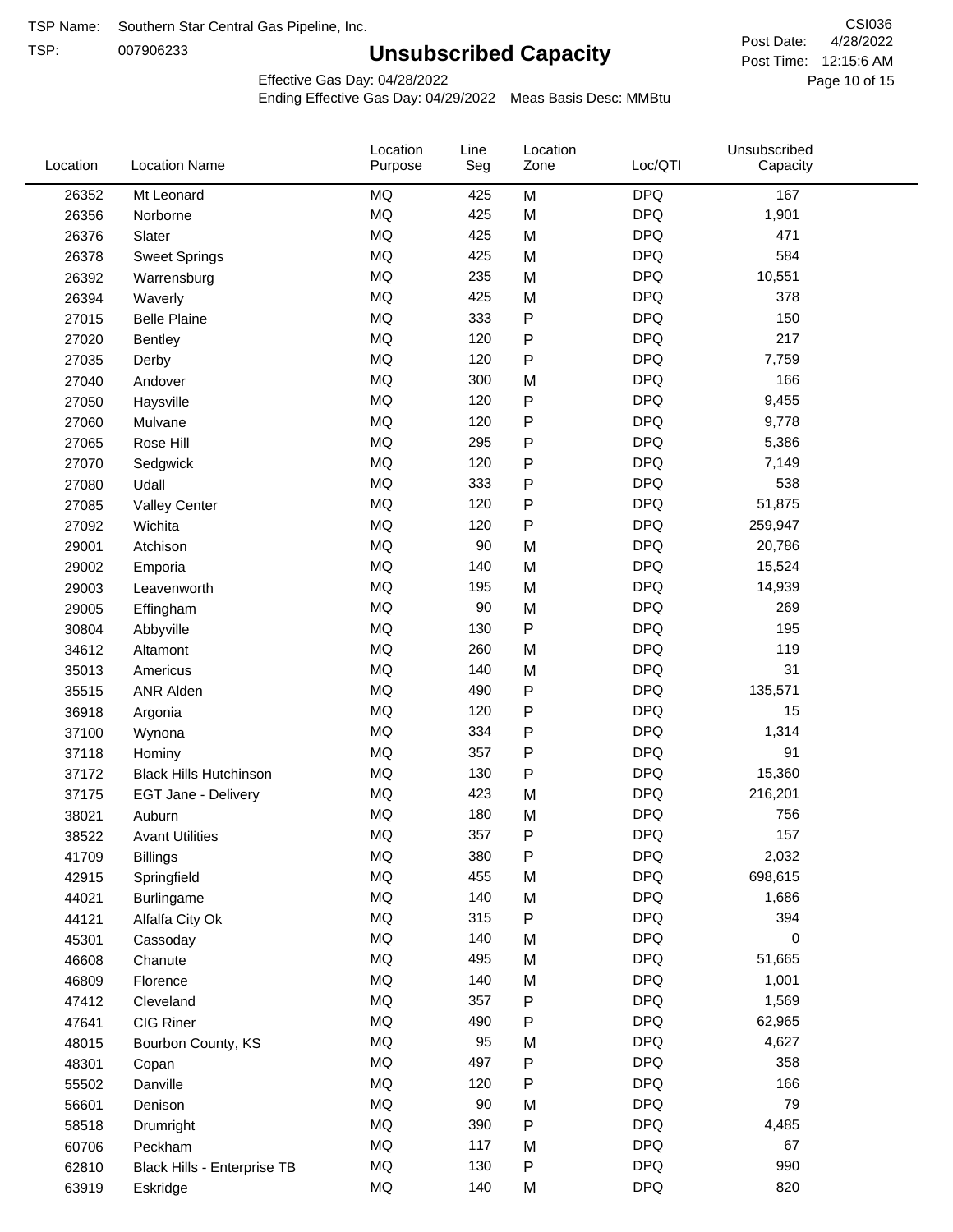TSP:

## **Unsubscribed Capacity**

4/28/2022 Page 11 of 15 Post Time: 12:15:6 AM CSI036 Post Date:

Unsubscribed

Effective Gas Day: 04/28/2022

Location

Ending Effective Gas Day: 04/29/2022 Meas Basis Desc: MMBtu

Line

| P<br><b>DPQ</b><br><b>MQ</b><br>130<br>424<br>68015<br>Ford<br>MQ<br><b>DPQ</b><br>12<br>315<br>${\sf P}$<br>68518<br>Freedom<br><b>MQ</b><br><b>DPQ</b><br>496<br>M<br>15,099<br>70408<br>Garnett KS<br><b>MQ</b><br>315<br><b>DPQ</b><br>P<br>63<br>70610<br>Gate<br><b>MQ</b><br>P<br><b>DPQ</b><br>96<br>340<br>74416<br>Pocasset<br>MQ<br><b>DPQ</b><br>816<br>455<br>77118<br>M<br>Granby<br>MQ<br><b>DPQ</b><br>190<br>7,104<br>M<br>77308<br><b>Bonner Springs Ks</b><br><b>DPQ</b><br>MQ<br>140<br>2,306<br>M<br>77512<br>Eureka, Toronto & Neal<br><b>MQ</b><br>P<br><b>DPQ</b><br>77705<br>120<br>26,858<br>Anthony<br><b>MQ</b><br>140<br><b>DPQ</b><br>445<br>M<br>80312<br>Hamilton Ks<br>MQ<br><b>DPQ</b><br>27<br>140<br>80515<br>M<br>Atmos - Strong Cty &<br>MQ<br><b>DPQ</b><br>498<br>M<br>3,629<br>83418<br>Howard Ks<br><b>DPQ</b><br>MQ<br>495<br>4,390<br>84021<br>M<br>Humboldt Ks<br>MQ<br><b>DPQ</b><br>495<br>M<br>10,749<br>86717<br>Iola Ks<br>MQ<br><b>DPQ</b><br>180<br>M<br>45,466<br>96108<br>Black Hills - Lawrence<br>MQ<br>P<br><b>DPQ</b><br>120<br>150<br>96912<br>Kechi Ks<br><b>MQ</b><br><b>DPQ</b><br>130<br>P<br>15,628<br>97112<br>Copeland<br><b>MQ</b><br><b>DPQ</b><br>493<br>273<br>M<br>102512<br>Lebo<br><b>MQ</b><br><b>DPQ</b><br>249<br>225<br>103101<br>M<br>Lenapah<br>MQ<br><b>DPQ</b><br>204<br>260<br>M<br>104615<br>Liberal<br>MQ<br><b>DPQ</b><br>357<br>P<br>168<br>108119<br>Ochelata<br>MQ<br>P<br><b>DPQ</b><br>395<br>497<br>108221<br>Washington<br><b>MQ</b><br>170<br><b>DPQ</b><br>113<br>110412<br>McLouth<br>M<br><b>MQ</b><br>P<br><b>DPQ</b><br>Mannford<br>357<br>456<br>110908<br>MQ<br>${\sf P}$<br><b>DPQ</b><br>317<br>335<br>113612<br>Webb City, OK TB<br>MQ<br><b>DPQ</b><br>239<br>357<br>${\sf P}$<br>Osage City Ok<br>113713<br><b>MQ</b><br><b>DPQ</b><br>235<br>M<br>21,928<br>113812<br>Clinton & Leeton<br>MQ<br><b>DPQ</b><br>425<br>14,581<br>M<br>113852<br>Marshall<br>MQ<br><b>DPQ</b><br>95<br>M<br>9,333<br>113856<br>Nevada<br>MQ<br><b>DPQ</b><br>250<br>2,890<br>M<br>113864<br><b>Platte City</b><br>MQ<br><b>DPQ</b><br>425<br>M<br>3,022<br>113872<br>Lexington-Richmond-Henrietta<br>MQ<br>235<br><b>DPQ</b><br>26,188<br>113876<br>Sedalia<br>M<br>$\sf{MQ}$<br>250<br><b>DPQ</b><br>M<br>135<br>113880<br>Tracy<br>MQ<br><b>DPQ</b><br>250<br>1,140<br>M<br>113892<br>Weston<br>MQ<br><b>DPQ</b><br>239<br>260<br>M<br>118121<br>Mulberry<br>150<br>MQ<br>400<br>P<br><b>DPQ</b><br>118321<br>Mulhall<br>MQ<br><b>DPQ</b><br>235<br>M<br>13,115<br>120000<br>Spire<br>MQ<br><b>DPQ</b><br>495<br>121110<br>M<br>6,410<br>Neodesha<br>$\sf{MQ}$<br><b>DPQ</b><br>493<br>289<br>M<br>121315<br>Neosho Rapids<br>MQ<br><b>DPQ</b><br>490<br>Ρ<br>184,224<br>121415<br><b>NGPL Barton</b><br><b>DPQ</b><br>MQ<br>130<br>269,500<br>P<br>121515<br><b>NGPL Ford</b><br>MQ<br><b>DPQ</b><br>225<br>M<br>6,793<br>122715<br>Afton-Fairland-Grove-Jay<br><b>DPQ</b><br>124<br>MQ<br>120<br>P<br>122915<br>Norwich<br>MQ<br>${\sf P}$<br><b>DPQ</b><br>357<br>1,130<br>Oilton<br>125315<br><b>DPQ</b><br>MQ<br>315<br>P<br>7,083<br>129311<br><b>ONG Harper County</b><br>MQ<br><b>DPQ</b><br>493<br>24<br>M<br>129712<br>Olivet<br>MQ<br><b>DPQ</b><br>219<br>400<br>P<br>130001<br>Orlando<br>$\sf{MQ}$<br><b>DPQ</b><br>256<br>450<br>M<br>132018<br>Oronogo<br>$\sf{MQ}$<br><b>DPQ</b><br>140<br>3,551<br>Osage City Ks<br>M<br>132519 | Location | <b>Location Name</b> | Purpose | Seg | Zone | Loc/QTI | Capacity |  |
|--------------------------------------------------------------------------------------------------------------------------------------------------------------------------------------------------------------------------------------------------------------------------------------------------------------------------------------------------------------------------------------------------------------------------------------------------------------------------------------------------------------------------------------------------------------------------------------------------------------------------------------------------------------------------------------------------------------------------------------------------------------------------------------------------------------------------------------------------------------------------------------------------------------------------------------------------------------------------------------------------------------------------------------------------------------------------------------------------------------------------------------------------------------------------------------------------------------------------------------------------------------------------------------------------------------------------------------------------------------------------------------------------------------------------------------------------------------------------------------------------------------------------------------------------------------------------------------------------------------------------------------------------------------------------------------------------------------------------------------------------------------------------------------------------------------------------------------------------------------------------------------------------------------------------------------------------------------------------------------------------------------------------------------------------------------------------------------------------------------------------------------------------------------------------------------------------------------------------------------------------------------------------------------------------------------------------------------------------------------------------------------------------------------------------------------------------------------------------------------------------------------------------------------------------------------------------------------------------------------------------------------------------------------------------------------------------------------------------------------------------------------------------------------------------------------------------------------------------------------------------------------------------------------------------------------------------------------------------------------------------------------------------------------------------------------------------------------------------------------------------------------------------------------------------------------------------------------------------------------------------------------------------------------------------------------------------------------------------------------------------------------------------------------------------------------------|----------|----------------------|---------|-----|------|---------|----------|--|
|                                                                                                                                                                                                                                                                                                                                                                                                                                                                                                                                                                                                                                                                                                                                                                                                                                                                                                                                                                                                                                                                                                                                                                                                                                                                                                                                                                                                                                                                                                                                                                                                                                                                                                                                                                                                                                                                                                                                                                                                                                                                                                                                                                                                                                                                                                                                                                                                                                                                                                                                                                                                                                                                                                                                                                                                                                                                                                                                                                                                                                                                                                                                                                                                                                                                                                                                                                                                                                            |          |                      |         |     |      |         |          |  |
|                                                                                                                                                                                                                                                                                                                                                                                                                                                                                                                                                                                                                                                                                                                                                                                                                                                                                                                                                                                                                                                                                                                                                                                                                                                                                                                                                                                                                                                                                                                                                                                                                                                                                                                                                                                                                                                                                                                                                                                                                                                                                                                                                                                                                                                                                                                                                                                                                                                                                                                                                                                                                                                                                                                                                                                                                                                                                                                                                                                                                                                                                                                                                                                                                                                                                                                                                                                                                                            |          |                      |         |     |      |         |          |  |
|                                                                                                                                                                                                                                                                                                                                                                                                                                                                                                                                                                                                                                                                                                                                                                                                                                                                                                                                                                                                                                                                                                                                                                                                                                                                                                                                                                                                                                                                                                                                                                                                                                                                                                                                                                                                                                                                                                                                                                                                                                                                                                                                                                                                                                                                                                                                                                                                                                                                                                                                                                                                                                                                                                                                                                                                                                                                                                                                                                                                                                                                                                                                                                                                                                                                                                                                                                                                                                            |          |                      |         |     |      |         |          |  |
|                                                                                                                                                                                                                                                                                                                                                                                                                                                                                                                                                                                                                                                                                                                                                                                                                                                                                                                                                                                                                                                                                                                                                                                                                                                                                                                                                                                                                                                                                                                                                                                                                                                                                                                                                                                                                                                                                                                                                                                                                                                                                                                                                                                                                                                                                                                                                                                                                                                                                                                                                                                                                                                                                                                                                                                                                                                                                                                                                                                                                                                                                                                                                                                                                                                                                                                                                                                                                                            |          |                      |         |     |      |         |          |  |
|                                                                                                                                                                                                                                                                                                                                                                                                                                                                                                                                                                                                                                                                                                                                                                                                                                                                                                                                                                                                                                                                                                                                                                                                                                                                                                                                                                                                                                                                                                                                                                                                                                                                                                                                                                                                                                                                                                                                                                                                                                                                                                                                                                                                                                                                                                                                                                                                                                                                                                                                                                                                                                                                                                                                                                                                                                                                                                                                                                                                                                                                                                                                                                                                                                                                                                                                                                                                                                            |          |                      |         |     |      |         |          |  |
|                                                                                                                                                                                                                                                                                                                                                                                                                                                                                                                                                                                                                                                                                                                                                                                                                                                                                                                                                                                                                                                                                                                                                                                                                                                                                                                                                                                                                                                                                                                                                                                                                                                                                                                                                                                                                                                                                                                                                                                                                                                                                                                                                                                                                                                                                                                                                                                                                                                                                                                                                                                                                                                                                                                                                                                                                                                                                                                                                                                                                                                                                                                                                                                                                                                                                                                                                                                                                                            |          |                      |         |     |      |         |          |  |
|                                                                                                                                                                                                                                                                                                                                                                                                                                                                                                                                                                                                                                                                                                                                                                                                                                                                                                                                                                                                                                                                                                                                                                                                                                                                                                                                                                                                                                                                                                                                                                                                                                                                                                                                                                                                                                                                                                                                                                                                                                                                                                                                                                                                                                                                                                                                                                                                                                                                                                                                                                                                                                                                                                                                                                                                                                                                                                                                                                                                                                                                                                                                                                                                                                                                                                                                                                                                                                            |          |                      |         |     |      |         |          |  |
|                                                                                                                                                                                                                                                                                                                                                                                                                                                                                                                                                                                                                                                                                                                                                                                                                                                                                                                                                                                                                                                                                                                                                                                                                                                                                                                                                                                                                                                                                                                                                                                                                                                                                                                                                                                                                                                                                                                                                                                                                                                                                                                                                                                                                                                                                                                                                                                                                                                                                                                                                                                                                                                                                                                                                                                                                                                                                                                                                                                                                                                                                                                                                                                                                                                                                                                                                                                                                                            |          |                      |         |     |      |         |          |  |
|                                                                                                                                                                                                                                                                                                                                                                                                                                                                                                                                                                                                                                                                                                                                                                                                                                                                                                                                                                                                                                                                                                                                                                                                                                                                                                                                                                                                                                                                                                                                                                                                                                                                                                                                                                                                                                                                                                                                                                                                                                                                                                                                                                                                                                                                                                                                                                                                                                                                                                                                                                                                                                                                                                                                                                                                                                                                                                                                                                                                                                                                                                                                                                                                                                                                                                                                                                                                                                            |          |                      |         |     |      |         |          |  |
|                                                                                                                                                                                                                                                                                                                                                                                                                                                                                                                                                                                                                                                                                                                                                                                                                                                                                                                                                                                                                                                                                                                                                                                                                                                                                                                                                                                                                                                                                                                                                                                                                                                                                                                                                                                                                                                                                                                                                                                                                                                                                                                                                                                                                                                                                                                                                                                                                                                                                                                                                                                                                                                                                                                                                                                                                                                                                                                                                                                                                                                                                                                                                                                                                                                                                                                                                                                                                                            |          |                      |         |     |      |         |          |  |
|                                                                                                                                                                                                                                                                                                                                                                                                                                                                                                                                                                                                                                                                                                                                                                                                                                                                                                                                                                                                                                                                                                                                                                                                                                                                                                                                                                                                                                                                                                                                                                                                                                                                                                                                                                                                                                                                                                                                                                                                                                                                                                                                                                                                                                                                                                                                                                                                                                                                                                                                                                                                                                                                                                                                                                                                                                                                                                                                                                                                                                                                                                                                                                                                                                                                                                                                                                                                                                            |          |                      |         |     |      |         |          |  |
|                                                                                                                                                                                                                                                                                                                                                                                                                                                                                                                                                                                                                                                                                                                                                                                                                                                                                                                                                                                                                                                                                                                                                                                                                                                                                                                                                                                                                                                                                                                                                                                                                                                                                                                                                                                                                                                                                                                                                                                                                                                                                                                                                                                                                                                                                                                                                                                                                                                                                                                                                                                                                                                                                                                                                                                                                                                                                                                                                                                                                                                                                                                                                                                                                                                                                                                                                                                                                                            |          |                      |         |     |      |         |          |  |
|                                                                                                                                                                                                                                                                                                                                                                                                                                                                                                                                                                                                                                                                                                                                                                                                                                                                                                                                                                                                                                                                                                                                                                                                                                                                                                                                                                                                                                                                                                                                                                                                                                                                                                                                                                                                                                                                                                                                                                                                                                                                                                                                                                                                                                                                                                                                                                                                                                                                                                                                                                                                                                                                                                                                                                                                                                                                                                                                                                                                                                                                                                                                                                                                                                                                                                                                                                                                                                            |          |                      |         |     |      |         |          |  |
|                                                                                                                                                                                                                                                                                                                                                                                                                                                                                                                                                                                                                                                                                                                                                                                                                                                                                                                                                                                                                                                                                                                                                                                                                                                                                                                                                                                                                                                                                                                                                                                                                                                                                                                                                                                                                                                                                                                                                                                                                                                                                                                                                                                                                                                                                                                                                                                                                                                                                                                                                                                                                                                                                                                                                                                                                                                                                                                                                                                                                                                                                                                                                                                                                                                                                                                                                                                                                                            |          |                      |         |     |      |         |          |  |
|                                                                                                                                                                                                                                                                                                                                                                                                                                                                                                                                                                                                                                                                                                                                                                                                                                                                                                                                                                                                                                                                                                                                                                                                                                                                                                                                                                                                                                                                                                                                                                                                                                                                                                                                                                                                                                                                                                                                                                                                                                                                                                                                                                                                                                                                                                                                                                                                                                                                                                                                                                                                                                                                                                                                                                                                                                                                                                                                                                                                                                                                                                                                                                                                                                                                                                                                                                                                                                            |          |                      |         |     |      |         |          |  |
|                                                                                                                                                                                                                                                                                                                                                                                                                                                                                                                                                                                                                                                                                                                                                                                                                                                                                                                                                                                                                                                                                                                                                                                                                                                                                                                                                                                                                                                                                                                                                                                                                                                                                                                                                                                                                                                                                                                                                                                                                                                                                                                                                                                                                                                                                                                                                                                                                                                                                                                                                                                                                                                                                                                                                                                                                                                                                                                                                                                                                                                                                                                                                                                                                                                                                                                                                                                                                                            |          |                      |         |     |      |         |          |  |
|                                                                                                                                                                                                                                                                                                                                                                                                                                                                                                                                                                                                                                                                                                                                                                                                                                                                                                                                                                                                                                                                                                                                                                                                                                                                                                                                                                                                                                                                                                                                                                                                                                                                                                                                                                                                                                                                                                                                                                                                                                                                                                                                                                                                                                                                                                                                                                                                                                                                                                                                                                                                                                                                                                                                                                                                                                                                                                                                                                                                                                                                                                                                                                                                                                                                                                                                                                                                                                            |          |                      |         |     |      |         |          |  |
|                                                                                                                                                                                                                                                                                                                                                                                                                                                                                                                                                                                                                                                                                                                                                                                                                                                                                                                                                                                                                                                                                                                                                                                                                                                                                                                                                                                                                                                                                                                                                                                                                                                                                                                                                                                                                                                                                                                                                                                                                                                                                                                                                                                                                                                                                                                                                                                                                                                                                                                                                                                                                                                                                                                                                                                                                                                                                                                                                                                                                                                                                                                                                                                                                                                                                                                                                                                                                                            |          |                      |         |     |      |         |          |  |
|                                                                                                                                                                                                                                                                                                                                                                                                                                                                                                                                                                                                                                                                                                                                                                                                                                                                                                                                                                                                                                                                                                                                                                                                                                                                                                                                                                                                                                                                                                                                                                                                                                                                                                                                                                                                                                                                                                                                                                                                                                                                                                                                                                                                                                                                                                                                                                                                                                                                                                                                                                                                                                                                                                                                                                                                                                                                                                                                                                                                                                                                                                                                                                                                                                                                                                                                                                                                                                            |          |                      |         |     |      |         |          |  |
|                                                                                                                                                                                                                                                                                                                                                                                                                                                                                                                                                                                                                                                                                                                                                                                                                                                                                                                                                                                                                                                                                                                                                                                                                                                                                                                                                                                                                                                                                                                                                                                                                                                                                                                                                                                                                                                                                                                                                                                                                                                                                                                                                                                                                                                                                                                                                                                                                                                                                                                                                                                                                                                                                                                                                                                                                                                                                                                                                                                                                                                                                                                                                                                                                                                                                                                                                                                                                                            |          |                      |         |     |      |         |          |  |
|                                                                                                                                                                                                                                                                                                                                                                                                                                                                                                                                                                                                                                                                                                                                                                                                                                                                                                                                                                                                                                                                                                                                                                                                                                                                                                                                                                                                                                                                                                                                                                                                                                                                                                                                                                                                                                                                                                                                                                                                                                                                                                                                                                                                                                                                                                                                                                                                                                                                                                                                                                                                                                                                                                                                                                                                                                                                                                                                                                                                                                                                                                                                                                                                                                                                                                                                                                                                                                            |          |                      |         |     |      |         |          |  |
|                                                                                                                                                                                                                                                                                                                                                                                                                                                                                                                                                                                                                                                                                                                                                                                                                                                                                                                                                                                                                                                                                                                                                                                                                                                                                                                                                                                                                                                                                                                                                                                                                                                                                                                                                                                                                                                                                                                                                                                                                                                                                                                                                                                                                                                                                                                                                                                                                                                                                                                                                                                                                                                                                                                                                                                                                                                                                                                                                                                                                                                                                                                                                                                                                                                                                                                                                                                                                                            |          |                      |         |     |      |         |          |  |
|                                                                                                                                                                                                                                                                                                                                                                                                                                                                                                                                                                                                                                                                                                                                                                                                                                                                                                                                                                                                                                                                                                                                                                                                                                                                                                                                                                                                                                                                                                                                                                                                                                                                                                                                                                                                                                                                                                                                                                                                                                                                                                                                                                                                                                                                                                                                                                                                                                                                                                                                                                                                                                                                                                                                                                                                                                                                                                                                                                                                                                                                                                                                                                                                                                                                                                                                                                                                                                            |          |                      |         |     |      |         |          |  |
|                                                                                                                                                                                                                                                                                                                                                                                                                                                                                                                                                                                                                                                                                                                                                                                                                                                                                                                                                                                                                                                                                                                                                                                                                                                                                                                                                                                                                                                                                                                                                                                                                                                                                                                                                                                                                                                                                                                                                                                                                                                                                                                                                                                                                                                                                                                                                                                                                                                                                                                                                                                                                                                                                                                                                                                                                                                                                                                                                                                                                                                                                                                                                                                                                                                                                                                                                                                                                                            |          |                      |         |     |      |         |          |  |
|                                                                                                                                                                                                                                                                                                                                                                                                                                                                                                                                                                                                                                                                                                                                                                                                                                                                                                                                                                                                                                                                                                                                                                                                                                                                                                                                                                                                                                                                                                                                                                                                                                                                                                                                                                                                                                                                                                                                                                                                                                                                                                                                                                                                                                                                                                                                                                                                                                                                                                                                                                                                                                                                                                                                                                                                                                                                                                                                                                                                                                                                                                                                                                                                                                                                                                                                                                                                                                            |          |                      |         |     |      |         |          |  |
|                                                                                                                                                                                                                                                                                                                                                                                                                                                                                                                                                                                                                                                                                                                                                                                                                                                                                                                                                                                                                                                                                                                                                                                                                                                                                                                                                                                                                                                                                                                                                                                                                                                                                                                                                                                                                                                                                                                                                                                                                                                                                                                                                                                                                                                                                                                                                                                                                                                                                                                                                                                                                                                                                                                                                                                                                                                                                                                                                                                                                                                                                                                                                                                                                                                                                                                                                                                                                                            |          |                      |         |     |      |         |          |  |
|                                                                                                                                                                                                                                                                                                                                                                                                                                                                                                                                                                                                                                                                                                                                                                                                                                                                                                                                                                                                                                                                                                                                                                                                                                                                                                                                                                                                                                                                                                                                                                                                                                                                                                                                                                                                                                                                                                                                                                                                                                                                                                                                                                                                                                                                                                                                                                                                                                                                                                                                                                                                                                                                                                                                                                                                                                                                                                                                                                                                                                                                                                                                                                                                                                                                                                                                                                                                                                            |          |                      |         |     |      |         |          |  |
|                                                                                                                                                                                                                                                                                                                                                                                                                                                                                                                                                                                                                                                                                                                                                                                                                                                                                                                                                                                                                                                                                                                                                                                                                                                                                                                                                                                                                                                                                                                                                                                                                                                                                                                                                                                                                                                                                                                                                                                                                                                                                                                                                                                                                                                                                                                                                                                                                                                                                                                                                                                                                                                                                                                                                                                                                                                                                                                                                                                                                                                                                                                                                                                                                                                                                                                                                                                                                                            |          |                      |         |     |      |         |          |  |
|                                                                                                                                                                                                                                                                                                                                                                                                                                                                                                                                                                                                                                                                                                                                                                                                                                                                                                                                                                                                                                                                                                                                                                                                                                                                                                                                                                                                                                                                                                                                                                                                                                                                                                                                                                                                                                                                                                                                                                                                                                                                                                                                                                                                                                                                                                                                                                                                                                                                                                                                                                                                                                                                                                                                                                                                                                                                                                                                                                                                                                                                                                                                                                                                                                                                                                                                                                                                                                            |          |                      |         |     |      |         |          |  |
|                                                                                                                                                                                                                                                                                                                                                                                                                                                                                                                                                                                                                                                                                                                                                                                                                                                                                                                                                                                                                                                                                                                                                                                                                                                                                                                                                                                                                                                                                                                                                                                                                                                                                                                                                                                                                                                                                                                                                                                                                                                                                                                                                                                                                                                                                                                                                                                                                                                                                                                                                                                                                                                                                                                                                                                                                                                                                                                                                                                                                                                                                                                                                                                                                                                                                                                                                                                                                                            |          |                      |         |     |      |         |          |  |
|                                                                                                                                                                                                                                                                                                                                                                                                                                                                                                                                                                                                                                                                                                                                                                                                                                                                                                                                                                                                                                                                                                                                                                                                                                                                                                                                                                                                                                                                                                                                                                                                                                                                                                                                                                                                                                                                                                                                                                                                                                                                                                                                                                                                                                                                                                                                                                                                                                                                                                                                                                                                                                                                                                                                                                                                                                                                                                                                                                                                                                                                                                                                                                                                                                                                                                                                                                                                                                            |          |                      |         |     |      |         |          |  |
|                                                                                                                                                                                                                                                                                                                                                                                                                                                                                                                                                                                                                                                                                                                                                                                                                                                                                                                                                                                                                                                                                                                                                                                                                                                                                                                                                                                                                                                                                                                                                                                                                                                                                                                                                                                                                                                                                                                                                                                                                                                                                                                                                                                                                                                                                                                                                                                                                                                                                                                                                                                                                                                                                                                                                                                                                                                                                                                                                                                                                                                                                                                                                                                                                                                                                                                                                                                                                                            |          |                      |         |     |      |         |          |  |
|                                                                                                                                                                                                                                                                                                                                                                                                                                                                                                                                                                                                                                                                                                                                                                                                                                                                                                                                                                                                                                                                                                                                                                                                                                                                                                                                                                                                                                                                                                                                                                                                                                                                                                                                                                                                                                                                                                                                                                                                                                                                                                                                                                                                                                                                                                                                                                                                                                                                                                                                                                                                                                                                                                                                                                                                                                                                                                                                                                                                                                                                                                                                                                                                                                                                                                                                                                                                                                            |          |                      |         |     |      |         |          |  |
|                                                                                                                                                                                                                                                                                                                                                                                                                                                                                                                                                                                                                                                                                                                                                                                                                                                                                                                                                                                                                                                                                                                                                                                                                                                                                                                                                                                                                                                                                                                                                                                                                                                                                                                                                                                                                                                                                                                                                                                                                                                                                                                                                                                                                                                                                                                                                                                                                                                                                                                                                                                                                                                                                                                                                                                                                                                                                                                                                                                                                                                                                                                                                                                                                                                                                                                                                                                                                                            |          |                      |         |     |      |         |          |  |
|                                                                                                                                                                                                                                                                                                                                                                                                                                                                                                                                                                                                                                                                                                                                                                                                                                                                                                                                                                                                                                                                                                                                                                                                                                                                                                                                                                                                                                                                                                                                                                                                                                                                                                                                                                                                                                                                                                                                                                                                                                                                                                                                                                                                                                                                                                                                                                                                                                                                                                                                                                                                                                                                                                                                                                                                                                                                                                                                                                                                                                                                                                                                                                                                                                                                                                                                                                                                                                            |          |                      |         |     |      |         |          |  |
|                                                                                                                                                                                                                                                                                                                                                                                                                                                                                                                                                                                                                                                                                                                                                                                                                                                                                                                                                                                                                                                                                                                                                                                                                                                                                                                                                                                                                                                                                                                                                                                                                                                                                                                                                                                                                                                                                                                                                                                                                                                                                                                                                                                                                                                                                                                                                                                                                                                                                                                                                                                                                                                                                                                                                                                                                                                                                                                                                                                                                                                                                                                                                                                                                                                                                                                                                                                                                                            |          |                      |         |     |      |         |          |  |
|                                                                                                                                                                                                                                                                                                                                                                                                                                                                                                                                                                                                                                                                                                                                                                                                                                                                                                                                                                                                                                                                                                                                                                                                                                                                                                                                                                                                                                                                                                                                                                                                                                                                                                                                                                                                                                                                                                                                                                                                                                                                                                                                                                                                                                                                                                                                                                                                                                                                                                                                                                                                                                                                                                                                                                                                                                                                                                                                                                                                                                                                                                                                                                                                                                                                                                                                                                                                                                            |          |                      |         |     |      |         |          |  |
|                                                                                                                                                                                                                                                                                                                                                                                                                                                                                                                                                                                                                                                                                                                                                                                                                                                                                                                                                                                                                                                                                                                                                                                                                                                                                                                                                                                                                                                                                                                                                                                                                                                                                                                                                                                                                                                                                                                                                                                                                                                                                                                                                                                                                                                                                                                                                                                                                                                                                                                                                                                                                                                                                                                                                                                                                                                                                                                                                                                                                                                                                                                                                                                                                                                                                                                                                                                                                                            |          |                      |         |     |      |         |          |  |
|                                                                                                                                                                                                                                                                                                                                                                                                                                                                                                                                                                                                                                                                                                                                                                                                                                                                                                                                                                                                                                                                                                                                                                                                                                                                                                                                                                                                                                                                                                                                                                                                                                                                                                                                                                                                                                                                                                                                                                                                                                                                                                                                                                                                                                                                                                                                                                                                                                                                                                                                                                                                                                                                                                                                                                                                                                                                                                                                                                                                                                                                                                                                                                                                                                                                                                                                                                                                                                            |          |                      |         |     |      |         |          |  |
|                                                                                                                                                                                                                                                                                                                                                                                                                                                                                                                                                                                                                                                                                                                                                                                                                                                                                                                                                                                                                                                                                                                                                                                                                                                                                                                                                                                                                                                                                                                                                                                                                                                                                                                                                                                                                                                                                                                                                                                                                                                                                                                                                                                                                                                                                                                                                                                                                                                                                                                                                                                                                                                                                                                                                                                                                                                                                                                                                                                                                                                                                                                                                                                                                                                                                                                                                                                                                                            |          |                      |         |     |      |         |          |  |
|                                                                                                                                                                                                                                                                                                                                                                                                                                                                                                                                                                                                                                                                                                                                                                                                                                                                                                                                                                                                                                                                                                                                                                                                                                                                                                                                                                                                                                                                                                                                                                                                                                                                                                                                                                                                                                                                                                                                                                                                                                                                                                                                                                                                                                                                                                                                                                                                                                                                                                                                                                                                                                                                                                                                                                                                                                                                                                                                                                                                                                                                                                                                                                                                                                                                                                                                                                                                                                            |          |                      |         |     |      |         |          |  |
|                                                                                                                                                                                                                                                                                                                                                                                                                                                                                                                                                                                                                                                                                                                                                                                                                                                                                                                                                                                                                                                                                                                                                                                                                                                                                                                                                                                                                                                                                                                                                                                                                                                                                                                                                                                                                                                                                                                                                                                                                                                                                                                                                                                                                                                                                                                                                                                                                                                                                                                                                                                                                                                                                                                                                                                                                                                                                                                                                                                                                                                                                                                                                                                                                                                                                                                                                                                                                                            |          |                      |         |     |      |         |          |  |
|                                                                                                                                                                                                                                                                                                                                                                                                                                                                                                                                                                                                                                                                                                                                                                                                                                                                                                                                                                                                                                                                                                                                                                                                                                                                                                                                                                                                                                                                                                                                                                                                                                                                                                                                                                                                                                                                                                                                                                                                                                                                                                                                                                                                                                                                                                                                                                                                                                                                                                                                                                                                                                                                                                                                                                                                                                                                                                                                                                                                                                                                                                                                                                                                                                                                                                                                                                                                                                            |          |                      |         |     |      |         |          |  |
|                                                                                                                                                                                                                                                                                                                                                                                                                                                                                                                                                                                                                                                                                                                                                                                                                                                                                                                                                                                                                                                                                                                                                                                                                                                                                                                                                                                                                                                                                                                                                                                                                                                                                                                                                                                                                                                                                                                                                                                                                                                                                                                                                                                                                                                                                                                                                                                                                                                                                                                                                                                                                                                                                                                                                                                                                                                                                                                                                                                                                                                                                                                                                                                                                                                                                                                                                                                                                                            |          |                      |         |     |      |         |          |  |
|                                                                                                                                                                                                                                                                                                                                                                                                                                                                                                                                                                                                                                                                                                                                                                                                                                                                                                                                                                                                                                                                                                                                                                                                                                                                                                                                                                                                                                                                                                                                                                                                                                                                                                                                                                                                                                                                                                                                                                                                                                                                                                                                                                                                                                                                                                                                                                                                                                                                                                                                                                                                                                                                                                                                                                                                                                                                                                                                                                                                                                                                                                                                                                                                                                                                                                                                                                                                                                            |          |                      |         |     |      |         |          |  |
|                                                                                                                                                                                                                                                                                                                                                                                                                                                                                                                                                                                                                                                                                                                                                                                                                                                                                                                                                                                                                                                                                                                                                                                                                                                                                                                                                                                                                                                                                                                                                                                                                                                                                                                                                                                                                                                                                                                                                                                                                                                                                                                                                                                                                                                                                                                                                                                                                                                                                                                                                                                                                                                                                                                                                                                                                                                                                                                                                                                                                                                                                                                                                                                                                                                                                                                                                                                                                                            |          |                      |         |     |      |         |          |  |
|                                                                                                                                                                                                                                                                                                                                                                                                                                                                                                                                                                                                                                                                                                                                                                                                                                                                                                                                                                                                                                                                                                                                                                                                                                                                                                                                                                                                                                                                                                                                                                                                                                                                                                                                                                                                                                                                                                                                                                                                                                                                                                                                                                                                                                                                                                                                                                                                                                                                                                                                                                                                                                                                                                                                                                                                                                                                                                                                                                                                                                                                                                                                                                                                                                                                                                                                                                                                                                            |          |                      |         |     |      |         |          |  |
|                                                                                                                                                                                                                                                                                                                                                                                                                                                                                                                                                                                                                                                                                                                                                                                                                                                                                                                                                                                                                                                                                                                                                                                                                                                                                                                                                                                                                                                                                                                                                                                                                                                                                                                                                                                                                                                                                                                                                                                                                                                                                                                                                                                                                                                                                                                                                                                                                                                                                                                                                                                                                                                                                                                                                                                                                                                                                                                                                                                                                                                                                                                                                                                                                                                                                                                                                                                                                                            |          |                      |         |     |      |         |          |  |
|                                                                                                                                                                                                                                                                                                                                                                                                                                                                                                                                                                                                                                                                                                                                                                                                                                                                                                                                                                                                                                                                                                                                                                                                                                                                                                                                                                                                                                                                                                                                                                                                                                                                                                                                                                                                                                                                                                                                                                                                                                                                                                                                                                                                                                                                                                                                                                                                                                                                                                                                                                                                                                                                                                                                                                                                                                                                                                                                                                                                                                                                                                                                                                                                                                                                                                                                                                                                                                            |          |                      |         |     |      |         |          |  |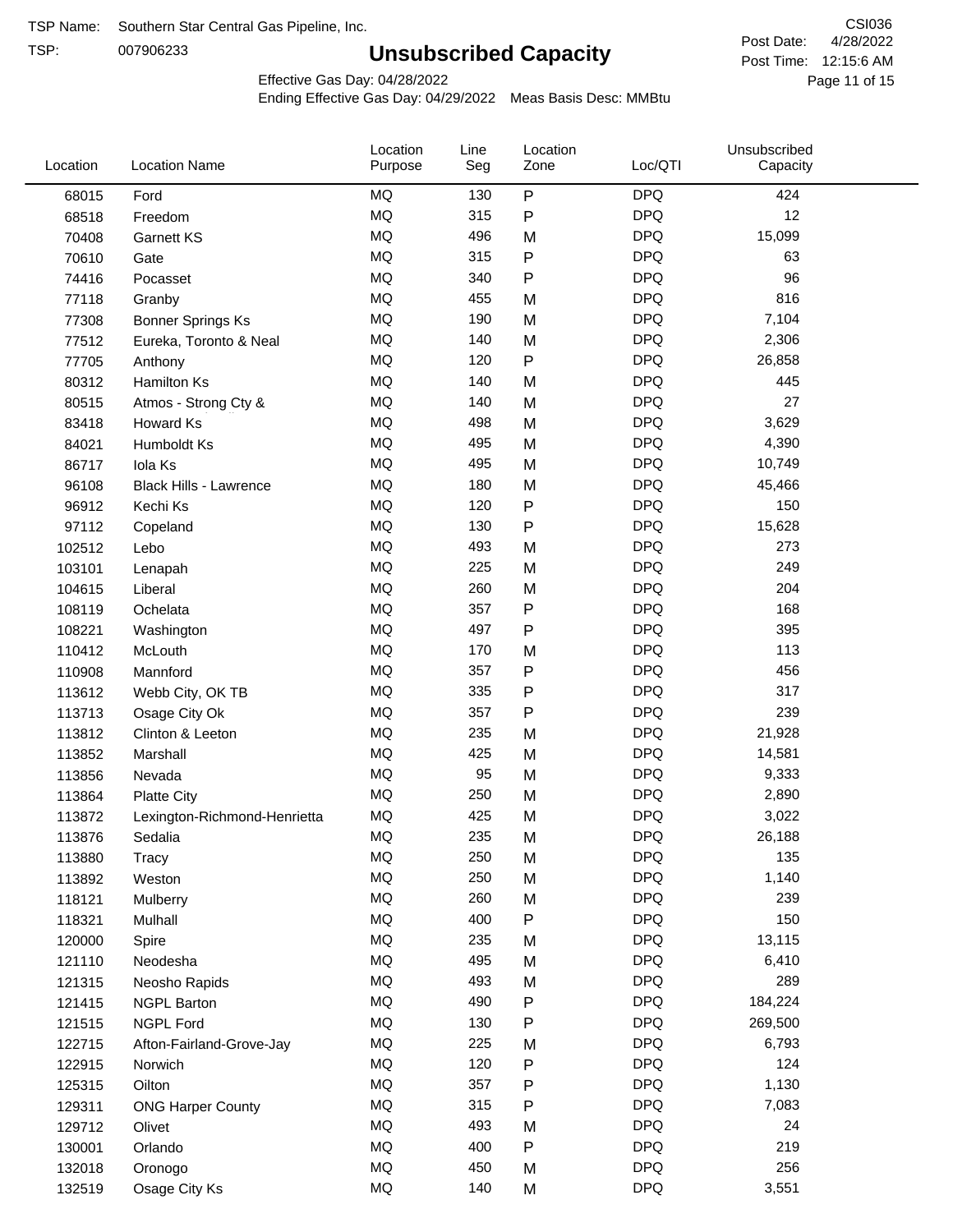TSP:

## **Unsubscribed Capacity**

4/28/2022 Page 12 of 15 Post Time: 12:15:6 AM CSI036 Post Date:

Effective Gas Day: 04/28/2022

| Location | <b>Location Name</b>             | Location<br>Purpose | Line<br>Seg | Location<br>Zone | Loc/QTI    | Unsubscribed<br>Capacity |  |
|----------|----------------------------------|---------------------|-------------|------------------|------------|--------------------------|--|
| 135533   | PEPL Princeton                   | <b>MQ</b>           | 496         | M                | <b>DPQ</b> | 106,178                  |  |
| 135808   | Partridge                        | <b>MQ</b>           | 130         | P                | <b>DPQ</b> | 134                      |  |
| 136701   | <b>Black Hills Reno</b>          | MQ                  | 130         | P                | <b>DPQ</b> | 12,912                   |  |
| 137550   | <b>Black Hills South Wichita</b> | <b>MQ</b>           | 120         | P                | <b>DPQ</b> | 18,975                   |  |
| 139712   | Plattsburg                       | <b>MQ</b>           | 250         | M                | <b>DPQ</b> | 1,764                    |  |
| 145950   | Merino                           | <b>MQ</b>           | 490         | P                | <b>DPQ</b> | 156                      |  |
| 150418   | Ramona                           | <b>MQ</b>           | 357         | Ρ                | <b>DPQ</b> | 396                      |  |
| 151525   | Reading                          | <b>MQ</b>           | 140         | M                | <b>DPQ</b> | 20                       |  |
| 154501   | Nelagoney                        | MQ                  | 334         | P                | <b>DPQ</b> | 179                      |  |
| 157025   | Severy                           | <b>MQ</b>           | 498         | M                | <b>DPQ</b> | 142                      |  |
| 163100   | Superior                         | <b>MQ</b>           | 265         | M                | <b>DPQ</b> | 336                      |  |
| 164725   | Sylvia                           | <b>MQ</b>           | 130         | P                | <b>DPQ</b> | 141                      |  |
| 168112   | Transwestern Canadian - Del.     | <b>MQ</b>           | 458         | P                | <b>DPQ</b> | 230,000                  |  |
| 168612   | Chetopa & Rural                  | <b>MQ</b>           | 260         | M                | <b>DPQ</b> | 678                      |  |
| 168620   | Edna & Bartlett                  | <b>MQ</b>           | 260         | M                | <b>DPQ</b> | 248                      |  |
| 172812   | Conner Area                      | <b>MQ</b>           | 195         | M                | <b>DPQ</b> | 139                      |  |
| 172820   | Easton & Lowemont                | MQ                  | 195         | M                | <b>DPQ</b> | 223                      |  |
| 172822   | Savonburg & Elsmore              | MQ                  | 95          | M                | <b>DPQ</b> | 600                      |  |
| 172828   | <b>Fall River</b>                | <b>MQ</b>           | 498         | M                | <b>DPQ</b> | 378                      |  |
| 172832   | Galesburg                        | <b>MQ</b>           | 495         | M                | <b>DPQ</b> | 191                      |  |
| 172834   | Atmos Energy - Olathe            | <b>MQ</b>           | 190         | M                | <b>DPQ</b> | 23,240                   |  |
| 172836   | Havana                           | <b>MQ</b>           | 117         | M                | <b>DPQ</b> | 54                       |  |
| 172838   | Hillsdale                        | <b>MQ</b>           | 235         | M                | <b>DPQ</b> | 202                      |  |
| 172844   | Jarbalo                          | <b>MQ</b>           | 170         | M                | <b>DPQ</b> | 146                      |  |
| 172848   | Kickapoo                         | <b>MQ</b>           | 250         | M                | <b>DPQ</b> | 241                      |  |
| 172855   | Liberty                          | <b>MQ</b>           | 260         | M                | <b>DPQ</b> | 2,880                    |  |
| 172857   | Linwood                          | <b>MQ</b>           | 195         | M                | <b>DPQ</b> | 330                      |  |
| 172860   | Mc Cune                          | <b>MQ</b>           | 260         | M                | <b>DPQ</b> | 242                      |  |
| 172862   | Moorehead                        | <b>MQ</b>           | 495         | M                | <b>DPQ</b> | 32                       |  |
| 172864   | Moorehead Rural                  | <b>MQ</b>           | 495         | M                | <b>DPQ</b> | 1,014                    |  |
| 172866   | Mound Valley                     | <b>MQ</b>           | 260         | M                | <b>DPQ</b> | 101                      |  |
| 172870   | Niotaze                          | MQ                  | 117         | M                | <b>DPQ</b> | 351                      |  |
| 172880   | <b>Pleasant Valley</b>           | MQ                  | 180         | M                | <b>DPQ</b> | 24                       |  |
| 172885   | Reno Area                        | <b>MQ</b>           | 195         | M                | <b>DPQ</b> | 36                       |  |
| 172892   | Wyandotte                        | MQ                  | 190         | M                | <b>DPQ</b> | 10,018                   |  |
| 172944   | Coffeyville Area                 | <b>MQ</b>           | 260         | M                | <b>DPQ</b> | 138,016                  |  |
| 173214   | Uniontown                        | MQ                  | 95          | M                | <b>DPQ</b> | 276                      |  |
| 176819   | Viola                            | <b>MQ</b>           | 120         | Ρ                | <b>DPQ</b> | 120                      |  |
| 180311   | Wakita                           | MQ                  | 315         | Ρ                | <b>DPQ</b> | 74                       |  |
| 181013   | Walton                           | MQ                  | 140         | M                | <b>DPQ</b> | 138                      |  |
| 181715   | Wann                             | MQ                  | 225         | M                | <b>DPQ</b> | 65                       |  |
| 223001   | Atchison Eng Defense Ind Plt     | MQ                  | 90          | M                | <b>DPQ</b> | 137                      |  |
| 224501   | <b>ICI Chemical Plant</b>        | <b>MQ</b>           | 450         | M                | <b>DPQ</b> | 1,880                    |  |
| 225001   | Augusta Sewage Plant             | MQ                  | 295         | Ρ                | <b>DPQ</b> | 63                       |  |
| 243501   | <b>Beech Aircraft Plant</b>      | MQ                  | 120         | Ρ                | <b>DPQ</b> | 5,725                    |  |
| 253001   | Roenbaugh Lease Irrigation       | MQ                  | 130         | Ρ                | <b>DPQ</b> | 107                      |  |
| 266001   | Boeing No 2 Plant                | MQ                  | 120         | Ρ                | <b>DPQ</b> | 16,419                   |  |
| 274001   | Pleasant Valley Irr.             | MQ                  | 130         | P                | <b>DPQ</b> | 233                      |  |
| 285501   | <b>Buildex Haydite Plant</b>     | <b>MQ</b>           | 250         | M                | <b>DPQ</b> | 8,075                    |  |
|          |                                  |                     |             |                  |            |                          |  |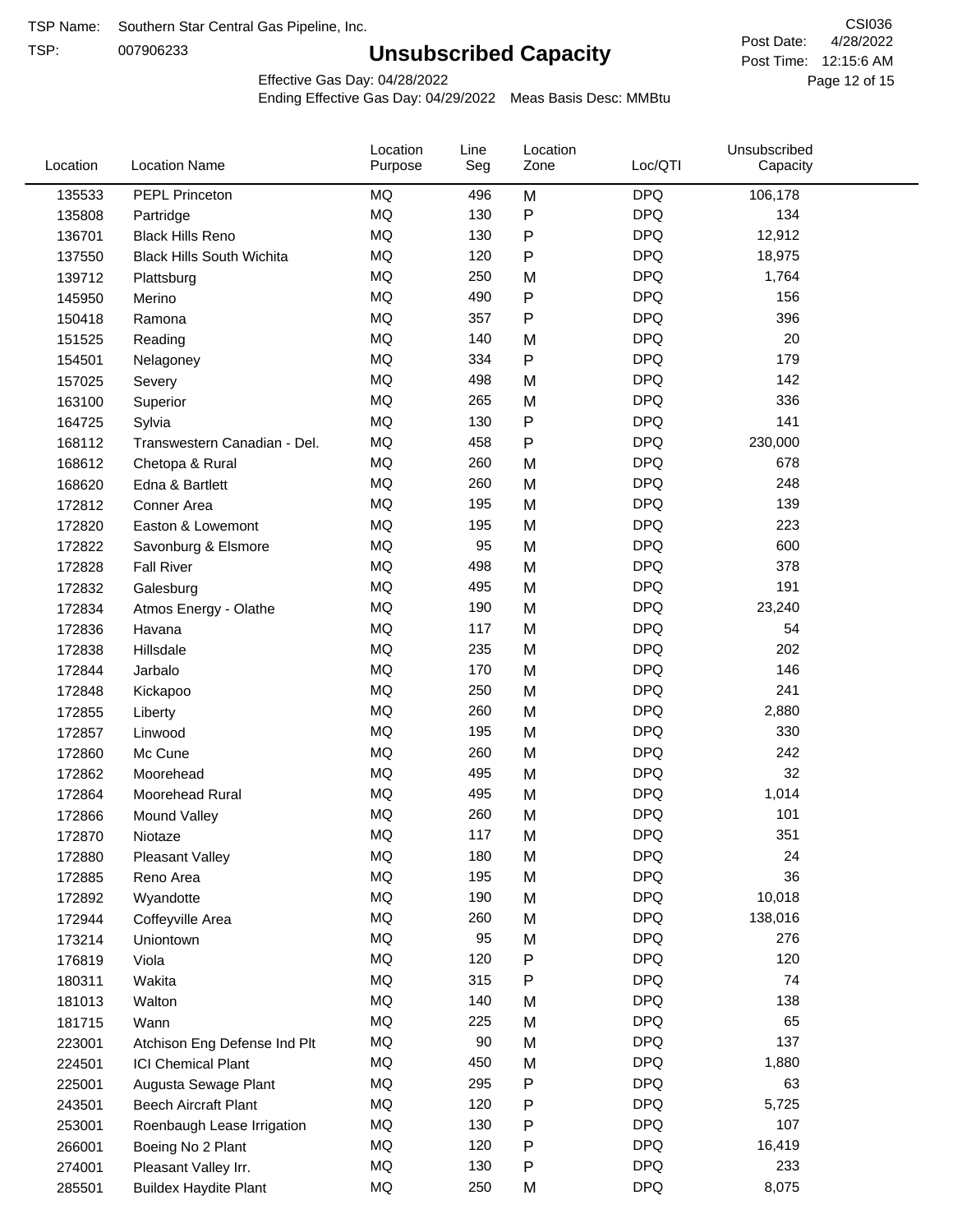TSP:

## **Unsubscribed Capacity**

4/28/2022 Page 13 of 15 Post Time: 12:15:6 AM CSI036 Post Date:

Effective Gas Day: 04/28/2022

| Location | <b>Location Name</b>            | Location<br>Purpose | Line<br>Seg | Location<br>Zone | Loc/QTI    | Unsubscribed<br>Capacity |  |
|----------|---------------------------------|---------------------|-------------|------------------|------------|--------------------------|--|
| 290301   | So Ks & Ok Rr Depot Store &     | MQ                  | 177         | M                | <b>DPQ</b> | 2                        |  |
| 297501   | Cargill Salt                    | MQ                  | 315         | P                | <b>DPQ</b> | 639                      |  |
| 298001   | Carlson Prodts Mfg Plant        | MQ                  | 120         | P                | <b>DPQ</b> | 185                      |  |
| 303701   | Central Plain Feedyard          | MQ                  | 315         | P                | <b>DPQ</b> | 151                      |  |
| 310001   | Church SW Irrigation            | MQ                  | 130         | P                | <b>DPQ</b> | 60                       |  |
| 329401   | Phillips 66 Ponca City Refinery | MQ                  | 335         | $\mathsf{P}$     | <b>DPQ</b> | 10,000                   |  |
| 332501   | Lawrence Plt Atmos              | MQ                  | 195         | M                | <b>DPQ</b> | 64,427                   |  |
| 334101   | Copeland RE Irrigation          | MQ                  | 130         | P                | <b>DPQ</b> | 60                       |  |
| 354001   | Derstein Irrigation             | MQ                  | 130         | P                | <b>DPQ</b> | 60                       |  |
| 355001   | Detrixhe S Irrigation           | MQ                  | 458         | P                | <b>DPQ</b> | 66                       |  |
| 363001   | Wilroads Irrigation             | MQ                  | 130         | $\mathsf{P}$     | <b>DPQ</b> | 534                      |  |
| 378501   | <b>Empire Riverton</b>          | MQ                  | 260         | M                | <b>DPQ</b> | 32,727                   |  |
| 378502   | <b>Empire Energy Center</b>     | <b>MQ</b>           | 455         | M                | <b>DPQ</b> | 99,068                   |  |
| 378503   | <b>Empire Stateline South</b>   | MQ                  | 260         | M                | <b>DPQ</b> | 35,000                   |  |
| 378504   | <b>Empire Stateline North</b>   | MQ                  | 260         | M                | <b>DPQ</b> | 61,589                   |  |
| 383501   | <b>FMC Chemical Plant</b>       | MQ                  | 195         | M                | <b>DPQ</b> | 4,709                    |  |
| 385001   | Farley Machine Shop             | MQ                  | 45          | P                | <b>DPQ</b> | 61                       |  |
| 387001   | PCS Phosphate                   | MQ                  | 260         | M                | <b>DPQ</b> | 1,255                    |  |
| 388001   | Dodge City Plt Koch Nitrogen    | MQ                  | 130         | P                | <b>DPQ</b> | 53,235                   |  |
| 411501   | Gaines FD Burkett Lease         | MQ                  | 140         | M                | <b>DPQ</b> | 262                      |  |
| 428601   | Glacier Mckee-Miller-Thrall-Ma  | <b>MQ</b>           | 140         | M                | <b>DPQ</b> | 126                      |  |
| 433001   | Goodyear Topeka Tire Plant      | <b>MQ</b>           | 180         | M                | <b>DPQ</b> | 5,724                    |  |
| 435501   | <b>Gospel Church Building</b>   | MQ                  | 195         | M                | <b>DPQ</b> | 2                        |  |
| 441300   | Kansas Hugoton                  | 7S                  | 130         | P                | SGQ        | 54,555                   |  |
| 442350   | Sedalia @ Ottawa                | 7S                  | 235         | M                | SGQ        | 904                      |  |
| 442351   | Little Mo                       | 7S                  | 235         | M                | SGQ        | 0                        |  |
| 443150   | Straight Blackwell              | 7S                  | 315         | P                | SGQ        | 0                        |  |
| 443151   | Waynoka Lateral                 | 7S                  | 315         | P                | SGQ        | 102,337                  |  |
| 443152   | Straight Blackwell @ Beaver     | 7S                  | 315         | P                | SGQ        | 47,725                   |  |
| 443800   | <b>Edmond Blackwell</b>         | 7S                  | 380         | P                | SGQ        | 839                      |  |
| 443851   | LS385 Delivery Constraint       | 7S                  | 385         | P                | SGQ        | 134,541                  |  |
| 444001   | West Edmond                     | 7S                  | 400         | P                | SGQ        | 2,440                    |  |
| 444003   | South Maysville Delivery        | 7S                  | 400         | P                | SGQ        | 105,412                  |  |
| 444550   | Saginaw CS Area Deliveries      | 7S                  | 455         | M                | SGQ        | 71,239                   |  |
| 444580   | Canadian Blackwell              | 7S                  | 458         | P                | SGQ        | 0                        |  |
| 444581   | Canadian Blackwell @            | 7S                  | 458         | P                | SGQ        | 118,611                  |  |
| 444582   | Canadian Blackwell @ Mutual     | 7S                  | 458         | P                | SGQ        | 0                        |  |
| 444901   | Rawlins Hesston Delivery        | 7S                  | 490         | P                | SGQ        | 121,424                  |  |
| 444902   | <b>Riner Delivery</b>           | 7S                  | 490         | P                | SGQ        | 184,693                  |  |
| 445538   | Montezuma CS                    | MV                  | 130         | P                | <b>MLQ</b> | 56,201                   |  |
| 445569   | <b>Riner CS</b>                 | MV                  | 490         | P                | <b>MLQ</b> | 1,000                    |  |
| 445577   | Levant CS                       | MV                  | 490         | P                | <b>MLQ</b> | 1,384                    |  |
| 449003   | Edmond CS w/o OK                | MV                  | 400         | $\mathsf{P}$     | <b>MLQ</b> | 1,763                    |  |
| 462001   | <b>Heartland Cement Plant</b>   | MQ                  | 495         | M                | <b>DPQ</b> | 1,046                    |  |
| 465001   | Herzog Cont                     | MQ                  | 250         | M                | <b>DPQ</b> | 3,000                    |  |
| 495501   | Kanopolis Salt Plt Independent  | MQ                  | 265         | M                | <b>DPQ</b> | 61                       |  |
| 519501   | Richie/Ripley                   | MQ                  | 120         | P                | <b>DPQ</b> | 448                      |  |
| 522502   | Lawrence Power Plt              | MQ                  | 180         | M                | <b>DPQ</b> | 138,069                  |  |
| 526001   | Ks Pen Boiler                   | MQ                  | 195         | M                | <b>DPQ</b> | 805                      |  |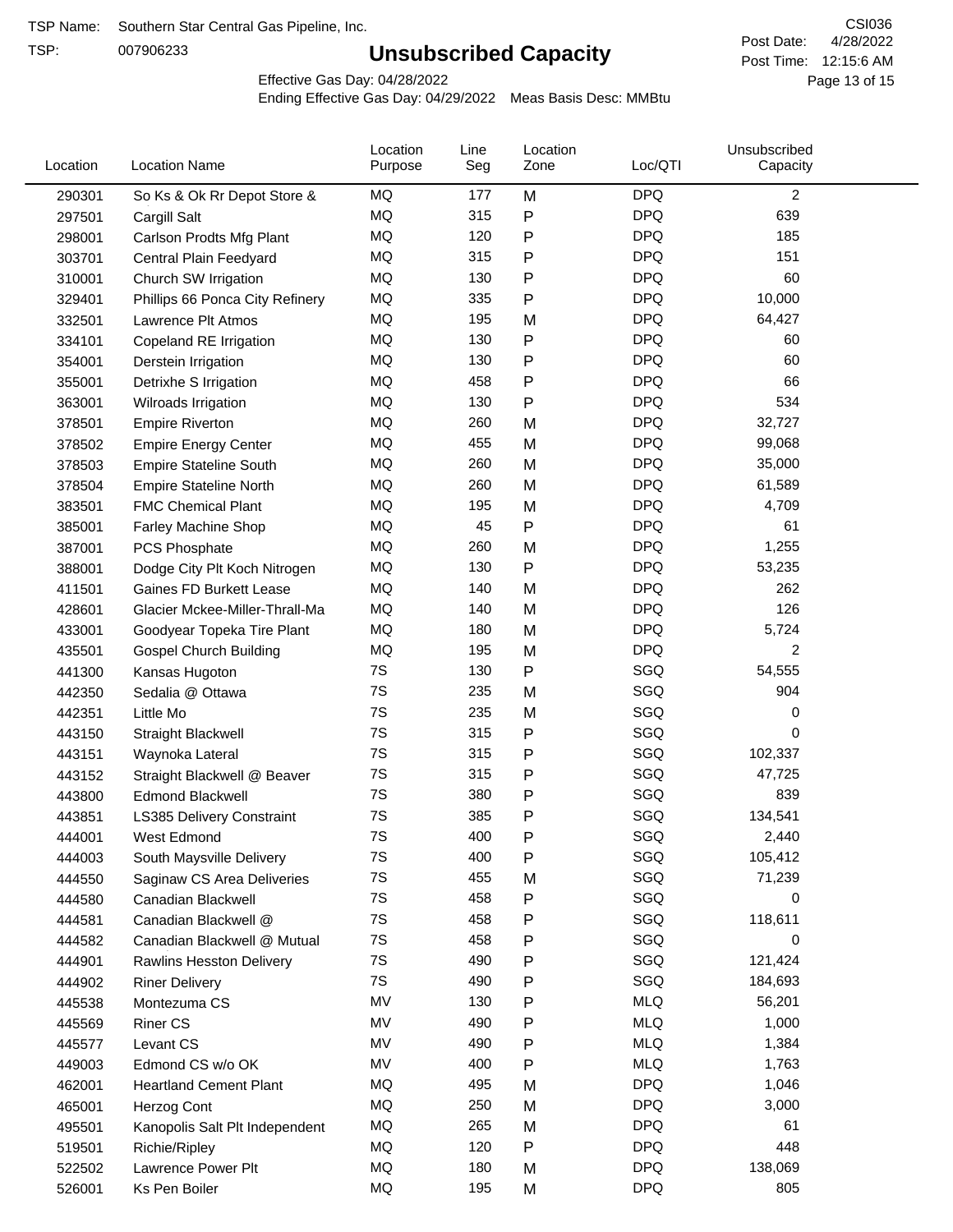TSP:

## **Unsubscribed Capacity**

4/28/2022 Page 14 of 15 Post Time: 12:15:6 AM CSI036 Post Date:

Effective Gas Day: 04/28/2022

| Location | <b>Location Name</b>                     | Location<br>Purpose | Line<br>Seg | Location<br>Zone | Loc/QTI    | Unsubscribed<br>Capacity |
|----------|------------------------------------------|---------------------|-------------|------------------|------------|--------------------------|
| 526201   | Ks Pen Kitchen                           | MQ                  | 195         | M                | <b>DPQ</b> | 626                      |
| 527502   | <b>Black Hills- Lawrence Service</b>     | MQ                  | 195         | M                | <b>DPQ</b> | 46                       |
| 527701   | <b>Black Hills- Matfield Green</b>       | MQ                  | 140         | M                | <b>DPQ</b> | 61                       |
| 527702   | <b>Black Hills- Towanda Service</b>      | MQ                  | 300         | M                | <b>DPQ</b> | 48                       |
| 527704   | <b>Black Hills-Wellington</b>            | <b>MQ</b>           | 333         | P                | <b>DPQ</b> | 48                       |
| 527705   | <b>Black Hills- Belle Plaine Service</b> | MQ                  | 333         | P                | <b>DPQ</b> | 84                       |
| 527706   | Black Hills- S Wichita                   | MQ                  | 120         | P                | <b>DPQ</b> | 5                        |
| 541001   | L&S Beckerview, Inc                      | MQ                  | 90          | M                | <b>DPQ</b> | 137                      |
| 544101   | Knight Feedlot                           | MQ                  | 265         | M                | <b>DPQ</b> | 138                      |
| 545801   | Jayhawk Chemical Plant                   | MQ                  | 260         | M                | <b>DPQ</b> | 2,313                    |
| 560001   | Leavenworth Co Shop Heating              | MQ                  | 195         | M                | <b>DPQ</b> | 10                       |
| 571001   | <b>Bunge Milling Grain Dryer</b>         | MQ                  | 90          | M                | <b>DPQ</b> | 2,354                    |
| 588701   | Lyons Wtr Pump Station                   | MQ                  | 45          | P                | <b>DPQ</b> | 61                       |
| 592501   | <b>MEC Machine Shop</b>                  | <b>MQ</b>           | 177         | M                | <b>DPQ</b> | 186                      |
| 620001   | Langdon Pump Station                     | MQ                  | 130         | P                | <b>DPQ</b> | 1,000                    |
| 630204   | Ralph Green Powerplant                   | MQ                  | 235         | M                | <b>DPQ</b> | 19,500                   |
| 633001   | Mo State School Higginsville             | MQ                  | 425         | M                | <b>DPQ</b> | 164                      |
| 640001   | Monarch Humboldt Cem Plt                 | MQ                  | 495         | M                | <b>DPQ</b> | 8,127                    |
| 654101   | Mull Farms Irrigation                    | MQ                  | 130         | P                | <b>DPQ</b> | 186                      |
| 707001   | Oxford Alfala Dehy Plant                 | MQ                  | 333         | Ρ                | <b>DPQ</b> | 647                      |
| 709501   | <b>ONEOK Hutchinson Frac Plt</b>         | MQ                  | 130         | P                | <b>DPQ</b> | 11,186                   |
| 719001   | Petrolite Wax Refinery                   | MQ                  | 357         | Ρ                | <b>DPQ</b> | 4,930                    |
| 720001   | Woolaroc Lodge Phillips F                | MQ                  | 357         | Ρ                | <b>DPQ</b> | 168                      |
| 725001   | Harrisonville Prod Phillips Pp           | <b>MQ</b>           | 235         | M                | <b>DPQ</b> | 1,414                    |
| 725602   | Wichita Pump Sta Phillips Ppl            | MQ                  | 120         | Ρ                | <b>DPQ</b> | 641                      |
| 731001   | Pines Int'l Dehy Plant                   | MQ                  | 195         | M                | <b>DPQ</b> | 273                      |
| 739001   | Danny D. & Susan J. Post                 | MQ                  | 130         | P                | <b>DPQ</b> | 60                       |
| 753501   | Quivira Country Club House               | MQ                  | 190         | M                | <b>DPQ</b> | 121                      |
| 753701   | <b>ONEOK Medford</b>                     | MQ                  | 458         | Ρ                | <b>DPQ</b> | 44,700                   |
| 813001   | Wineteer School 260                      | MQ                  | 295         | P                | <b>DPQ</b> | 203                      |
| 813401   | Grant School 497                         | MQ                  | 195         | M                | <b>DPQ</b> | 45                       |
| 815401   | Minneha Grade School 259                 | MQ                  | 120         | P                | <b>DPQ</b> | 185                      |
| 846001   | Smith D Irrigation                       | MQ                  | 265         | M                | <b>DPQ</b> | 61                       |
| 850001   | Snook M Irrigation                       | MQ                  | 130         | Ρ                | <b>DPQ</b> | 44                       |
| 865001   | Southwest Elect Mfg Plant                | MQ                  | 400         | P                | <b>DPQ</b> | 394                      |
| 875001   | Stahl Spec Aluminum Alloy                | MQ                  | 235         | M                | <b>DPQ</b> | 4,936                    |
| 877001   | St Dept Boys Indust School               | MQ                  | 180         | M                | <b>DPQ</b> | 407                      |
| 910001   | <b>Total Ark City Oil Refinery</b>       | MQ                  | 333         | M                | <b>DPQ</b> | 203                      |
| 926501   | <b>Urschel DR Irrigation</b>             | MQ                  | 458         | Ρ                | <b>DPQ</b> | 256                      |
| 928001   | Mcconnell Air Force Base                 | MQ                  | 295         | P                | <b>DPQ</b> | 7,803                    |
| 929201   | Ft. Leavenworth Army Base                | MQ                  | 250         | M                | <b>DPQ</b> | 18,888                   |
| 932001   | Leavenworth Penitentiary                 | MQ                  | 250         | M                | <b>DPQ</b> | 3,206                    |
| 934201   | Va Admin Center                          | MQ                  | 195         | M                | <b>DPQ</b> | 6,827                    |
| 962001   | Sunflower Electric - Judson              | MQ                  | 130         | P                | <b>DPQ</b> | 70,924                   |
| 990001   | Yost LM Irrigation                       | MQ                  | 265         | M                | <b>DPQ</b> | 61                       |
| 999000   | PMI - Prod to Mkt Interface              | MQ                  | 909         | Ρ                | <b>DPQ</b> | 0                        |
| 999000   | PMI - Prod to Mkt Interface              | M <sub>2</sub>      | 909         | M                | <b>RPQ</b> | 0                        |
| 999001   | Rawlins-Hesston P/M Interface            | MQ                  | 490         | P                | <b>DPQ</b> | 180,938                  |
| 999001   | Rawlins-Hesston P/M Interface            | M <sub>2</sub>      | 490         | M                | <b>RPQ</b> | 180,938                  |